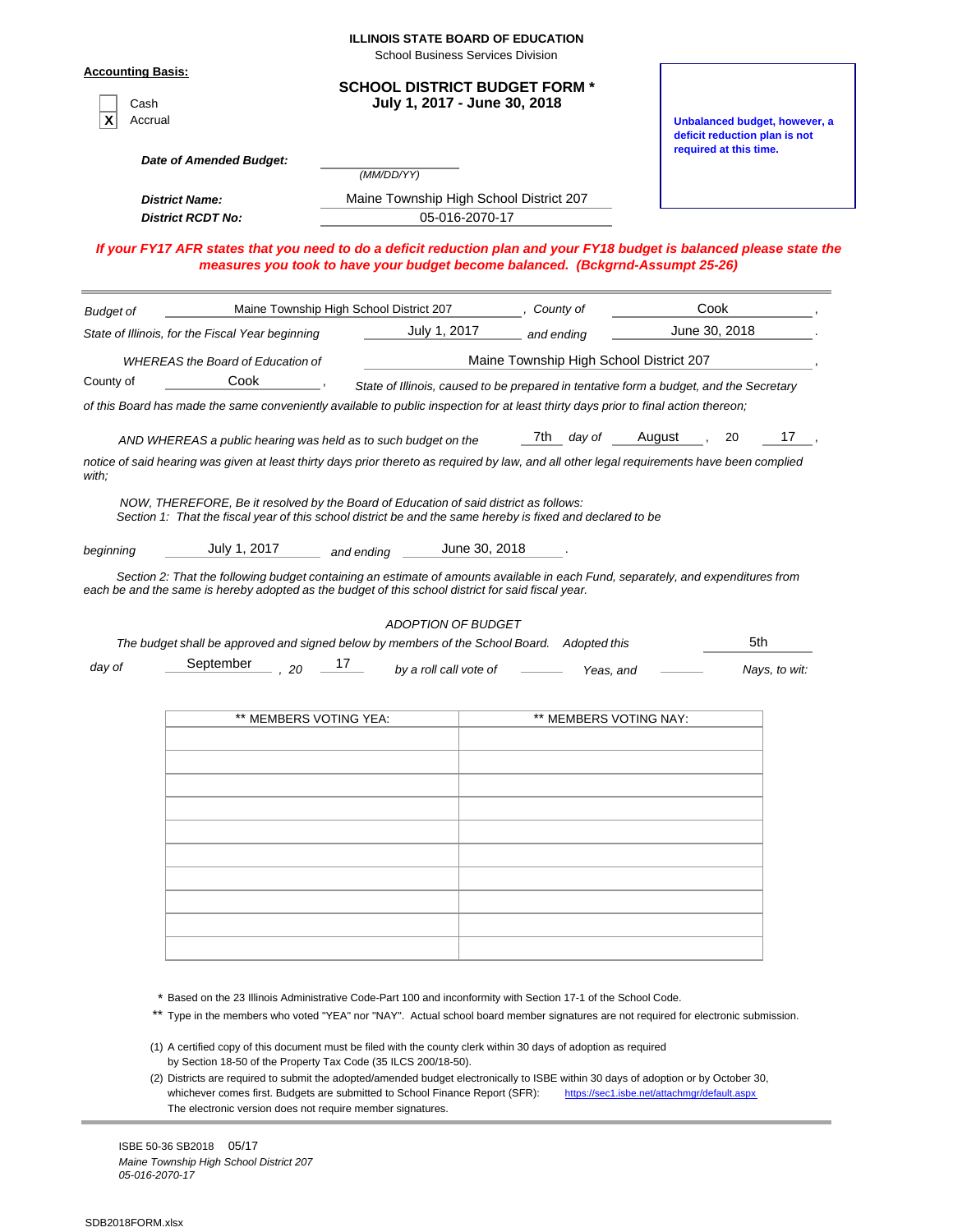| Cash<br>X<br>Accrual | Date of Amended Budget:                                                                                                                     | <b>SCHOOL DISTRICT BUDGET FORM *</b>                                           | July 1, 2017 - June 30, 2018        |                                         | Unbalanced budget, however, a<br>deficit reduction plan is not<br>required at this time.                                              |
|----------------------|---------------------------------------------------------------------------------------------------------------------------------------------|--------------------------------------------------------------------------------|-------------------------------------|-----------------------------------------|---------------------------------------------------------------------------------------------------------------------------------------|
|                      | <b>District Name:</b><br><b>District RCDT No:</b>                                                                                           | (MM/DD/YY)<br>Maine Township High School District 207                          | 05-016-2070-17                      |                                         |                                                                                                                                       |
|                      |                                                                                                                                             | measures you took to have your budget become balanced. (Bckgrnd-Assumpt 25-26) |                                     |                                         | If your FY17 AFR states that you need to do a deficit reduction plan and your FY18 budget is balanced please state the                |
| <b>Budget of</b>     |                                                                                                                                             | Maine Township High School District 207                                        |                                     | County of                               | Cook                                                                                                                                  |
|                      | State of Illinois, for the Fiscal Year beginning                                                                                            | July 1, 2017                                                                   |                                     | and ending                              | June 30, 2018                                                                                                                         |
|                      | <b>WHEREAS the Board of Education of</b>                                                                                                    |                                                                                |                                     | Maine Township High School District 207 |                                                                                                                                       |
| County of            | Cook<br>of this Board has made the same conveniently available to public inspection for at least thirty days prior to final action thereon; |                                                                                |                                     |                                         | State of Illinois, caused to be prepared in tentative form a budget, and the Secretary                                                |
|                      | AND WHEREAS a public hearing was held as to such budget on the                                                                              |                                                                                |                                     | /th day of                              | 17<br>August<br>20                                                                                                                    |
| beginning            | July 1, 2017<br>be and the same is hereby adopted as the budget of this school district for said fiscal year.                               | and ending                                                                     | June 30, 2018<br>ADOPTION OF BUDGET |                                         | Section 2: That the following budget containing an estimate of amounts available in each Fund, separately, and expenditures from each |
|                      | The budget shall be approved and signed below by members of the School Board.                                                               |                                                                                |                                     | Adopted this                            | 5th                                                                                                                                   |
| day of               | September<br>20                                                                                                                             | 1/<br>by a roll call vole of                                                   |                                     | Yeas, and                               | Nays, to wit:                                                                                                                         |
|                      | ** MEMBERS VOTING YEA:                                                                                                                      | exte                                                                           |                                     | ** MEMBERS VOTING NAY:                  |                                                                                                                                       |

(2) Districts are required to submit the adopted/amended budget electronically to ISBE within 30 days of adoption or by October 30. whichever comes first. Budgets are submitted to School Finance Report (SFR) https://sec1.jsbe.net/atlachmgr/default.aspx The electronic version does not require member signatures.

 $\tilde{\nu}$ 

 $\frac{1}{2} \sum_{i=1}^n \frac{1}{2}$ 

ISBE 50-36 SB2018 05/17 Maine Township High School District 207 05-016-2070-17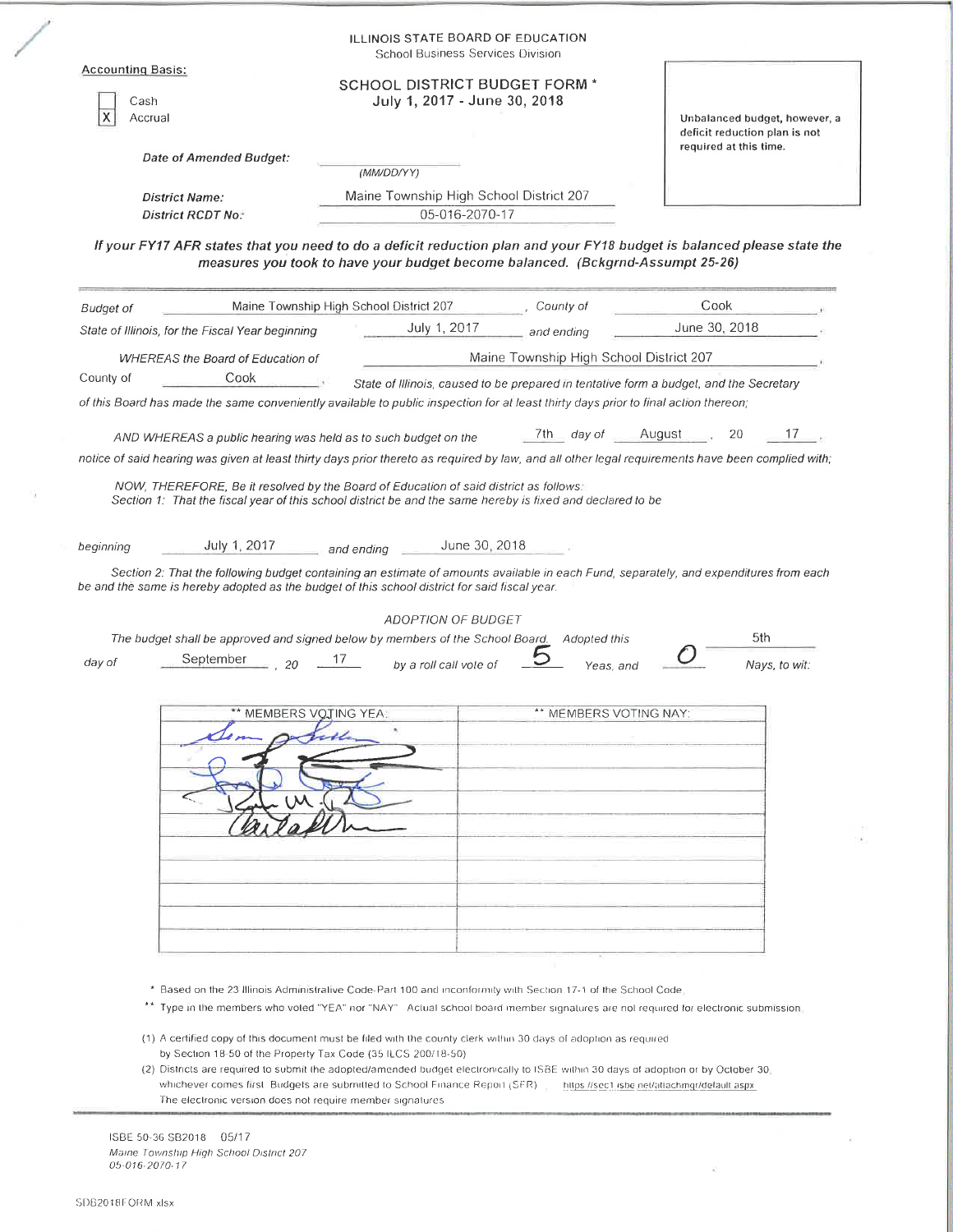### Page 2 **BUDGET SUMMARY** Page 2

| A                                                                           | B            | $\overline{c}$     | D                  | E                   | F.             | G                      | H                |                     | $\cdot$      | Κ                      |
|-----------------------------------------------------------------------------|--------------|--------------------|--------------------|---------------------|----------------|------------------------|------------------|---------------------|--------------|------------------------|
| $\overline{1}$<br>Begin entering data on EstRev 5-10 and EstExp 11-17 tabs. |              | (10)               | (20)               | (30)                | (40)           | (50)                   | (60)             | (70)                | (80)         | (90)                   |
|                                                                             | Acct         | <b>Educational</b> | Operations &       | <b>Debt Service</b> | Transportation | <b>Municipal</b>       | Capital Projects | <b>Working Cash</b> | <b>Tort</b>  | <b>Fire Prevention</b> |
| <b>Description</b>                                                          | #            |                    | <b>Maintenance</b> |                     |                | Retirement/            |                  |                     |              | & Safety               |
| (Enter Whole Numbers Only)<br>2                                             |              |                    |                    |                     |                | <b>Social Security</b> |                  |                     |              |                        |
| 3<br><b>ESTIMATED BEGINNING FUND BALANCE July 1, 2017<sup>1</sup></b>       |              | 69,155,816         | 8,622,101          | $\mathbf 0$         | 2,844,877      | 2,196,760              | 4,463,704        | 37,150,348          | 691,177      | 4,303,216              |
| <b>RECEIPTS/REVENUES</b><br>$\overline{4}$                                  |              |                    |                    |                     |                |                        |                  |                     |              |                        |
| $\overline{5}$<br><b>LOCAL SOURCES</b>                                      | 1000         | 96,854,190         | 17,764,170         | 1,575,940           | 858,270        | 3,924,790              | 200,000          | 410,000             | 1,134,200    | 1,143,420              |
| FLOW-THROUGH RECEIPTS/REVENUES FROM ONE                                     | 2000         |                    |                    |                     |                |                        |                  |                     |              |                        |
| 6<br><b>DISTRICT TO ANOTHER DISTRICT</b>                                    |              | $\Omega$           | $\mathbf{0}$       |                     | $\Omega$       | $\mathbf{0}$           |                  |                     |              |                        |
| $\overline{7}$<br><b>STATE SOURCES</b>                                      | 3000         | 5,529,100          | $\mathbf{0}$       | $\mathbf{0}$        | 1,051,700      | $\mathbf{0}$           | $\mathbf{0}$     | $\mathbf{0}$        | $\mathbf{0}$ | $\mathbf{0}$           |
| 8<br><b>FEDERAL SOURCES</b>                                                 | 4000         | 3,845,186          | $\Omega$           | $\Omega$            | $\Omega$       | $\Omega$               | $\Omega$         | $\mathbf{0}$        | $\mathbf{0}$ | $\Omega$               |
| 9<br><b>Total Direct Receipts/Revenues 8</b>                                |              | 106,228,476        | 17,764,170         | 1,575,940           | 1,909,970      | 3,924,790              | 200,000          | 410,000             | 1,134,200    | 1,143,420              |
| 10<br>Receipts/Revenues for "On Behalf" Payments <sup>2</sup>               | 3998         | 27,950,000         |                    |                     |                |                        |                  |                     |              |                        |
| 11<br><b>Total Receipts/Revenues</b>                                        |              | 134, 178, 476      | 17,764,170         | 1,575,940           | 1,909,970      | 3,924,790              | 200,000          | 410,000             | 1,134,200    | 1,143,420              |
| <b>DISBURSEMENTS/EXPENDITURES</b>                                           |              |                    |                    |                     |                |                        |                  |                     |              |                        |
| 12                                                                          |              |                    |                    |                     |                |                        |                  |                     |              |                        |
| 13<br><b>INSTRUCTION</b>                                                    | 1000         | 79,826,865         |                    |                     |                | 1,770,215              |                  |                     |              |                        |
| 14<br><b>SUPPORT SERVICES</b>                                               | 2000         | 25,285,378         | 17,687,589         |                     | 2,417,650      | 2,009,310              | 8,399,000        |                     | 1,169,000    | 230,000                |
| 15<br><b>COMMUNITY SERVICES</b>                                             | 3000         | 484,236            | $\mathbf{0}$       |                     | $\mathbf{0}$   | $\mathbf{0}$           |                  |                     |              |                        |
| 16<br>PAYMENTS TO OTHER DISTRICTS & GOVT UNITS                              | 4000         | 2,015,692          | $\Omega$           | $\Omega$            | $\mathbf{0}$   | $\overline{0}$         | $\mathbf{0}$     |                     | $\mathbf{0}$ | $\mathbf{0}$           |
| 17<br><b>DEBT SERVICES</b>                                                  | 5000         | $\Omega$           | $\Omega$           | 1,563,113           | $\mathbf{0}$   | $\overline{0}$         |                  |                     | $\mathbf{0}$ | $\mathbf{0}$           |
| 18<br>PROVISION FOR CONTINGENCIES                                           | 6000         | 500,000            | 50,000             | $\Omega$            | 10,000         | $\Omega$               | $\Omega$         |                     | $\Omega$     | $\mathbf{0}$           |
| 19<br>Total Direct Disbursements/Expenditures 9                             |              | 108,112,171        | 17,737,589         | 1,563,113           | 2,427,650      | 3,779,525              | 8,399,000        |                     | 1,169,000    | 230,000                |
| 20<br>Disbursements/Expenditures for "On Behalf" Payments '                 | 4180         | 27,950,000         | $\Omega$           | $\Omega$            | $\Omega$       | $\Omega$               | $\Omega$         |                     | $\mathbf{0}$ | $\Omega$               |
| 21<br><b>Total Disbursements/Expenditures</b>                               |              | 136,062,171        | 17,737,589         | 1,563,113           | 2,427,650      | 3,779,525              | 8,399,000        |                     | 1,169,000    | 230,000                |
| Excess of Direct Receipts/Revenues Over (Under) Direct                      |              |                    |                    |                     |                |                        |                  |                     |              |                        |
| 22<br>Disbursements/Expenditures                                            |              | (1,883,695)        | 26,581             | 12,827              | (517,680)      | 145,265                | (8, 199, 000)    | 410,000             | (34, 800)    | 913,420                |
| <b>OTHER SOURCES/USES OF FUNDS</b><br>23                                    |              |                    |                    |                     |                |                        |                  |                     |              |                        |
| 24<br>OTHER SOURCES OF FUNDS (7000)                                         |              |                    |                    |                     |                |                        |                  |                     |              |                        |
| 25<br>PERMANENT TRANSFER FROM VARIOUS FUNDS                                 |              |                    |                    |                     |                |                        |                  |                     |              |                        |
| 26<br>Abolishment the Working Cash Fund 16                                  | 7110         |                    |                    |                     |                |                        |                  |                     |              |                        |
| Abatement of the Working Cash Fund 16                                       | 7110         |                    | 8,400,000          |                     |                |                        | $\mathbf 0$      |                     |              |                        |
| $\frac{27}{28}$<br>Transfer of Working Cash Fund Interest                   | 7120         |                    | 410,000            |                     |                |                        |                  |                     |              |                        |
| 29<br><b>Transfer Among Funds</b>                                           | 7130         |                    |                    |                     |                |                        |                  |                     |              |                        |
| 30<br>Transfer of Interest                                                  | 7140         |                    |                    |                     |                |                        |                  |                     |              |                        |
| 31<br>Transfer from Capital Projects Fund to O&M Fund                       | 7150         |                    | $\mathbf{0}$       |                     |                |                        |                  |                     |              |                        |
| Transfer of Excess Fire Prev & Safety Tax & Interest 3                      | 7160         |                    |                    |                     |                |                        |                  |                     |              |                        |
| 32<br>Proceeds to O&M Fund                                                  |              |                    | $\Omega$           |                     |                |                        |                  |                     |              |                        |
| Transfer of Excess Accumulated Fire Prev & Safety Bond and Int 3a           | 7170         |                    |                    |                     |                |                        |                  |                     |              |                        |
| 33<br>Proceeds to Debt Service Fund                                         |              |                    |                    | $\Omega$            |                |                        |                  |                     |              |                        |
| 34<br>SALE OF BONDS (7200)                                                  |              |                    |                    |                     |                |                        |                  |                     |              |                        |
| 35<br>Principal on Bonds Sold <sup>4</sup>                                  | 7210         |                    |                    |                     |                |                        |                  |                     |              |                        |
| 36<br>Premium on Bonds Sold                                                 | 7220         |                    |                    |                     |                |                        |                  |                     |              |                        |
| $\frac{37}{37}$<br>Accrued Interest on Bonds Sold                           | 7230         |                    |                    |                     |                |                        |                  |                     |              |                        |
| 38<br>Sale or Compensation for Fixed Assets <sup>5</sup>                    | 7300         |                    |                    |                     |                |                        |                  |                     |              |                        |
| 39<br>Transfer to Debt Service to Pay Principal on Capital Leases           | 7400         |                    |                    | $\mathbf{0}$        |                |                        |                  |                     |              |                        |
| 40<br>Transfer to Debt Service Fund to Pay Interest on Capital Leases       | 7500         |                    |                    | $\mathbf{0}$        |                |                        |                  |                     |              |                        |
| 41<br>Transfer to Debt Service Fund to Pay Principal on Revenue Bonds       | 7600         |                    |                    | $\mathbf{0}$        |                |                        |                  |                     |              |                        |
| -42<br>Transfer to Debt Service Fund to Pay Interest on Revenue Bonds       | 7700         |                    |                    | $\mathbf{0}$        |                |                        |                  |                     |              |                        |
| 43<br>Transfer to Capital Projects Fund<br>44                               | 7800         |                    |                    |                     |                |                        | $\mathbf{0}$     |                     |              |                        |
| <b>ISBE Loan Proceeds</b><br>45<br>Other Sources Not Classified Elsewhere   | 7900<br>7990 |                    |                    |                     |                |                        | 8.400.000        |                     |              |                        |
| 46                                                                          |              | $\mathbf{0}$       |                    | $\Omega$            | $\mathbf{0}$   |                        |                  | $\mathbf{0}$        | $\mathbf{0}$ | $\Omega$               |
| <b>Total Other Sources of Funds<sup>8</sup></b>                             |              |                    | 8,810,000          |                     |                | $\mathbf{0}$           | 8,400,000        |                     |              |                        |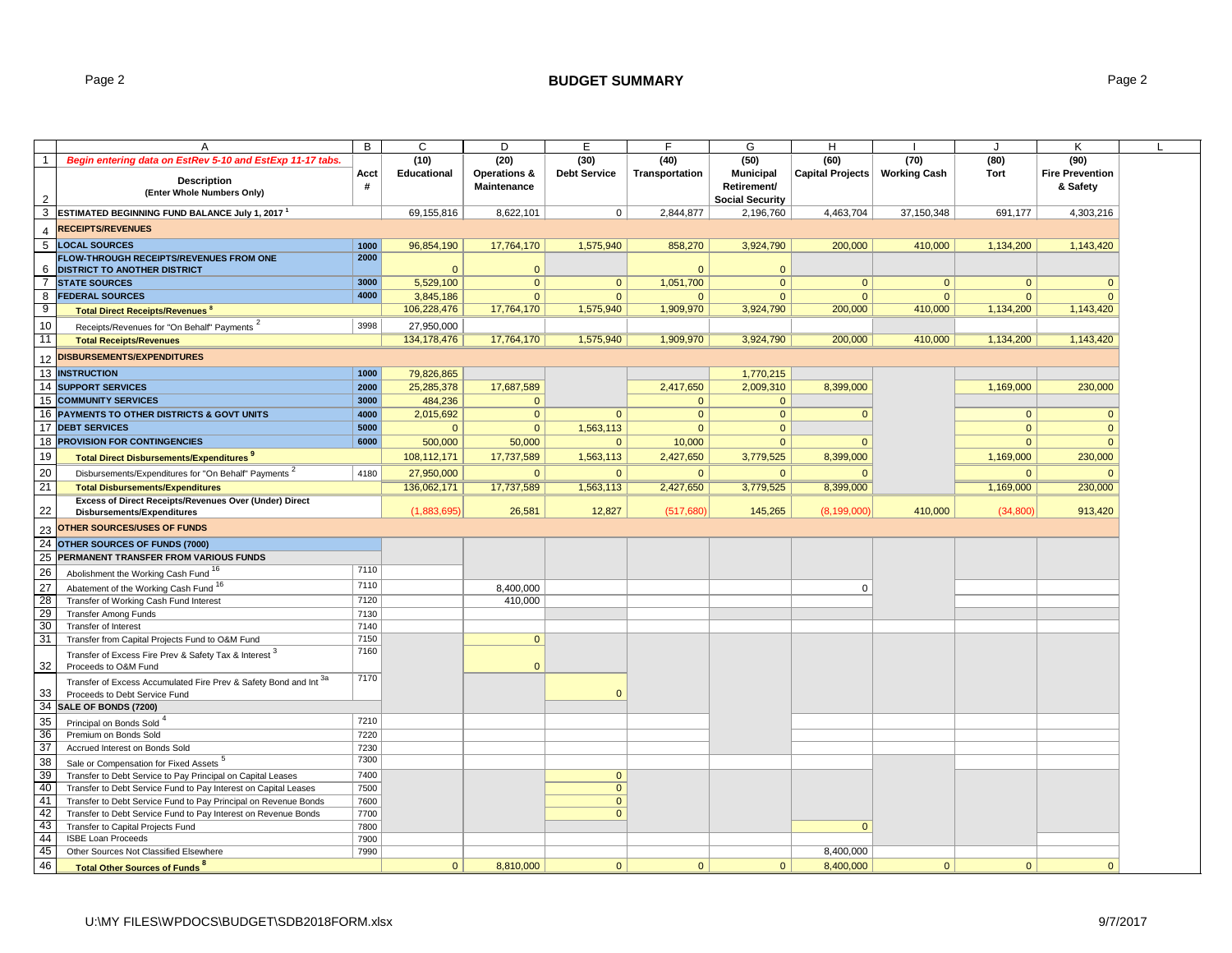## Page 3 **BUDGET SUMMARY** Page 3

|              | A                                                                                                                          | B            | C                             | D                              | Е                   | F                                                | G                      | н                       |                     | J              | κ                                 |                      |
|--------------|----------------------------------------------------------------------------------------------------------------------------|--------------|-------------------------------|--------------------------------|---------------------|--------------------------------------------------|------------------------|-------------------------|---------------------|----------------|-----------------------------------|----------------------|
| $\mathbf{1}$ | Begin entering data on EstRev 5-10 and EstExp 11-17 tabs.                                                                  |              | (10)                          | (20)                           | (30)                | (40)                                             | (50)                   | (60)                    | (70)                | (80)           | (90)                              |                      |
|              |                                                                                                                            | Acct         | Educational                   | Operations &                   | <b>Debt Service</b> | Transportation                                   | <b>Municipal</b>       | Capital Projects        | <b>Working Cash</b> | Tort           | <b>Fire Prevention</b>            |                      |
|              | <b>Description</b><br>(Enter Whole Numbers Only)                                                                           | #            |                               | Maintenance                    |                     |                                                  | Retirement/            |                         |                     |                | & Safety                          |                      |
| 2            |                                                                                                                            |              |                               |                                |                     |                                                  | <b>Social Security</b> |                         |                     |                |                                   |                      |
|              | 47 OTHER USES OF FUNDS (8000)                                                                                              |              |                               |                                |                     |                                                  |                        |                         |                     |                |                                   |                      |
| 49           | TRANSFER TO VARIOUS OTHER FUNDS (8100)                                                                                     |              |                               |                                |                     |                                                  |                        |                         |                     |                |                                   |                      |
| 50           | Abolishment or Abatement of the Working Cash Fund 16                                                                       | 8110         |                               |                                |                     |                                                  |                        |                         | 8,400,000           |                |                                   |                      |
| 51           | Transfer of Working Cash Fund Interest                                                                                     | 8120         |                               |                                |                     |                                                  |                        |                         | 410,000             |                |                                   |                      |
| 52           | <b>Transfer Among Funds</b>                                                                                                | 8130         |                               | 8,400,000                      |                     |                                                  |                        |                         |                     |                |                                   |                      |
| 53           | Transfer of Interest                                                                                                       | 8140         |                               |                                |                     |                                                  |                        |                         |                     |                |                                   |                      |
| 54           | Transfer from Capital Projects Fund to O&M Fund                                                                            | 8150         |                               |                                |                     |                                                  |                        |                         |                     |                |                                   |                      |
|              | Transfer of Excess Fire Prev & Safety Tax & Interest 3                                                                     | 8160         |                               |                                |                     |                                                  |                        |                         |                     |                |                                   |                      |
| 55           | Proceeds to O&M Fund                                                                                                       |              |                               |                                |                     |                                                  |                        |                         |                     |                |                                   |                      |
|              | Transfer of Excess Accumulated Fire Prev & Safety Bond <sup>34</sup>                                                       | 8170         |                               |                                |                     |                                                  |                        |                         |                     |                |                                   |                      |
| 56           | and Int Proceeds to Debt Service Fund                                                                                      |              |                               |                                |                     |                                                  |                        |                         |                     |                |                                   |                      |
| 57           | Taxes Pledged to Pay Principal on Capital Leases                                                                           | 8410         |                               |                                |                     |                                                  |                        |                         |                     |                |                                   |                      |
| 58           | Grants/Reimbursements Pledged to Pay Principal on Capital Leases                                                           | 8420         |                               |                                |                     |                                                  |                        |                         |                     |                |                                   |                      |
| 59<br>60     | Other Revenues Pledged to Pay Principal on Capital Leases                                                                  | 8430<br>8440 |                               |                                |                     |                                                  |                        |                         |                     |                |                                   |                      |
| 61           | Fund Balance Transfers Pledged to Pay Principal on Capital Leases<br>Taxes Pledged to Pay Interest on Capital Leases       | 8510         |                               |                                |                     |                                                  |                        |                         |                     |                |                                   |                      |
| 62           | Grants/Reimbursements Pledged to Pay Interest on Capital Leases                                                            | 8520         |                               |                                |                     |                                                  |                        |                         |                     |                |                                   |                      |
| 63           | Other Revenues Pledged to Pay Interest on Capital Leases                                                                   | 8530         |                               |                                |                     |                                                  |                        |                         |                     |                |                                   |                      |
| 64           | Fund Balance Transfers Pledged to Pay Interest on Capital Leases                                                           | 8540         |                               |                                |                     |                                                  |                        |                         |                     |                |                                   |                      |
| 65           | Taxes Pledged to Pay Principal on Revenue Bonds                                                                            | 8610         |                               |                                |                     |                                                  |                        |                         |                     |                |                                   |                      |
| 66           | Grants/Reimbursements Pledged to Pay Principal on Revenue Bonds                                                            | 8620         |                               |                                |                     |                                                  |                        |                         |                     |                |                                   |                      |
| 67           | Other Revenues Pledged to Pay Principal on Revenue Bonds                                                                   | 8630         |                               |                                |                     |                                                  |                        |                         |                     |                |                                   |                      |
| 68           | Fund Balance Transfers Pledged to Pay Principal on Revenue Bonds                                                           | 8640         |                               |                                |                     |                                                  |                        |                         |                     |                |                                   |                      |
| 69           | Taxes Pledged to Pay Interest on Revenue Bonds                                                                             | 8710         |                               |                                |                     |                                                  |                        |                         |                     |                |                                   |                      |
| 70           | Grants/Reimbursements Pledged to Pay Interest on Revenue Bonds                                                             | 8720         |                               |                                |                     |                                                  |                        |                         |                     |                |                                   |                      |
| 71           | Other Revenues Pledged to Pay Interest on Revenue Bonds                                                                    | 8730         |                               |                                |                     |                                                  |                        |                         |                     |                |                                   |                      |
| 72           | Fund Balance Transfers Pledged to Pay Interest on Revenue Bonds                                                            | 8740         |                               |                                |                     |                                                  |                        |                         |                     |                |                                   |                      |
| 73           | Taxes Transferred to Pay for Capital Projects                                                                              | 8810         |                               |                                |                     |                                                  |                        |                         |                     |                |                                   |                      |
| 74<br>75     | Grants/Reimbursements Pledged to Pay for Capital Projects                                                                  | 8820<br>8830 |                               |                                |                     |                                                  |                        |                         |                     |                |                                   |                      |
| 76           | Other Revenues Pledged to Pay for Capital Projects                                                                         | 8840         |                               |                                |                     |                                                  |                        |                         |                     |                |                                   |                      |
| 77           | Fund Balance Transfers Pledged to Pay for Capital Projects<br>Transfer to Debt Service Fund to Pay Principal on ISBE Loans | 8910         |                               |                                |                     |                                                  |                        |                         |                     |                |                                   |                      |
| 78           | Other Uses Not Classified Elsewhere                                                                                        | 8990         |                               |                                |                     |                                                  |                        |                         |                     |                |                                   |                      |
| 79           | Total Other Uses of Funds                                                                                                  |              | $\mathbf{0}$                  | 8,400,000                      | $\mathbf{0}$        | $\mathbf{0}$                                     | $\mathbf{0}$           | $\mathbf{0}$            | 8,810,000           | $\overline{0}$ | $\mathbf{0}$                      |                      |
| 80           |                                                                                                                            |              | $\mathbf{0}$                  | 410,000                        | $\mathbf{0}$        | $\mathbf{0}$                                     | $\mathbf{0}$           | 8,400,000               | (8,810,000)         | $\mathbf{0}$   | $\mathbf{0}$                      |                      |
|              | <b>Total Other Sources/Uses of Fund</b><br>81 ESTIMATED ENDING FUND BALANCE June 30, 2018                                  |              |                               |                                |                     |                                                  |                        |                         |                     |                |                                   |                      |
|              |                                                                                                                            |              | 67,272,121                    | 9,058,682                      | 12,827              | 2,327,197                                        | 2,342,025              | 4,664,704               | 28,750,348          | 656,377        | 5,216,636                         |                      |
| 82           |                                                                                                                            |              |                               |                                |                     |                                                  |                        |                         |                     |                |                                   |                      |
| 83           |                                                                                                                            |              |                               |                                |                     | <b>SUMMARY OF EXPENDITURES (by Major Object)</b> |                        |                         |                     |                |                                   |                      |
| 84           |                                                                                                                            |              | (10)                          | (20)                           | (30)                | (40)                                             | (50)                   | (60)                    | (70)                | (80)           | (90)                              |                      |
|              | <b>Description</b>                                                                                                         | Acct         | Educational                   | Operations &                   | <b>Debt Service</b> | Transportation                                   | <b>Municipal</b>       | <b>Capital Projects</b> | <b>Working Cash</b> | Tort           | Fire Prevention   Total By Object |                      |
|              |                                                                                                                            | #            |                               | Maintenance                    |                     |                                                  | Retirement/            |                         |                     |                | & Safety                          |                      |
| 85           |                                                                                                                            |              |                               |                                |                     |                                                  | <b>Social Security</b> |                         |                     |                |                                   |                      |
| 86           | <b>Object Name</b>                                                                                                         |              |                               |                                |                     |                                                  |                        |                         |                     |                |                                   |                      |
| 87           | <b>Salaries</b>                                                                                                            | 100          | 79,630,558                    | 6,824,199                      |                     | $\mathbf{0}$                                     |                        | $\mathbf{0}$            |                     | 436,000        | $\overline{0}$                    | 86,890,757           |
| 88           | <b>Employee Benefits</b>                                                                                                   | 200          | 13,121,911                    | 1,770,440                      |                     | $\mathbf{0}$                                     | 3,779,525              | $\mathbf{0}$            |                     | $\Omega$       | 0                                 | 18,671,876           |
| 89           | <b>Purchased Services</b>                                                                                                  | 300          | 3,388,374                     | 3,241,500                      | 5,000               | 2,392,150                                        |                        | $\mathbf{0}$            |                     | 733,000        | $\overline{0}$                    | 9,760,024            |
| 90           | <b>Supplies &amp; Materials</b>                                                                                            | 400          | 5,185,622                     | 2,694,500                      |                     | 25,500                                           |                        | $\mathbf{0}$            |                     | $\Omega$       | $\mathbf{0}$                      | 7,905,622            |
| 91           | <b>Capital Outlay</b>                                                                                                      | 500          | 352,850                       | 3,138,950                      |                     | $\Omega$                                         |                        | $\mathbf{0}$            |                     | $\Omega$       | $\mathbf{0}$                      | 3,491,800            |
| 92           | <b>Other Objects</b>                                                                                                       | 600          | 6,395,035                     | 68,000                         | 1,558,113           | 10,000                                           | $\mathbf{0}$           | 8,399,000               |                     | $\mathbf{0}$   | 230,000                           | 16,660,148           |
| 93<br>94     | <b>Non-Capitalized Equipment</b>                                                                                           | 700          | 37,821                        | $\overline{0}$<br>$\mathbf{0}$ |                     | $\overline{0}$                                   |                        | $\Omega$                |                     | $\Omega$       | $\overline{0}$                    | 37,821<br>$\sqrt{ }$ |
| 95           | <b>Termination Benefits</b><br><b>Total Expenditures</b>                                                                   | 800          | $\overline{0}$<br>108,112,171 | 17,737,589                     | 1,563,113           | $\mathbf{0}$<br>2,427,650                        | 3,779,525              | 8,399,000               |                     | 1,169,000      | 230,000                           | 143,418,048          |
|              |                                                                                                                            |              |                               |                                |                     |                                                  |                        |                         |                     |                |                                   |                      |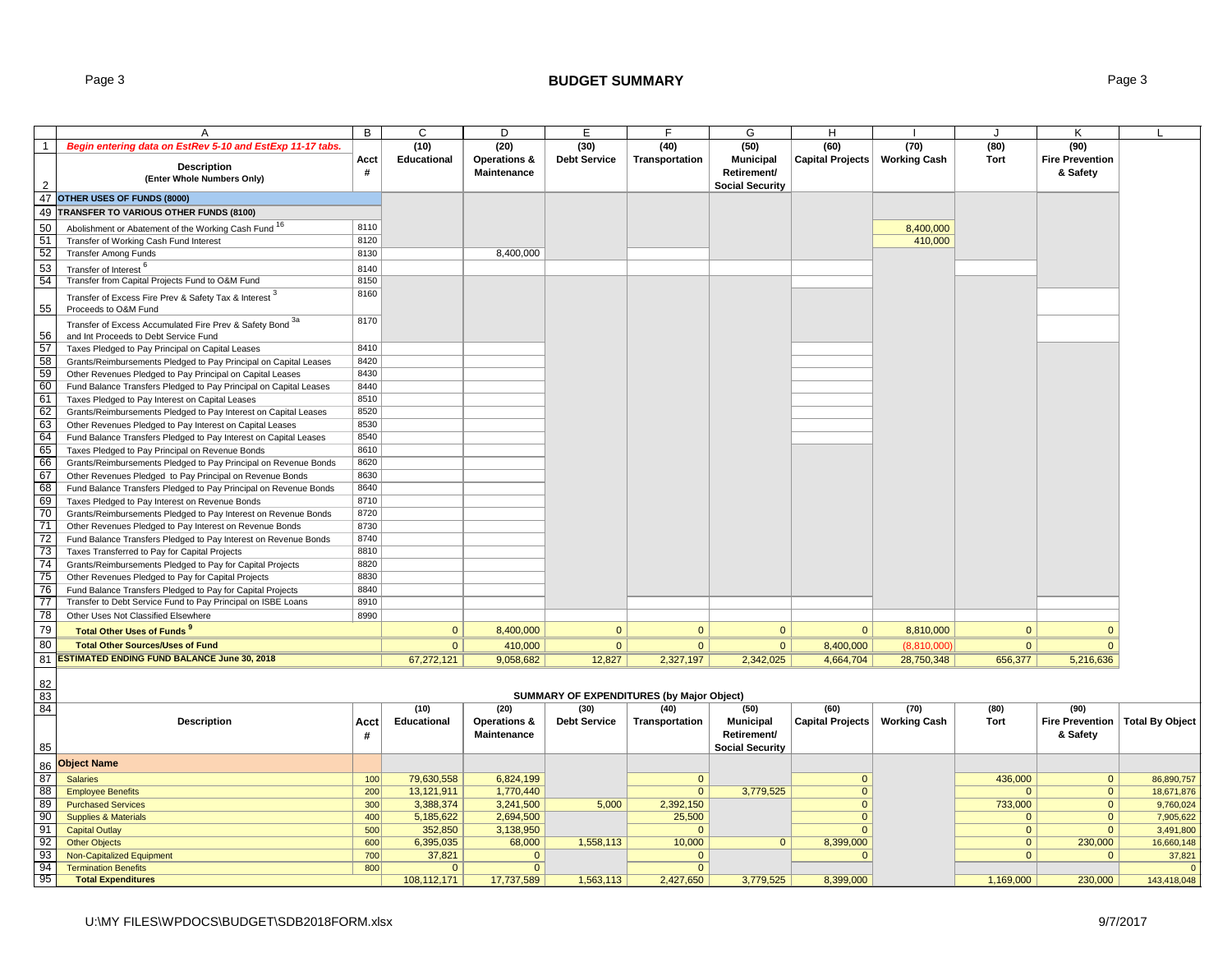|                |                                                                          | в    | C            | <sub>D</sub>                       |                     |                | G                                                                     |              |                     |           |                                        |
|----------------|--------------------------------------------------------------------------|------|--------------|------------------------------------|---------------------|----------------|-----------------------------------------------------------------------|--------------|---------------------|-----------|----------------------------------------|
|                |                                                                          |      | (10)         | (20)                               | (30)                | (40)           | (50)                                                                  | (60)         | (70)                | (80)      | (90)                                   |
| $\overline{2}$ | <b>Description</b><br>(Enter Whole Numbers Only)                         | Acct | Educational  | Operations &<br><b>Maintenance</b> | <b>Debt Service</b> | Transportation | <b>Municipal</b><br>Retirement/ Social   Capital Projects<br>Security |              | <b>Working Cash</b> | Tort      | <b>Fire Prevention &amp;</b><br>Safety |
| 3              | BEGINNING CASH BALANCE ON HAND July 1, 2017                              |      | 83,032,675   | 8,741,246                          | 0                   | 2,838,194      | 2,361,543                                                             | 4,450,041    | 37,058,218          | 689,588   | 4,294,513                              |
|                | <b>Total Direct Receipts &amp; Other Sources</b>                         |      | 106,228,476  | 26,574,170                         | 1,575,940           | 1,909,970      | 3,924,790                                                             | 8,600,000    | 410,000             | 1,134,200 | 1,143,420                              |
| 5              | <b>OTHER RECEIPTS</b>                                                    |      |              |                                    |                     |                |                                                                       |              |                     |           |                                        |
| 6              | Interfund Loans Payable (Loans from Other Funds)                         | 411  |              |                                    |                     |                |                                                                       |              |                     |           |                                        |
|                | Interfund Loans Receivable (Repayment of Loans)                          | 141  |              |                                    |                     |                |                                                                       |              |                     |           |                                        |
| 8              | Notes and Warrants Payable                                               | 433  |              |                                    |                     |                |                                                                       |              |                     |           |                                        |
| 9              | <b>Other Current Assets</b>                                              | 199  |              |                                    |                     |                |                                                                       |              |                     |           |                                        |
| 10             | <b>Total Other Receipts</b>                                              |      | $\Omega$     | $\Omega$                           | $\Omega$            | $\Omega$       | $\mathbf{0}$                                                          | $\Omega$     | $\Omega$            | $\Omega$  | $\Omega$                               |
| 11             | <b>Total Direct Receipts, Other Sources, &amp; Other Receipts</b>        |      | 106,228,476  | 26,574,170                         | 1,575,940           | 1,909,970      | 3,924,790                                                             | 8,600,000    | 410,000             | 1,134,200 | 1,143,420                              |
| 12             | <b>Total Amount Available</b>                                            |      | 189,261,151  | 35,315,416                         | 1,575,940           | 4,748,164      | 6,286,333                                                             | 13,050,041   | 37,468,218          | 1,823,788 | 5,437,933                              |
| 13             | <b>Total Direct Disbursements &amp; Other Uses</b>                       |      | 108.112.171  | 26,137,589                         | 1,563,113           | 2,427,650      | 3,779,525                                                             | 8,399,000    | 8,810,000           | 1,169,000 | 230,000                                |
|                | <b>OTHER DISBURSEMENTS</b>                                               |      |              |                                    |                     |                |                                                                       |              |                     |           |                                        |
| 15             | Interfund Loans Receivable (Loans to Other Funds) <sup>10</sup>          | 141  |              |                                    |                     |                |                                                                       |              |                     |           |                                        |
| 16             | Interfund Loans Payable (Repayment of Loans)                             | 411  |              |                                    |                     |                |                                                                       |              |                     |           |                                        |
| 17             | Notes and Warrants Payable                                               | 433  |              |                                    |                     |                |                                                                       |              |                     |           |                                        |
| 18             | <b>Other Current Liabilities</b>                                         | 499  |              |                                    |                     |                |                                                                       |              |                     |           |                                        |
| 19             | <b>Total Other Disbursements</b>                                         |      | $\mathbf{0}$ | $\Omega$                           | $\Omega$            | $\mathbf{0}$   | $\overline{0}$                                                        | $\mathbf{0}$ | $\Omega$            | $\Omega$  | $\Omega$                               |
| 20             | <b>Total Direct Disbursements, Other Uses, &amp; Other Disbursements</b> |      | 108,112,171  | 26,137,589                         | 1,563,113           | 2,427,650      | 3,779,525                                                             | 8,399,000    | 8,810,000           | 1,169,000 | 230,000                                |
| 21             | <b>ENDING CASH BALANCE ON HAND June 30, 2018</b>                         |      | 81,148,980   | 9,177,827                          | 12,827              | 2,320,514      | 2,506,808                                                             | 4,651,041    | 28,658,218          | 654.788   | 5,207,933                              |

┱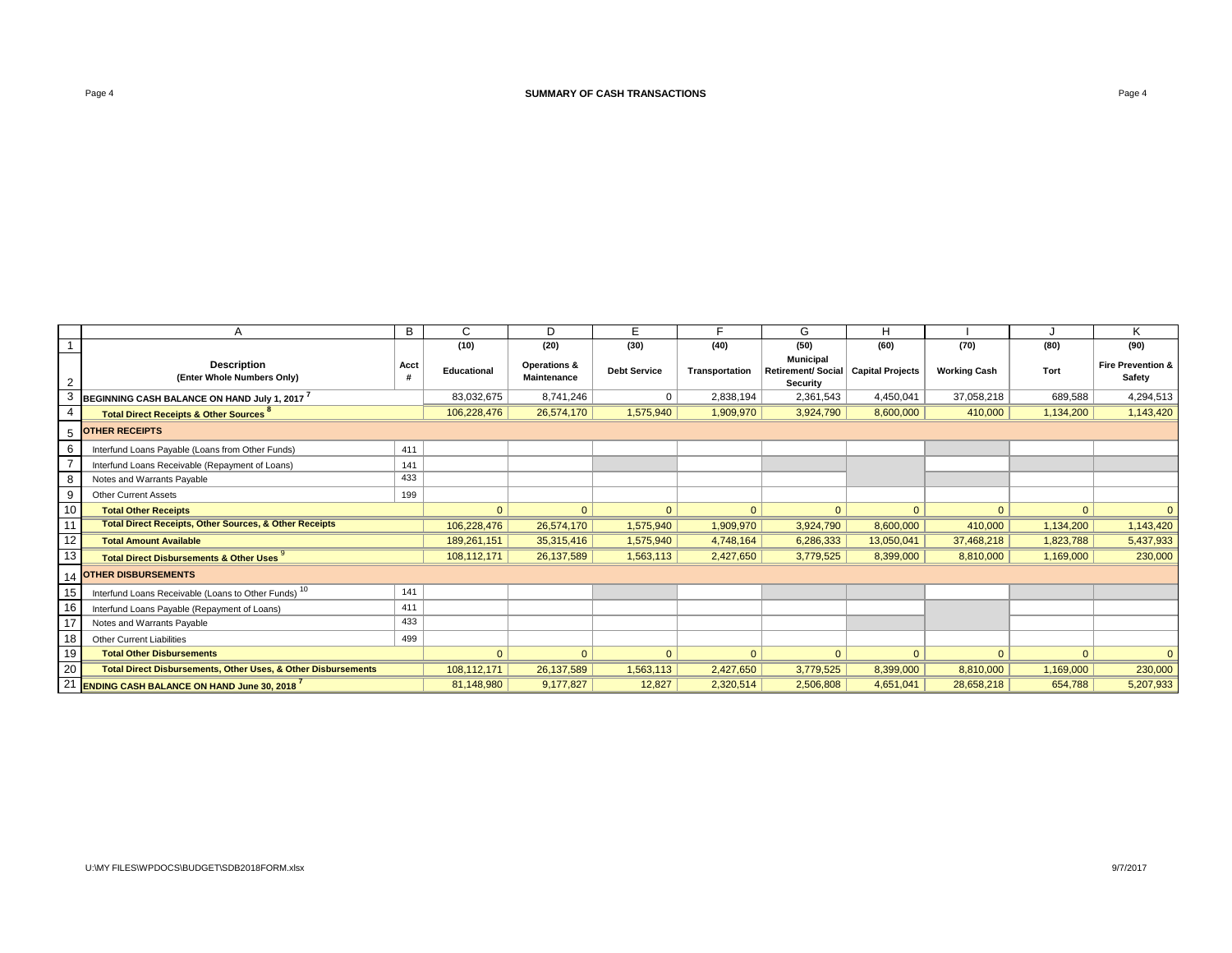#### Page 5 **ESTIMATED RECEIPTS/REVENUES** Page 5

|                         | A                                                                    | B      | C           | D            | E                   | F.             | G                      | H                |                     | $\cdot$      | K                      |
|-------------------------|----------------------------------------------------------------------|--------|-------------|--------------|---------------------|----------------|------------------------|------------------|---------------------|--------------|------------------------|
| $\overline{1}$          |                                                                      |        | (10)        | (20)         | (30)                | (40)           | (50)                   | (60)             | (70)                | (80)         | (90)                   |
|                         | <b>Description</b>                                                   | Acct   | Educational | Operations & | <b>Debt Service</b> | Transportation | <b>Municipal</b>       | Capital Projects | <b>Working Cash</b> | Tort         | <b>Fire Prevention</b> |
|                         | (Enter Whole Numbers Only)                                           | #      |             | Maintenance  |                     |                | Retirement/            |                  |                     |              | & Safety               |
| $\overline{2}$          |                                                                      |        |             |              |                     |                | <b>Social Security</b> |                  |                     |              |                        |
| $\mathbf{3}$            | <b>RECEIPTS/REVENUES FROM LOCAL SOURCES (1000)</b>                   |        |             |              |                     |                |                        |                  |                     |              |                        |
| 4                       | AD VALOREM TAXES LEVIED BY LOCAL EDUCATION AGENCY                    | 1100   |             |              |                     |                |                        |                  |                     |              |                        |
|                         |                                                                      | $\sim$ |             |              |                     |                |                        |                  |                     |              |                        |
| $\,$ 5 $\,$             | Designated Purposes Levies <sup>11</sup>                             |        | 86,674,600  | 17,659,170   | 1,574,940           | 816,270        |                        |                  |                     | 1,129,200    | 1,113,420              |
| 6                       | Leasing Purposes Levy <sup>12</sup>                                  | 1130   |             |              |                     |                |                        |                  |                     |              |                        |
| $\overline{7}$          | Special Education Purposes Levy                                      | 1140   | 1,527,070   |              |                     |                |                        |                  |                     |              |                        |
| $\overline{\mathbf{8}}$ | FICA and Medicare Only Levies                                        | 1150   |             |              |                     |                | 3,606,790              |                  |                     |              |                        |
| $\overline{9}$          | Area Vocational Construction Purposes Levy                           | 1160   |             |              |                     |                |                        |                  |                     |              |                        |
| 10                      | Summer School Purposes Levy                                          | 1170   |             |              |                     |                |                        |                  |                     |              |                        |
| 11                      | Other Tax Levies (Describe & Itemize)                                | 1190   |             |              |                     |                |                        |                  |                     |              |                        |
| 12                      | <b>Total Ad Valorem Taxes Levied by District</b>                     |        | 88,201,670  | 17,659,170   | 1.574.940           | 816,270        | 3,606,790              | $\Omega$         | $\Omega$            | 1,129,200    | 1,113,420              |
|                         | 13 PAYMENTS IN LIEU OF TAXES                                         | 1200   |             |              |                     |                |                        |                  |                     |              |                        |
| 14                      | Mobile Home Privilege Tax                                            | 1210   |             |              |                     |                |                        |                  |                     |              |                        |
| 15                      | Payments from Local Housing Authority                                | 1220   |             |              |                     |                |                        |                  |                     |              |                        |
| 16                      | Corporate Personal Property Replacement Taxes                        | 1230   | 4,670,000   |              |                     |                | 298,000                |                  |                     |              |                        |
| 17                      | Other Payments in Lieu of Taxes (Describe & Itemize)                 | 1290   |             |              |                     |                |                        |                  |                     |              |                        |
| 18                      | <b>Total Payments in Lieu of Taxes</b>                               |        | 4,670,000   | $\mathbf{0}$ | $\overline{0}$      | $\mathbf{0}$   | 298,000                | $\mathbf{0}$     | $\mathbf{0}$        | $\mathbf{0}$ | $\overline{0}$         |
|                         | 19 TUITION                                                           | 1300   |             |              |                     |                |                        |                  |                     |              |                        |
| 20                      | Regular Tuition from Pupils or Parents (In State)                    | 1311   | 704,000     |              |                     |                |                        |                  |                     |              |                        |
| 21                      | Regular Tuition from Other Districts (In State)                      | 1312   |             |              |                     |                |                        |                  |                     |              |                        |
| 22                      | Regular Tuition from Other Sources (In State)                        | 1313   |             |              |                     |                |                        |                  |                     |              |                        |
| $\overline{23}$         | Regular Tuition from Other Sources (Out of State)                    | 1314   |             |              |                     |                |                        |                  |                     |              |                        |
| 24                      | Summer School Tuition from Pupils or Parents (In State)              | 1321   |             |              |                     |                |                        |                  |                     |              |                        |
| 25                      | Summer School Tuition from Other Districts (In State)                | 1322   |             |              |                     |                |                        |                  |                     |              |                        |
| 26                      | Summer School Tuition from Other Sources (In State)                  | 1323   |             |              |                     |                |                        |                  |                     |              |                        |
| 27                      | Summer School Tuition from Other Sources (Out of State)              | 1324   |             |              |                     |                |                        |                  |                     |              |                        |
| 28                      | CTE Tuition from Pupils or Parents (In State)                        | 1331   |             |              |                     |                |                        |                  |                     |              |                        |
| 29                      | CTE Tuition from Other Districts (In State)                          | 1332   |             |              |                     |                |                        |                  |                     |              |                        |
| 30                      | CTE Tuition from Other Sources (In State)                            | 1333   |             |              |                     |                |                        |                  |                     |              |                        |
| 31                      | CTE Tuition from Other Sources (Out of State)                        | 1334   |             |              |                     |                |                        |                  |                     |              |                        |
| 32                      | Special Education Tuition from Pupils or Parents (In State)          | 1341   |             |              |                     |                |                        |                  |                     |              |                        |
| 33                      | Special Education Tuition from Other Districts (In State)            | 1342   |             |              |                     |                |                        |                  |                     |              |                        |
| 34                      | Special Education Tuition from Other Sources (In State)              | 1343   |             |              |                     |                |                        |                  |                     |              |                        |
| 35                      | Special Education Tuition from Other Sources (Out of State)          | 1344   |             |              |                     |                |                        |                  |                     |              |                        |
| 36                      | Adult Tuition from Pupils or Parents (In State)                      | 1351   |             |              |                     |                |                        |                  |                     |              |                        |
| $\overline{37}$         | Adult Tuition from Other Districts (In State)                        | 1352   |             |              |                     |                |                        |                  |                     |              |                        |
| 38                      | Adult Tuition from Other Sources (In State)                          | 1353   |             |              |                     |                |                        |                  |                     |              |                        |
| 39                      | Adult Tuition from Other Sources (Out of State)                      | 1354   |             |              |                     |                |                        |                  |                     |              |                        |
| 40                      | <b>Total Tuition</b>                                                 |        | 704,000     |              |                     |                |                        |                  |                     |              |                        |
| 41                      | <b>TRANSPORTATION FEES</b>                                           | 1400   |             |              |                     |                |                        |                  |                     |              |                        |
| 42                      | Regular Transportation Fees from Pupils or Parents (In State)        | 1411   |             |              |                     |                |                        |                  |                     |              |                        |
| 43                      | Regular Transportation Fees from Other Districts (In State)          | 1412   |             |              |                     |                |                        |                  |                     |              |                        |
| 44                      | Regular Transportation Fees from Other Sources (In State)            | 1413   |             |              |                     |                |                        |                  |                     |              |                        |
| 45                      | Regular Transportation Fees from Co-curricular Activities (In State) | 1415   |             |              |                     |                |                        |                  |                     |              |                        |
| 46                      | Regular Transportation Fees from Other Sources (Out of State)        | 1416   |             |              |                     |                |                        |                  |                     |              |                        |
| 47                      | Summer School Transportation Fees from Pupils or Parents (In State)  | 1421   |             |              |                     |                |                        |                  |                     |              |                        |
| 48                      | Summer School Transportation Fees from Other Districts (In State)    | 1422   |             |              |                     |                |                        |                  |                     |              |                        |
| 49                      | Summer School Transportation Fees from Other Sources (In State)      | 1423   |             |              |                     |                |                        |                  |                     |              |                        |
|                         | Summer School Transportation Fees from Other Sources                 | 1424   |             |              |                     |                |                        |                  |                     |              |                        |
| 50                      | (Out of State)                                                       |        |             |              |                     |                |                        |                  |                     |              |                        |
| 51                      | CTE Transportation Fees from Pupils or Parents (In State)            | 1431   |             |              |                     |                |                        |                  |                     |              |                        |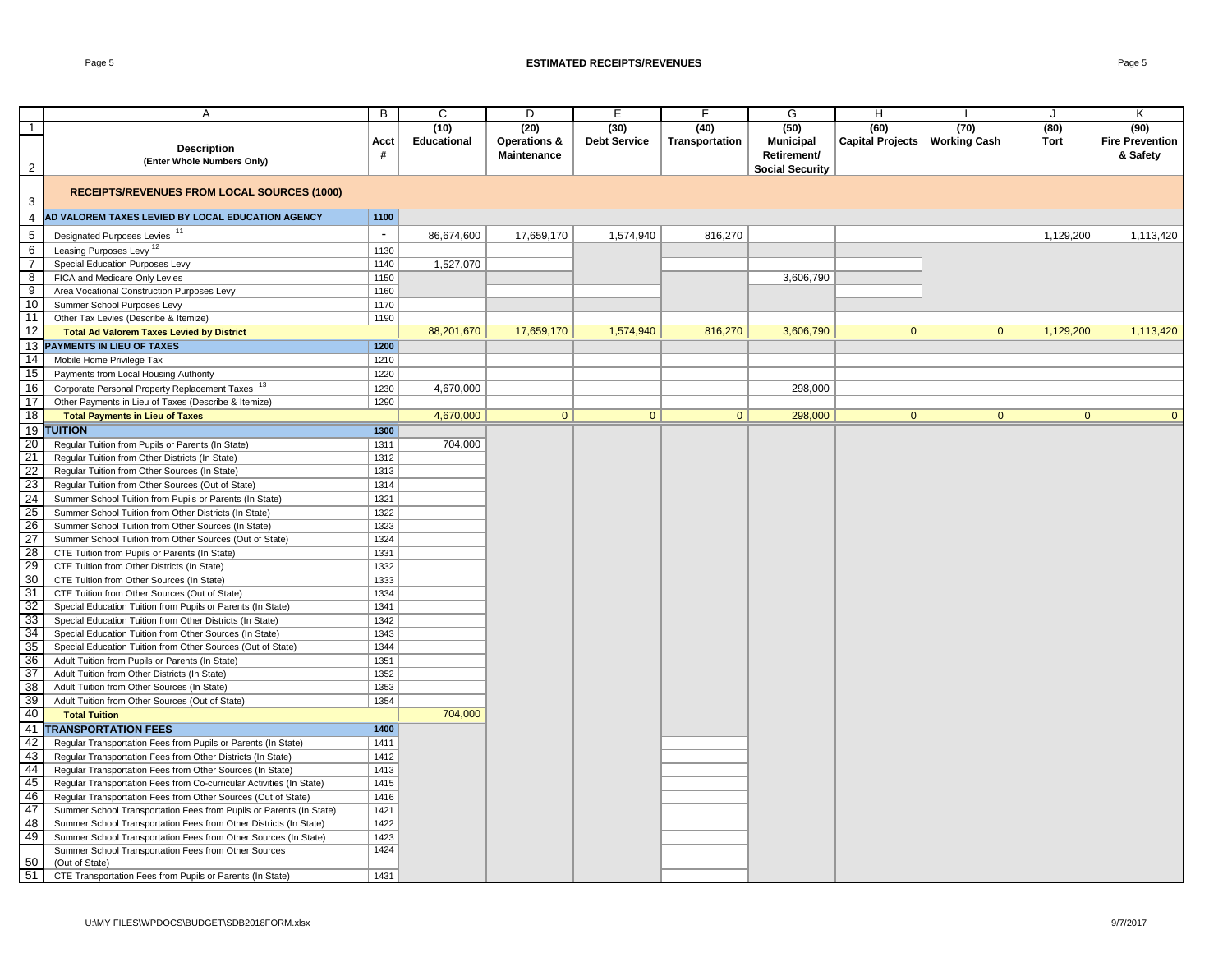#### Page 6 **ESTIMATED RECEIPTS/REVENUES** Page 6

|                       | Α                                                                                               | B            | $\mathsf C$        | D                       | E                   | F              | G                      | H                |                     | J     | Κ                      |
|-----------------------|-------------------------------------------------------------------------------------------------|--------------|--------------------|-------------------------|---------------------|----------------|------------------------|------------------|---------------------|-------|------------------------|
| $\mathbf{1}$          |                                                                                                 |              | (10)               | (20)                    | (30)                | (40)           | (50)                   | (60)             | (70)                | (80)  | (90)                   |
|                       |                                                                                                 | Acct         | <b>Educational</b> | <b>Operations &amp;</b> | <b>Debt Service</b> | Transportation | <b>Municipal</b>       | Capital Projects | <b>Working Cash</b> | Tort  | <b>Fire Prevention</b> |
|                       | <b>Description</b>                                                                              | #            |                    | Maintenance             |                     |                | Retirement/            |                  |                     |       | & Safety               |
| $\overline{2}$        | (Enter Whole Numbers Only)                                                                      |              |                    |                         |                     |                | <b>Social Security</b> |                  |                     |       |                        |
| 52                    | CTE Transportation Fees from Other Districts (In State)                                         | 1432         |                    |                         |                     |                |                        |                  |                     |       |                        |
| $\frac{53}{54}$       | CTE Transportation Fees from Other Sources (In State)                                           | 1433         |                    |                         |                     |                |                        |                  |                     |       |                        |
|                       | CTE Transportation Fees from Other Sources (Out of State)                                       | 1434         |                    |                         |                     |                |                        |                  |                     |       |                        |
|                       | Special Education Transportation Fees from Pupils or Parents                                    | 1441         |                    |                         |                     |                |                        |                  |                     |       |                        |
| 55                    | (In State)                                                                                      |              |                    |                         |                     |                |                        |                  |                     |       |                        |
| 56                    | Special Education Transportation Fees from Other Districts (In State)                           | 1442         |                    |                         |                     |                |                        |                  |                     |       |                        |
| 57                    | Special Education Transportation Fees from Other Sources (In State)                             | 1443         |                    |                         |                     |                |                        |                  |                     |       |                        |
|                       | Special Education Transportation Fees from Other Sources                                        | 1444         |                    |                         |                     |                |                        |                  |                     |       |                        |
| 58                    | (Out of State)                                                                                  |              |                    |                         |                     |                |                        |                  |                     |       |                        |
| 59<br>60              | Adult Transportation Fees from Pupils or Parents (In State)                                     | 1451         |                    |                         |                     |                |                        |                  |                     |       |                        |
| 61                    | Adult Transportation Fees from Other Districts (In State)                                       | 1452         |                    |                         |                     |                |                        |                  |                     |       |                        |
| 62                    | Adult Transportation Fees from Other Sources (In State)                                         | 1453         |                    |                         |                     |                |                        |                  |                     |       |                        |
| 63                    | Adult Transportation Fees from Other Sources (Out of State)<br><b>Total Transportation Fees</b> | 1454         |                    |                         |                     | $\mathbf{0}$   |                        |                  |                     |       |                        |
|                       |                                                                                                 | 1500         |                    |                         |                     |                |                        |                  |                     |       |                        |
| 64                    | <b>EARNINGS ON INVESTMENTS</b>                                                                  |              |                    |                         |                     |                |                        |                  |                     |       |                        |
| 65                    | Interest on Investments                                                                         | 1510         | 800.000            | 85.000                  | 1.000               | 42,000         | 20,000                 | 140.000          | 410.000             | 5.000 | 30,000                 |
| 66<br>67              | Gain or Loss on Sale of Investments                                                             | 1520         | 800,000            | 85,000                  | 1,000               | 42,000         | 20,000                 | 140,000          | 410,000             | 5,000 | 30,000                 |
|                       | <b>Total Earnings on Investments</b>                                                            |              |                    |                         |                     |                |                        |                  |                     |       |                        |
|                       | <b>68 FOOD SERVICE</b>                                                                          | 1600         |                    |                         |                     |                |                        |                  |                     |       |                        |
| 69                    | Sales to Pupils - Lunch                                                                         | 1611         |                    |                         |                     |                |                        |                  |                     |       |                        |
| 70                    | Sales to Pupils - Breakfast                                                                     | 1612         |                    |                         |                     |                |                        |                  |                     |       |                        |
| 71                    | Sales to Pupils - A la Carte                                                                    | 1613         |                    |                         |                     |                |                        |                  |                     |       |                        |
| 72                    | Sales to Pupils - Other (Describe & Itemize)                                                    | 1614         | 70,000             |                         |                     |                |                        |                  |                     |       |                        |
| 73<br>$\overline{74}$ | Sales to Adults                                                                                 | 1620         |                    |                         |                     |                |                        |                  |                     |       |                        |
| 75                    | Other Food Service (Describe & Itemize)                                                         | 1690         | 70,000             |                         |                     |                |                        |                  |                     |       |                        |
|                       | <b>Total Food Service</b>                                                                       |              |                    |                         |                     |                |                        |                  |                     |       |                        |
| $\overline{77}$       | <b>76 DISTRICT/SCHOOL ACTIVITY INCOME</b><br>Admissions - Athletic                              | 1700<br>1711 |                    |                         |                     |                |                        |                  |                     |       |                        |
| 78                    | Admissions - Other                                                                              | 1719         | 62,800             |                         |                     |                |                        |                  |                     |       |                        |
| 79                    | Fees                                                                                            | 1720         | 5,700              |                         |                     |                |                        |                  |                     |       |                        |
| 80                    | <b>Book Store Sales</b>                                                                         | 1730         | 1,581,470          |                         |                     |                |                        |                  |                     |       |                        |
| 81                    | Other District/School Activity Revenue (Describe & Itemize)                                     | 1790         | 235,820            |                         |                     |                |                        |                  |                     |       |                        |
| 82                    | <b>Total District/School Activity Income</b>                                                    |              | 1,885,790          | $\overline{0}$          |                     |                |                        |                  |                     |       |                        |
|                       | <b>83 TEXTBOOK INCOME</b>                                                                       | 1800         |                    |                         |                     |                |                        |                  |                     |       |                        |
|                       | Rentals - Regular Textbooks                                                                     | 1811         |                    |                         |                     |                |                        |                  |                     |       |                        |
| $\frac{84}{85}$       | Rentals - Summer School Textbooks                                                               | 1812         |                    |                         |                     |                |                        |                  |                     |       |                        |
| 86                    | Rentals - Adult/Continuing Education Textbooks                                                  | 1813         |                    |                         |                     |                |                        |                  |                     |       |                        |
| 87                    | Rentals - Other (Describe)                                                                      | 1819         |                    |                         |                     |                |                        |                  |                     |       |                        |
| 88                    | Sales - Regular Textbooks                                                                       | 1821         |                    |                         |                     |                |                        |                  |                     |       |                        |
| 89                    | Sales - Summer School Textbooks                                                                 | 1822         |                    |                         |                     |                |                        |                  |                     |       |                        |
| 90                    | Sales - Adult/Continuing Education Textbooks                                                    | 1823         |                    |                         |                     |                |                        |                  |                     |       |                        |
| 91                    | Sales - Other (Describe & Itemize)                                                              | 1829         |                    |                         |                     |                |                        |                  |                     |       |                        |
| 92                    | Other (Describe & Itemize)                                                                      | 1890         |                    |                         |                     |                |                        |                  |                     |       |                        |
| 93                    | <b>Total Textbooks</b>                                                                          |              | $\mathbf{0}$       |                         |                     |                |                        |                  |                     |       |                        |
| 94                    | <b>OTHER REVENUE FROM LOCAL SOURCES</b>                                                         | 1900         |                    |                         |                     |                |                        |                  |                     |       |                        |
| 95                    | Rentals                                                                                         | 1910         | 67,000             | 20,000                  |                     |                |                        |                  |                     |       |                        |
| 96                    | Contributions and Donations from Private Sources                                                | 1920         | 50,200             |                         |                     |                |                        | 60,000           |                     |       |                        |
| 97                    | Impact Fees from Municipal or County Governments                                                | 1930         |                    |                         |                     |                |                        |                  |                     |       |                        |
| 98                    | Services Provided Other Districts                                                               | 1940         | 1,800              |                         |                     |                |                        |                  |                     |       |                        |
| 99                    | Refund of Prior Years' Expenditures                                                             | 1950         | 60,000             |                         |                     |                |                        |                  |                     |       |                        |
| 100                   | Payments of Surplus Moneys from TIF Districts                                                   | 1960         | 118,000            |                         |                     |                |                        |                  |                     |       |                        |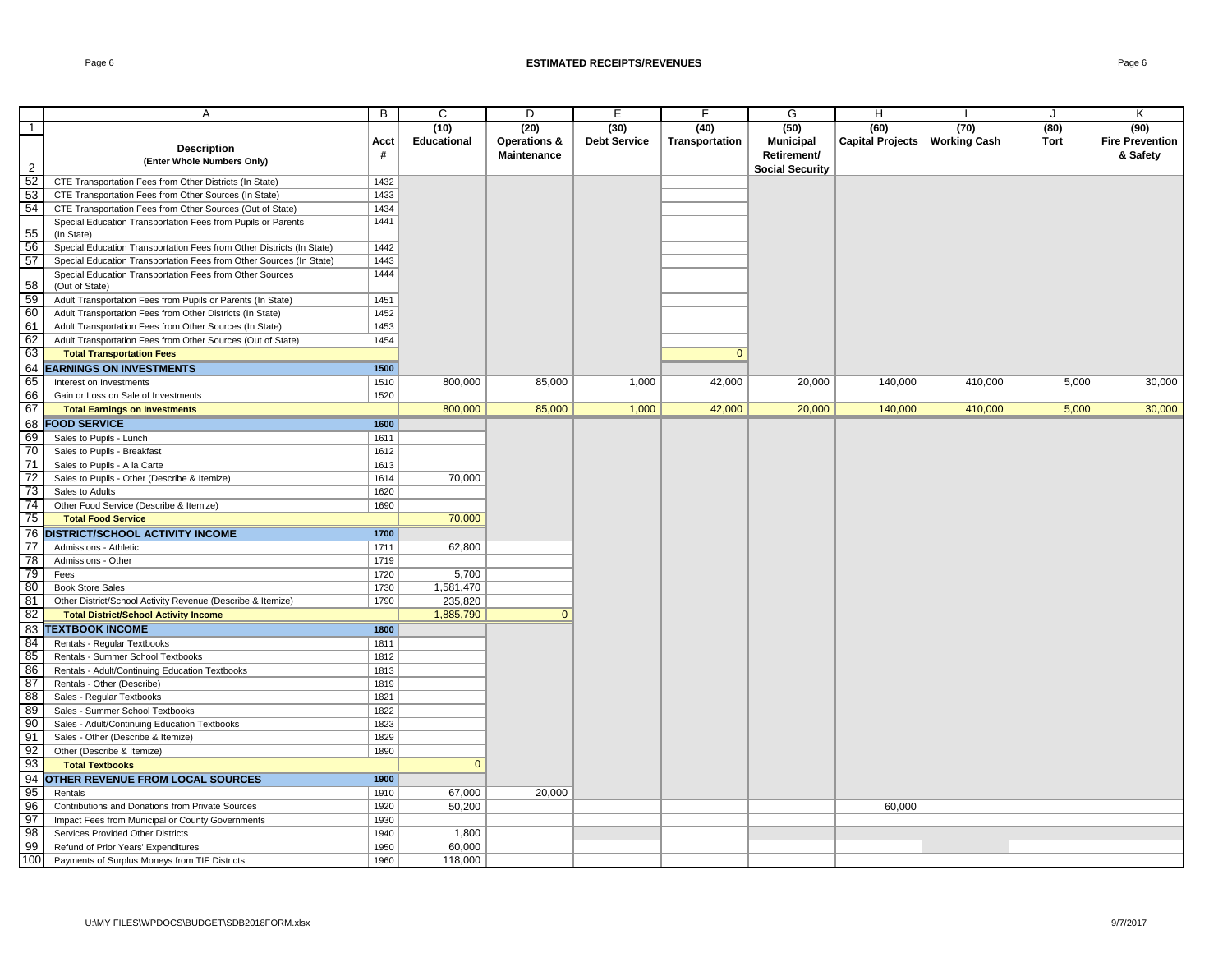#### Page 7 **ESTIMATED RECEIPTS/REVENUES** Page 7

|                | A                                                                           | B    | C            | D              | E                   | F              | G                      | H                |                     | $\cdot$      | Κ                      |
|----------------|-----------------------------------------------------------------------------|------|--------------|----------------|---------------------|----------------|------------------------|------------------|---------------------|--------------|------------------------|
| $\overline{1}$ |                                                                             |      | (10)         | (20)           | (30)                | (40)           | (50)                   | (60)             | (70)                | (80)         | (90)                   |
|                |                                                                             | Acct | Educational  | Operations &   | <b>Debt Service</b> | Transportation | <b>Municipal</b>       | Capital Projects | <b>Working Cash</b> | Tort         | <b>Fire Prevention</b> |
|                | <b>Description</b><br>(Enter Whole Numbers Only)                            | #    |              | Maintenance    |                     |                | Retirement/            |                  |                     |              | & Safety               |
| $\overline{2}$ |                                                                             |      |              |                |                     |                | <b>Social Security</b> |                  |                     |              |                        |
| 101            | <b>Drivers' Education Fees</b>                                              | 1970 | 74,830       |                |                     |                |                        |                  |                     |              |                        |
| 102            | Proceeds from Vendors' Contracts                                            | 1980 |              |                |                     |                |                        |                  |                     |              |                        |
| 103            | School Facility Occupation Tax Proceeds                                     | 1983 |              |                |                     |                |                        |                  |                     |              |                        |
| 104            | Payment from Other Districts                                                | 1991 |              |                |                     |                |                        |                  |                     |              |                        |
| 105            | Sale of Vocational Projects                                                 | 1992 |              |                |                     |                |                        |                  |                     |              |                        |
| 106            | Other Local Fees (Describe & Itemize)                                       | 1993 |              |                |                     |                |                        |                  |                     |              |                        |
| 107            | Other Local Revenues (Describe & Itemize)                                   | 1999 | 150,900      |                |                     |                |                        |                  |                     |              |                        |
| 108            | <b>Total Other Revenue from Local Sources</b>                               |      | 522,730      | 20,000         | $\mathbf{0}$        | $\mathbf{0}$   | $\mathbf{0}$           | 60,000           | $\mathbf{0}$        | $\Omega$     | $\mathbf{0}$           |
| 109            | <b>Total Receipts/Revenues from Local Sources</b>                           | 1000 | 96,854,190   | 17,764,170     | 1,575,940           | 858,270        | 3,924,790              | 200,000          | 410,000             | 1,134,200    | 1,143,420              |
|                | FLOW-THROUGH RECEIPTS/REVENUES FROM ONE                                     |      |              |                |                     |                |                        |                  |                     |              |                        |
|                | 110 DISTRICT TO ANOTHER DISTRICT (2000)                                     |      |              |                |                     |                |                        |                  |                     |              |                        |
| 111            | Flow-Through Revenue from State Sources                                     | 2100 |              |                |                     |                |                        |                  |                     |              |                        |
| 112            | Flow-Through Revenue from Federal Sources                                   | 2200 |              |                |                     |                |                        |                  |                     |              |                        |
| 113            | Other Flow-Through Revenue (Describe & Itemize)                             | 2300 |              |                |                     |                |                        |                  |                     |              |                        |
|                | <b>Total Flow-Through Receipts/Revenues From</b>                            |      |              |                |                     |                |                        |                  |                     |              |                        |
| 114            | <b>One District to Another District</b>                                     | 2000 | $\mathbf{0}$ | $\Omega$       |                     | $\Omega$       | $\Omega$               |                  |                     |              |                        |
|                |                                                                             |      |              |                |                     |                |                        |                  |                     |              |                        |
|                | <b>RECEIPTS/REVENUES FROM STATE SOURCES (3000)</b>                          |      |              |                |                     |                |                        |                  |                     |              |                        |
| 115            |                                                                             |      |              |                |                     |                |                        |                  |                     |              |                        |
|                | 116 UNRESTRICTED GRANTS-IN-AID (3001-3099)                                  |      |              |                |                     |                |                        |                  |                     |              |                        |
| 117            | General State Aid (Section 18-8.05)                                         | 3001 | 3,000,000    |                |                     |                |                        |                  |                     |              |                        |
| 118            | General State Aid Hold Harmless/Supplemental                                | 3002 |              |                |                     |                |                        |                  |                     |              |                        |
| 119            | Reorganization Incentives (Accounts 3005-3021)                              | 3005 |              |                |                     |                |                        |                  |                     |              |                        |
| 120            | Other Unrestricted Grants-In-Aid From State Sources<br>(Describe & Itemize) | 3099 |              |                |                     |                |                        |                  |                     |              |                        |
| 121            | <b>Total Unrestricted Grants-In-Aid</b>                                     |      | 3,000,000    | $\overline{0}$ | $\mathbf{0}$        | $\mathbf{0}$   | $\mathbf{0}$           | $\mathbf{0}$     |                     | $\mathbf{0}$ | $\mathbf{0}$           |
|                | 122 RESTRICTED GRANTS-IN-AID (3100-3900)                                    |      |              |                |                     |                |                        |                  |                     |              |                        |
|                | 123 SPECIAL EDUCATION                                                       |      |              |                |                     |                |                        |                  |                     |              |                        |
| 124            | Special Education - Private Facility Tuition                                | 3100 | 417,600      |                |                     |                |                        |                  |                     |              |                        |
| 125            | Special Education - Funding for Children Requiring Sp Ed Services           | 3105 | 631,500      |                |                     |                |                        |                  |                     |              |                        |
| 126            | Special Education - Personnel                                               | 3110 | 753,300      |                |                     |                |                        |                  |                     |              |                        |
| 127            | Special Education - Orphanage - Individual                                  | 3120 | 110,800      |                |                     |                |                        |                  |                     |              |                        |
| 128            | Special Education - Orphanage - Summer Individual                           | 3130 | 10,800       |                |                     |                |                        |                  |                     |              |                        |
| 129            | Special Education - Summer School                                           | 3145 | 12,900       |                |                     |                |                        |                  |                     |              |                        |
| 130            | Special Education - Other (Describe & Itemize)                              | 3199 |              |                |                     |                |                        |                  |                     |              |                        |
| 131            | <b>Total Special Education</b>                                              |      | 1,936,900    | $\Omega$       |                     | $\Omega$       |                        |                  |                     |              |                        |
|                | 132 CAREER AND TECHNICAL EDUCATION (CTE)                                    |      |              |                |                     |                |                        |                  |                     |              |                        |
| 133            | CTE - Technical Education - Tech Prep                                       | 3200 |              |                |                     |                |                        |                  |                     |              |                        |
| 134            | CTE - Secondary Program Improvement (CTEI)                                  | 3220 | 220,180      |                |                     |                |                        |                  |                     |              |                        |
| 135            | CTE - WECEP                                                                 | 3225 |              |                |                     |                |                        |                  |                     |              |                        |
| 136            | CTE - Agriculture Education                                                 | 3235 |              |                |                     |                |                        |                  |                     |              |                        |
| 137            | CTE - Instructor Practicum                                                  | 3240 |              |                |                     |                |                        |                  |                     |              |                        |
| 138            | CTE - Student Organizations                                                 | 3270 |              |                |                     |                |                        |                  |                     |              |                        |
| 139            | CTE - Other (Describe & Itemize)                                            | 3299 |              |                |                     |                |                        |                  |                     |              |                        |
| 140            | <b>Total Career and Technical Education</b>                                 |      | 220,180      | $\mathbf{0}$   |                     |                | $\mathbf{0}$           |                  |                     |              |                        |
|                |                                                                             |      |              |                |                     |                |                        |                  |                     |              |                        |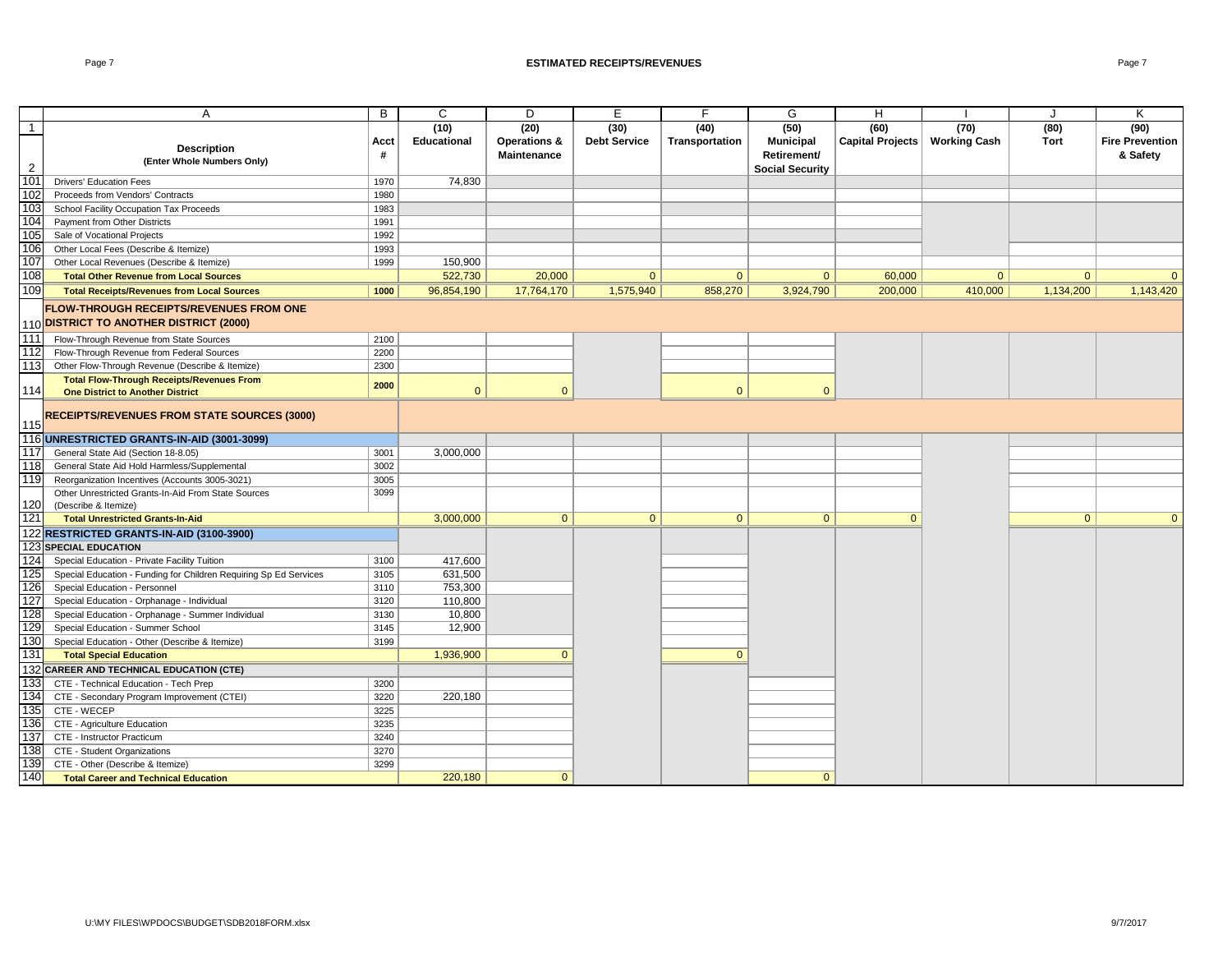#### Page 8 **ESTIMATED RECEIPTS/REVENUES** Page 8

|                                  | A                                                                                                 | B            | C                   | D                                                     | E                           | F.                     | G                                       | H                                       |                | J            | K                                          |
|----------------------------------|---------------------------------------------------------------------------------------------------|--------------|---------------------|-------------------------------------------------------|-----------------------------|------------------------|-----------------------------------------|-----------------------------------------|----------------|--------------|--------------------------------------------|
| $\overline{1}$<br>$\overline{2}$ | <b>Description</b><br>(Enter Whole Numbers Only)                                                  | Acct<br>#    | (10)<br>Educational | (20)<br><b>Operations &amp;</b><br><b>Maintenance</b> | (30)<br><b>Debt Service</b> | (40)<br>Transportation | (50)<br><b>Municipal</b><br>Retirement/ | (60)<br>Capital Projects   Working Cash | (70)           | (80)<br>Tort | (90)<br><b>Fire Prevention</b><br>& Safety |
|                                  | 141 BILINGUAL EDUCATION                                                                           |              |                     |                                                       |                             |                        | <b>Social Security</b>                  |                                         |                |              |                                            |
| 142                              | Bilingual Education - Downstate - TPI and TBE                                                     | 3305         | 138,420             |                                                       |                             |                        |                                         |                                         |                |              |                                            |
| 143                              | Bilingual Education - Downstate - Transitional Bilingual Education                                | 3310         |                     |                                                       |                             |                        |                                         |                                         |                |              |                                            |
| 144                              | <b>Total Bilingual Education</b>                                                                  |              | 138,420             |                                                       |                             |                        |                                         |                                         |                |              |                                            |
| 145                              | State Free Lunch & Breakfast                                                                      | 3360         |                     |                                                       |                             |                        |                                         |                                         |                |              |                                            |
| 146                              | School Breakfast Initiative                                                                       | 3365         |                     |                                                       |                             |                        |                                         |                                         |                |              |                                            |
| 147                              |                                                                                                   |              | 110,000             |                                                       |                             |                        |                                         |                                         |                |              |                                            |
| 148                              | <b>Driver Education</b>                                                                           | 3370         |                     |                                                       |                             |                        |                                         |                                         |                |              |                                            |
| 149                              | Adult Education (from ICCB)                                                                       | 3410         |                     |                                                       |                             |                        |                                         |                                         |                |              |                                            |
|                                  | Adult Education - Other (Describe & Itemize)                                                      | 3499         |                     |                                                       |                             |                        |                                         |                                         |                |              |                                            |
|                                  | 150 TRANSPORTATION                                                                                |              |                     |                                                       |                             |                        |                                         |                                         |                |              |                                            |
| 151<br>152                       | Transportation - Regular and Vocational                                                           | 3500         |                     |                                                       |                             | 1,700<br>1,050,000     |                                         |                                         |                |              |                                            |
| 153                              | Transportation - Special Education                                                                | 3510<br>3599 |                     |                                                       |                             |                        |                                         |                                         |                |              |                                            |
| 154                              | Transportation - Other (Describe & Itemize)<br><b>Total Transportation</b>                        |              | $\mathbf{0}$        | $\mathbf{0}$                                          |                             | 1,051,700              | $\Omega$                                |                                         |                |              |                                            |
| 155                              | Learning Improvement - Change Grants                                                              | 3610         |                     |                                                       |                             |                        |                                         |                                         |                |              |                                            |
| 156                              |                                                                                                   | 3660         |                     |                                                       |                             |                        |                                         |                                         |                |              |                                            |
| 157                              | Scientific Literacy                                                                               |              |                     |                                                       |                             |                        |                                         |                                         |                |              |                                            |
| 158                              | Truant Alternative/Optional Education                                                             | 3695         |                     |                                                       |                             |                        |                                         |                                         |                |              |                                            |
| 159                              | Early Childhood - Block Grant                                                                     | 3705         |                     |                                                       |                             |                        |                                         |                                         |                |              |                                            |
| 160                              | Reading Improvement Block Grant                                                                   | 3715         |                     |                                                       |                             |                        |                                         |                                         |                |              |                                            |
|                                  | Reading Improvement Block Grant - Reading Recovery                                                | 3720         |                     |                                                       |                             |                        |                                         |                                         |                |              |                                            |
| 161<br>162                       | Continued Reading Improvement Block Grant                                                         | 3725         |                     |                                                       |                             |                        |                                         |                                         |                |              |                                            |
|                                  | Continued Reading Improvement Block Grant (2% Set Aside)                                          | 3726         |                     |                                                       |                             |                        |                                         |                                         |                |              |                                            |
| 163                              | Chicago General Education Block Grant                                                             | 3766         |                     |                                                       |                             |                        |                                         |                                         |                |              |                                            |
| 164                              | Chicago Educational Services Block Grant                                                          | 3767         |                     |                                                       |                             |                        |                                         |                                         |                |              |                                            |
| 165                              | School Safety & Educational Improvement Block Grant                                               | 3775         |                     |                                                       |                             |                        |                                         |                                         |                |              |                                            |
| 166                              | Technology - Technology for Success                                                               | 3780         |                     |                                                       |                             |                        |                                         |                                         |                |              |                                            |
| 167                              | <b>State Charter Schools</b>                                                                      | 3815         |                     |                                                       |                             |                        |                                         |                                         |                |              |                                            |
| 168                              | Extended Learning Opportunities - Summer Bridges                                                  | 3825         |                     |                                                       |                             |                        |                                         |                                         |                |              |                                            |
| 169                              | Infrastructure Improvements - Planning/Construction                                               | 3920         |                     |                                                       |                             |                        |                                         |                                         |                |              |                                            |
| 170                              | School Infrastructure - Maintenance Projects                                                      | 3925         |                     |                                                       |                             |                        |                                         |                                         |                |              |                                            |
| 171                              | Other Restricted Revenue from State Sources (Describe & Itemize)                                  | 3999         | 123,600             |                                                       |                             |                        |                                         |                                         |                |              |                                            |
| 172                              | <b>Total Restricted Grants-In-Aid</b>                                                             |              | 2,529,100           | $\mathbf{0}$                                          | 0                           | 1,051,700              | $\mathbf{0}$                            | $\mathbf{0}$                            | $\overline{0}$ | $\mathbf{0}$ | $\mathbf{0}$                               |
| 173                              | <b>Total Receipts/Revenues from State Sources</b>                                                 | 3000         | 5,529,100           | $\overline{0}$                                        | 0 <sup>1</sup>              | 1,051,700              | $\mathbf{0}$                            | $\overline{0}$                          | $\overline{0}$ | $\mathbf{0}$ | $\overline{0}$                             |
| 174                              | <b>RECEIPTS/REVENUES FROM FEDERAL SOURCES (4000)</b>                                              |              |                     |                                                       |                             |                        |                                         |                                         |                |              |                                            |
|                                  | 175 UNRESTRICTED GRANTS-IN-AID RECEIVED DIRECTLY                                                  |              |                     |                                                       |                             |                        |                                         |                                         |                |              |                                            |
| 176                              | Federal Impact Aid                                                                                | 4001         |                     |                                                       |                             |                        |                                         |                                         |                |              |                                            |
| 177                              | Other Unrestricted Grants-In-Aid Received Directly from the Federal Govt.<br>(Describe & Itemize) | 4009         |                     |                                                       |                             |                        |                                         |                                         |                |              |                                            |
| 178                              | Total Unrestricted Grants-In-Aid Received Directly from Fed Govt                                  |              | $\mathbf{0}$        | $\mathbf{0}$                                          | 0                           | $\mathbf{0}$           | $\mathbf{0}$                            | $\mathbf{0}$                            | $\mathbf{0}$   | $\mathbf{0}$ | $\mathbf{0}$                               |
|                                  | 179 RESTRICTED GRANTS-IN-AID RECEIVED DIRECTLY FROM FEDERAL                                       |              |                     |                                                       |                             |                        |                                         |                                         |                |              |                                            |
| 180                              | <b>Head Start</b>                                                                                 | 4045         |                     |                                                       |                             |                        |                                         |                                         |                |              |                                            |
| 181                              | Construction (Impact Aid)                                                                         | 4050         |                     |                                                       |                             |                        |                                         |                                         |                |              |                                            |
| 182                              | <b>MAGNET</b>                                                                                     | 4060         |                     |                                                       |                             |                        |                                         |                                         |                |              |                                            |
| 183                              | Other Restricted Grants-In-Aid Received Directly from Federal Govt.<br>(Describe & Itemize)       | 4090         |                     |                                                       |                             |                        |                                         |                                         |                |              |                                            |
|                                  | <b>Total Restricted Grants-In-Aid Received Directly</b>                                           |              |                     |                                                       |                             |                        |                                         |                                         |                |              |                                            |
| 184                              | from Federal Govt.                                                                                |              | $\mathbf{0}$        | $\mathbf{0}$                                          |                             | $\mathbf{0}$           | $\mathbf{0}$                            | $\mathbf{0}$                            |                |              | $\mathbf{0}$                               |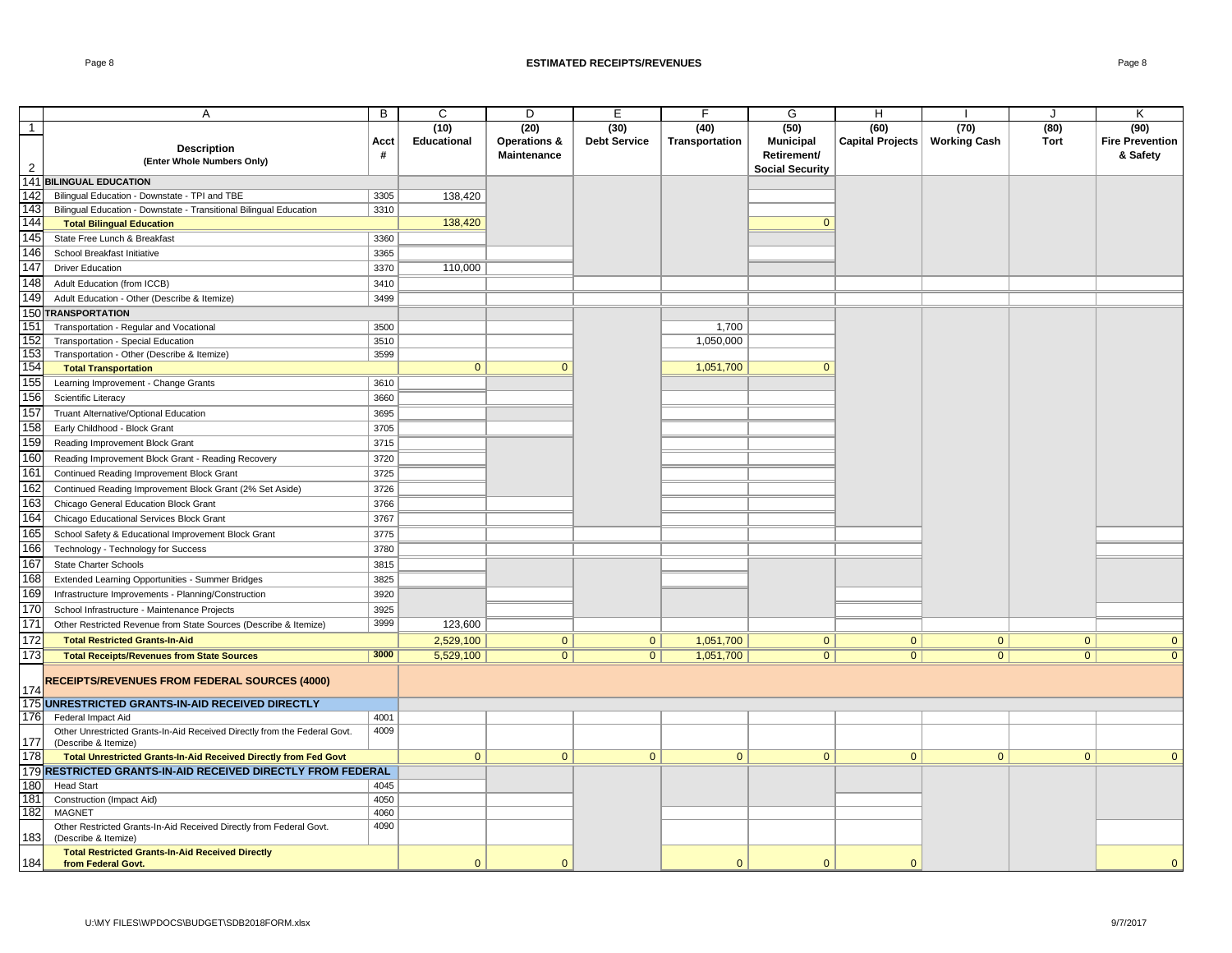#### Page 9 **ESTIMATED RECEIPTS/REVENUES** Page 9

|                | A                                                                                                    | B            | C                  | D                       | E                   | F.             | G                      | H                               |      | ۱.   | Κ                      |
|----------------|------------------------------------------------------------------------------------------------------|--------------|--------------------|-------------------------|---------------------|----------------|------------------------|---------------------------------|------|------|------------------------|
| $\overline{1}$ |                                                                                                      |              | (10)               | (20)                    | (30)                | (40)           | (50)                   | (60)                            | (70) | (80) | (90)                   |
|                |                                                                                                      | Acct         | <b>Educational</b> | <b>Operations &amp;</b> | <b>Debt Service</b> | Transportation | <b>Municipal</b>       | Capital Projects   Working Cash |      | Tort | <b>Fire Prevention</b> |
|                | <b>Description</b><br>(Enter Whole Numbers Only)                                                     | #            |                    | Maintenance             |                     |                | Retirement/            |                                 |      |      | & Safety               |
| $\overline{2}$ |                                                                                                      |              |                    |                         |                     |                | <b>Social Security</b> |                                 |      |      |                        |
|                | 185 RESTRICTED GRANTS-IN-AID RECEIVED FROM FEDERAL                                                   |              |                    |                         |                     |                |                        |                                 |      |      |                        |
|                | 186 TITLE VI                                                                                         |              |                    |                         |                     |                |                        |                                 |      |      |                        |
| 187            | Title VI - Innovation and Flexibility Formula                                                        | 4100         |                    |                         |                     |                |                        |                                 |      |      |                        |
| 188            | Title VI - SEA Projects                                                                              | 4105         |                    |                         |                     |                |                        |                                 |      |      |                        |
| 189            | Title VI - Rural Education Initiative (REI)                                                          | 4107         |                    |                         |                     |                |                        |                                 |      |      |                        |
| 190            | Title VI - Other (Describe & Itemize)                                                                | 4199         |                    |                         |                     |                |                        |                                 |      |      |                        |
| 191            | <b>Total Title VI</b>                                                                                |              | $\mathbf{0}$       | $\Omega$                |                     | $\mathbf{0}$   | $\mathbf{0}$           |                                 |      |      |                        |
|                | 192 FOOD SERVICE                                                                                     |              |                    |                         |                     |                |                        |                                 |      |      |                        |
| 193            | <b>Breakfast Start-Up Expansion</b>                                                                  | 4200         |                    |                         |                     |                |                        |                                 |      |      |                        |
| 194            | National School Lunch Program                                                                        | 4210         |                    |                         |                     |                |                        |                                 |      |      |                        |
| 195            | Special Milk Program                                                                                 | 4215         | 35,000             |                         |                     |                |                        |                                 |      |      |                        |
| 196            | School Breakfast Program                                                                             | 4220         |                    |                         |                     |                |                        |                                 |      |      |                        |
| 197            | Summer Food Service Admin/Program                                                                    | 4225         |                    |                         |                     |                |                        |                                 |      |      |                        |
| 198            | Child and Adult Care Food Program                                                                    | 4226         |                    |                         |                     |                |                        |                                 |      |      |                        |
| 199            | Fresh Fruit and Vegetables                                                                           | 4240         |                    |                         |                     |                |                        |                                 |      |      |                        |
| 200            | Food Service - Other (Describe & Itemize)                                                            | 4299         |                    |                         |                     |                |                        |                                 |      |      |                        |
| 201            | <b>Total Food Service</b>                                                                            |              | 35,000             |                         |                     |                | $\mathbf{0}$           |                                 |      |      |                        |
|                | 202 TITLE I                                                                                          |              |                    |                         |                     |                |                        |                                 |      |      |                        |
| 203            | Title I - Low Income                                                                                 | 4300         | 1,030,000          |                         |                     |                |                        |                                 |      |      |                        |
| 204            | Title I - Low Income - Neglected, Private                                                            | 4305         |                    |                         |                     |                |                        |                                 |      |      |                        |
| 205            | Title I - Comprehensive School Reform                                                                | 4332         |                    |                         |                     |                |                        |                                 |      |      |                        |
| 206            | Title I - Reading First                                                                              | 4334         |                    |                         |                     |                |                        |                                 |      |      |                        |
| 207            | Title I - Even Start                                                                                 | 4335         |                    |                         |                     |                |                        |                                 |      |      |                        |
| 208<br>209     | Title I - Reading First SEA Funds                                                                    | 4337         |                    |                         |                     |                |                        |                                 |      |      |                        |
|                | Title I - Migrant Education                                                                          | 4340         |                    |                         |                     |                |                        |                                 |      |      |                        |
| 210<br>211     | Title I - Other (Describe & Itemize)                                                                 | 4399         | 1,030,000          | $\overline{0}$          |                     | $\overline{0}$ | $\mathbf{0}$           |                                 |      |      |                        |
|                | <b>Total Title I</b>                                                                                 |              |                    |                         |                     |                |                        |                                 |      |      |                        |
|                | 212 TITLE IV                                                                                         |              |                    |                         |                     |                |                        |                                 |      |      |                        |
| 213            | Title IV - Safe & Drug Free Schools - Formula                                                        | 4400         |                    |                         |                     |                |                        |                                 |      |      |                        |
| 214<br>215     | Title IV - 21st Century Comm Learning Centers                                                        | 4421<br>4499 |                    |                         |                     |                |                        |                                 |      |      |                        |
| 216            | Title IV - Other (Describe & Itemize)<br><b>Total Title IV</b>                                       |              | $\mathbf{0}$       | $\Omega$                |                     | $\mathbf{0}$   | $\mathbf{0}$           |                                 |      |      |                        |
|                | 217 FEDERAL - SPECIAL EDUCATION                                                                      |              |                    |                         |                     |                |                        |                                 |      |      |                        |
|                |                                                                                                      |              |                    |                         |                     |                |                        |                                 |      |      |                        |
| 218            | Federal Special Education - Preschool Flow-Through                                                   | 4600<br>4605 |                    |                         |                     |                |                        |                                 |      |      |                        |
| 219<br>220     | Federal Special Education - Preschool Discretionary<br>Federal Special Education - IDEA Flow Through | 4620         | 1,668,626          |                         |                     |                |                        |                                 |      |      |                        |
| 221            | Federal Special Education - IDEA Room & Board                                                        | 4625         |                    |                         |                     |                |                        |                                 |      |      |                        |
| 222            | Federal Special Education - IDEA Discretionary                                                       | 4630         | 80,000             |                         |                     |                |                        |                                 |      |      |                        |
| 223            | Federal Special Education - IDEA - Other (Describe & Itemize)                                        | 4699         |                    |                         |                     |                |                        |                                 |      |      |                        |
| 224            | <b>Total Federal Special Education</b>                                                               |              | 1,748,626          | $\Omega$                |                     | $\mathbf{0}$   | $\mathbf{0}$           |                                 |      |      |                        |
|                | 225 CTE - PERKINS                                                                                    |              |                    |                         |                     |                |                        |                                 |      |      |                        |
| 226            | CTE - Perkins-Title IIIE Tech Prep                                                                   | 4770         | 151,470            |                         |                     |                |                        |                                 |      |      |                        |
| 227            | CTE - Other (Describe & Itemize)                                                                     | 4799         |                    |                         |                     |                |                        |                                 |      |      |                        |
| 228            | <b>Total CTE - Perkins</b>                                                                           |              | 151,470            | $\mathbf{0}$            |                     |                | $\mathbf{0}$           |                                 |      |      |                        |
|                |                                                                                                      |              |                    |                         |                     |                |                        |                                 |      |      |                        |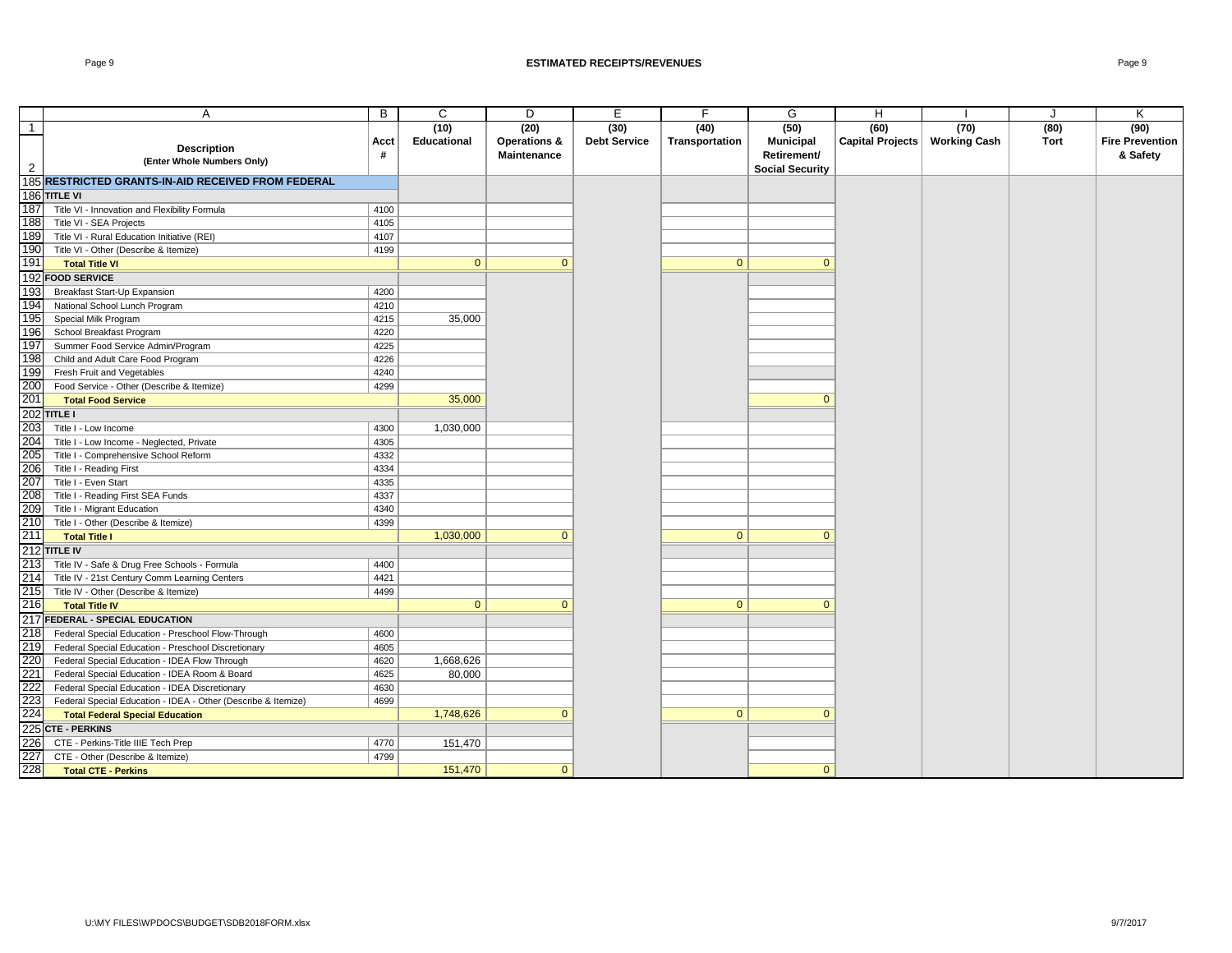|                 | A                                                                      | B    | C                  | D                       | E                   | F.             | G                      | H                       |                     | J              | K                      |
|-----------------|------------------------------------------------------------------------|------|--------------------|-------------------------|---------------------|----------------|------------------------|-------------------------|---------------------|----------------|------------------------|
| $\overline{1}$  |                                                                        |      | (10)               | (20)                    | (30)                | (40)           | (50)                   | (60)                    | (70)                | (80)           | (90)                   |
|                 |                                                                        | Acct | <b>Educational</b> | <b>Operations &amp;</b> | <b>Debt Service</b> | Transportation | <b>Municipal</b>       | <b>Capital Projects</b> | <b>Working Cash</b> | Tort           | <b>Fire Prevention</b> |
|                 | <b>Description</b>                                                     | #    |                    | Maintenance             |                     |                | Retirement/            |                         |                     |                | & Safety               |
| $\overline{2}$  | (Enter Whole Numbers Only)                                             |      |                    |                         |                     |                | <b>Social Security</b> |                         |                     |                |                        |
| 229             | Federal - Adult Education                                              | 4810 |                    |                         |                     |                |                        |                         |                     |                |                        |
| 230             | ARRA - General State Aid - Education Stabilization                     | 4850 |                    |                         |                     |                |                        |                         |                     |                |                        |
| 23'             | ARRA - Title I - Low Income                                            | 4851 |                    |                         |                     |                |                        |                         |                     |                |                        |
| 232             | ARRA - Title I - Neglected, Private                                    | 4852 |                    |                         |                     |                |                        |                         |                     |                |                        |
| 233             | ARRA - Title I - Delinquent, Private                                   | 4853 |                    |                         |                     |                |                        |                         |                     |                |                        |
| 234             | ARRA - Title I - School Improvement (Part A)                           | 4854 |                    |                         |                     |                |                        |                         |                     |                |                        |
| 235             | ARRA - Title I - School Improvement (Section 1003g)                    | 4855 |                    |                         |                     |                |                        |                         |                     |                |                        |
| 236             | ARRA - IDEA - Part B - Preschool                                       | 4856 |                    |                         |                     |                |                        |                         |                     |                |                        |
| 237             | ARRA - IDEA - Part B - Flow-Through                                    | 4857 |                    |                         |                     |                |                        |                         |                     |                |                        |
| 238             | ARRA - Title IID - Technology - Formula                                | 4860 |                    |                         |                     |                |                        |                         |                     |                |                        |
| 239             | ARRA - Title IID - Technology - Competitive                            | 4861 |                    |                         |                     |                |                        |                         |                     |                |                        |
| 240             | ARRA - McKinney - Vento Homeless Education                             | 4862 |                    |                         |                     |                |                        |                         |                     |                |                        |
| 241             | ARRA - Child Nutrition Equipment Assistance                            | 4863 |                    |                         |                     |                |                        |                         |                     |                |                        |
| 242             | Impact Aid Formula Grants                                              | 4864 |                    |                         |                     |                |                        |                         |                     |                |                        |
| 243             | Impact Aid Competitive Grants                                          | 4865 |                    |                         |                     |                |                        |                         |                     |                |                        |
| 244             | Qualified Zone Academy Bond Tax Credits                                | 4866 |                    |                         |                     |                |                        |                         |                     |                |                        |
| 245             | Qualified School Construction Bond Credits                             | 4867 |                    |                         |                     |                |                        |                         |                     |                |                        |
| 246             | <b>Build America Bond Tax Credits</b>                                  | 4868 |                    |                         |                     |                |                        |                         |                     |                |                        |
| 247             | Build America Bond Interest Reimbursement                              | 4869 |                    |                         |                     |                |                        |                         |                     |                |                        |
| 248             | ARRA - General State Aid - Other Government Services Stabilization     | 4870 |                    |                         |                     |                |                        |                         |                     |                |                        |
| 249             | Other ARRA Funds - II                                                  | 4871 |                    |                         |                     |                |                        |                         |                     |                |                        |
| 250             | Other ARRA Funds - III                                                 | 4872 |                    |                         |                     |                |                        |                         |                     |                |                        |
| 251             | Other ARRA Funds - IV                                                  | 4873 |                    |                         |                     |                |                        |                         |                     |                |                        |
| 252             | Other ARRA Funds - V                                                   | 4874 |                    |                         |                     |                |                        |                         |                     |                |                        |
| 253             | ARRA - Early Childhood                                                 | 4875 |                    |                         |                     |                |                        |                         |                     |                |                        |
| 254             | Other ARRA Funds - VII                                                 | 4876 |                    |                         |                     |                |                        |                         |                     |                |                        |
| 255             | Other ARRA Funds - VIII                                                | 4877 |                    |                         |                     |                |                        |                         |                     |                |                        |
| 256             | Other ARRA Funds - IX                                                  | 4878 |                    |                         |                     |                |                        |                         |                     |                |                        |
| 257             | Other ARRA Funds - X                                                   | 4879 |                    |                         |                     |                |                        |                         |                     |                |                        |
| 258             | Other ARRA Funds - Ed Job Fund Program                                 | 4880 |                    |                         |                     |                |                        |                         |                     |                |                        |
| 259             | <b>Total Stimulus Programs</b>                                         |      | $\mathbf{0}$       | $\mathbf{0}$            | $\overline{0}$      | $\mathbf{0}$   | $\mathbf{0}$           | $\mathbf{0}$            |                     | $\mathbf{0}$   | $\mathbf{0}$           |
| 260             | Race to the Top Program                                                | 4901 |                    |                         |                     |                |                        |                         |                     |                |                        |
| 261             | Race to the Top - Preschool Expansion Grant                            | 4902 |                    |                         |                     |                |                        |                         |                     |                |                        |
| 262             | Advanced Placement Fee/International Baccalaureate                     | 4904 |                    |                         |                     |                |                        |                         |                     |                |                        |
| 263             | Title III - Immigrant Education Program (IEP)                          | 4905 |                    |                         |                     |                |                        |                         |                     |                |                        |
| 264             | Title III - Language Inst Program - Limited English (LIPLEP)           | 4909 | 41,790             |                         |                     |                |                        |                         |                     |                |                        |
| 265             | Learn & Serve America                                                  | 4910 |                    |                         |                     |                |                        |                         |                     |                |                        |
|                 |                                                                        |      |                    |                         |                     |                |                        |                         |                     |                |                        |
| 266             | McKinney Education for Homeless Children                               | 4920 |                    |                         |                     |                |                        |                         |                     |                |                        |
| 267             | Title II - Eisenhower - Professional Development Formula               | 4930 |                    |                         |                     |                |                        |                         |                     |                |                        |
| 268             | Title II - Teacher Quality                                             | 4932 | 110,500            |                         |                     |                |                        |                         |                     |                |                        |
| 269             | <b>Federal Charter Schools</b>                                         | 4960 |                    |                         |                     |                |                        |                         |                     |                |                        |
| 270             | Medicaid Matching Funds - Administrative Outreach                      | 4991 | 100,000            |                         |                     |                |                        |                         |                     |                |                        |
| 27 <sup>′</sup> | Medicaid Matching Funds - Fee-For-Service Program                      | 4992 | 158,000            |                         |                     |                |                        |                         |                     |                |                        |
|                 | Other Restricted Grants Received from Federal Government through State |      |                    |                         |                     |                |                        |                         |                     |                |                        |
| 272             | (Describe & Itemize)                                                   | 4999 | 469,800            |                         |                     |                |                        |                         |                     |                |                        |
|                 | <b>Total Restricted Grants-In-Aid Received from Federal</b>            |      |                    |                         |                     |                |                        |                         |                     |                |                        |
| 273             | <b>Govt. Thru the State</b>                                            |      | 3,845,186          | $\mathbf{0}$            | $\Omega$            | $\mathbf{0}$   | $\mathbf{0}$           | $\Omega$                |                     | $\Omega$       | $\mathbf{0}$           |
| 274             | TOTAL RECEIPTS/REVENUES FROM FEDERAL SOURCES                           | 4000 | 3,845,186          | $\mathbf{0}$            | $\overline{0}$      | $\overline{0}$ | $\mathbf{0}$           | $\Omega$                | $\overline{0}$      | $\overline{0}$ | $\overline{0}$         |
| 275             | TOTAL DIRECT RECEIPTS/REVENUES                                         |      | 106,228,476        | 17,764,170              | 1,575,940           | 1,909,970      | 3,924,790              | 200,000                 | 410,000             | 1,134,200      | 1,143,420              |
|                 |                                                                        |      |                    |                         |                     |                |                        |                         |                     |                |                        |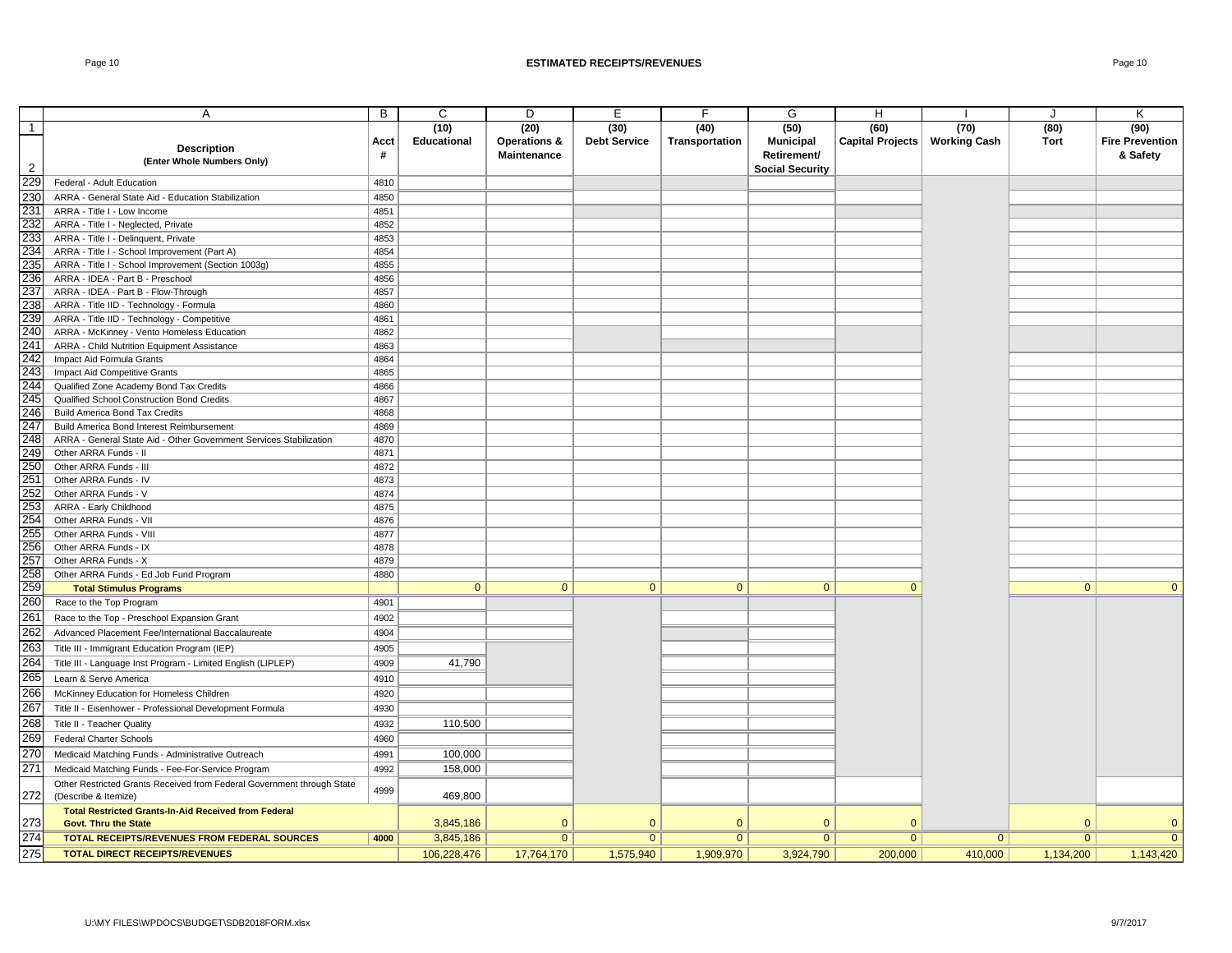#### Page 11 **ESTIMATED DISBURSEMENTS/EXPENDITURES** Page 11

| ∽aαe |  |
|------|--|
|------|--|

|                         | A                                                                   | B            | C               | D               | Е                | F                | G                     | н                    |                 |                    | Κ              |
|-------------------------|---------------------------------------------------------------------|--------------|-----------------|-----------------|------------------|------------------|-----------------------|----------------------|-----------------|--------------------|----------------|
| $\mathbf{1}$            |                                                                     |              | (100)           | (200)           | (300)            | (400)            | (500)                 | (600)                | (700)           | (800)              | (900)          |
|                         |                                                                     |              |                 |                 | Purchased        | Supplies &       |                       |                      | Non-Capitalized | <b>Termination</b> |                |
|                         | <b>Description</b><br>(Enter Whole Numbers Only)                    | <b>Funct</b> | <b>Salaries</b> | Employee        |                  | <b>Materials</b> | <b>Capital Outlay</b> | <b>Other Objects</b> |                 |                    | Total          |
| $\mathbf{2}$            |                                                                     |              |                 | <b>Benefits</b> | <b>Services</b>  |                  |                       |                      | Equipment       | <b>Benefits</b>    |                |
| 3                       | 10 - EDUCATIONAL FUND (ED)                                          |              |                 |                 |                  |                  |                       |                      |                 |                    |                |
| 4                       | <b>INSTRUCTION (ED)</b>                                             | 1000         |                 |                 |                  |                  |                       |                      |                 |                    |                |
| 5 <sup>5</sup>          | Regular Programs                                                    | 1100         | 40,735,425      | 5,924,150       | 1,104,310        | 3,130,690        | 27,030                | 320,230              |                 |                    | 51,241,835     |
| 6                       | Tuition Payment to Charter Schools                                  | 1115         |                 |                 |                  |                  |                       |                      |                 |                    | $\mathbf{0}$   |
| $\overline{7}$          | Pre-K Programs                                                      | 1125         |                 |                 |                  |                  |                       |                      |                 |                    | $\mathbf{0}$   |
| $\overline{\mathbf{8}}$ | Special Education Programs (Functions 1200 - 1220)                  | 1200         | 10,339,337      | 2,038,712       | 119,750          | 156,793          |                       |                      | 10,000          |                    | 12,664,592     |
| $\overline{9}$          | Special Education Programs Pre-K                                    | 1225         |                 |                 |                  |                  |                       |                      |                 |                    | $\mathbf{0}$   |
| 10                      | Remedial and Supplemental Programs K-12                             | 1250         | 411,986         | 92,500          | 36,000           | 40,000           |                       | 21,820               |                 |                    | 602,306        |
| 11                      | Remedial and Supplemental Programs Pre-K                            | 1275         |                 |                 |                  |                  |                       |                      |                 |                    | $\mathbf{0}$   |
| 12                      | Adult/Continuing Education Programs                                 | 1300         |                 |                 |                  |                  |                       |                      |                 |                    | $\Omega$       |
| 13                      | CTE Programs                                                        | 1400         | 4,758,384       | 644,840         | 84,422           | 222,151          | 89,510                |                      | 27,821          |                    | 5,827,128      |
| 14                      | Interscholastic Programs                                            | 1500         | 2,661,980       | 81,800          | 415,804          | 206,378          | 2,900                 | 46,420               |                 |                    | 3,415,282      |
| 15                      | Summer School Programs                                              | 1600         | 599,760         | 9,330           | 13,500           | 37,450           |                       | 90                   |                 |                    | 660,130        |
| 16                      | <b>Gifted Programs</b>                                              | 1650         |                 |                 | 600              | 1,300            |                       |                      |                 |                    | 1,900          |
| 17                      | <b>Driver's Education Programs</b>                                  | 1700         | 397,023         | 81,500          |                  | 4,040            |                       |                      |                 |                    | 482,563        |
| 18                      | <b>Bilingual Programs</b>                                           | 1800         | 1,392,836       | 279,480         |                  | 4,000            |                       |                      |                 |                    | 1,676,316      |
| 19                      | Truant Alternative & Optional Programs                              | 1900         |                 |                 |                  |                  |                       |                      |                 |                    | $\mathbf{0}$   |
| 20                      | Pre-K Programs - Private Tuition                                    | 1910         |                 |                 |                  |                  |                       |                      |                 |                    | $\mathbf{0}$   |
| 21                      | Regular K-12 Programs Private Tuition                               | 1911         |                 |                 |                  |                  |                       |                      |                 |                    | $\mathbf{0}$   |
| 22                      | Special Education Programs K-12 Private Tuition                     | 1912         |                 |                 |                  |                  |                       | 3,254,813            |                 |                    | 3,254,813      |
| 23                      | Special Education Programs Pre-K Tuition                            | 1913         |                 |                 |                  |                  |                       |                      |                 |                    | $\mathbf{0}$   |
| 24                      | Remedial/Supplemental Programs K-12 Private Tuition                 | 1914         |                 |                 |                  |                  |                       |                      |                 |                    | $\mathbf{0}$   |
| 25                      | Remedial/Supplemental Programs Pre-K Private Tuition                | 1915         |                 |                 |                  |                  |                       |                      |                 |                    | $\mathbf{0}$   |
| $\overline{26}$         | Adult/Continuing Education Programs Private Tuition                 | 1916         |                 |                 |                  |                  |                       |                      |                 |                    | $\mathbf{0}$   |
| 27                      | CTE Programs Private Tuition                                        | 1917         |                 |                 |                  |                  |                       |                      |                 |                    | $\mathbf{0}$   |
| 28                      | Interscholastic Programs Private Tuition                            | 1918         |                 |                 |                  |                  |                       |                      |                 |                    | $\mathbf{0}$   |
| 29                      | Summer School Programs Private Tuition                              | 1919         |                 |                 |                  |                  |                       |                      |                 |                    | $\mathbf{0}$   |
| 30                      | Gifted Programs Private Tuition                                     | 1920         |                 |                 |                  |                  |                       |                      |                 |                    | $\mathbf{0}$   |
| 31                      | <b>Bilingual Programs Private Tuition</b>                           | 1921         |                 |                 |                  |                  |                       |                      |                 |                    | $\mathbf{0}$   |
| 32                      | Truants Alternative/Opt Ed Programs Private Tuition                 | 1922         |                 |                 |                  |                  |                       |                      |                 |                    | $\overline{0}$ |
| 33                      | <b>Total Instruction<sup>14</sup></b>                               | 1000         | 61,296,731      | 9,152,312       | 1,774,386        | 3,802,802        | 119,440               | 3,643,373            | 37,821          | $\mathbf{0}$       | 79,826,865     |
| 34                      |                                                                     |              |                 |                 |                  |                  |                       |                      |                 |                    |                |
| 35                      | <b>SUPPORT SERVICES (ED)</b>                                        | 2000         |                 |                 |                  |                  |                       |                      |                 |                    |                |
|                         | <b>Support Services - Pupil</b>                                     |              |                 |                 |                  |                  |                       |                      |                 |                    |                |
| 36<br>$\overline{37}$   | Attendance & Social Work Services                                   | 2110         | 668,576         | 185,690         |                  |                  |                       |                      |                 |                    | 854,266        |
| 38                      | <b>Guidance Services</b>                                            | 2120         | 5,370,441       | 992,840         | 61,770<br>10,000 | 21,430           |                       | 4,420                |                 |                    | 6,450,901      |
|                         | <b>Health Services</b>                                              | 2130         | 567,550         | 105,330         |                  | 31,530           |                       |                      |                 |                    | 714,410        |
| 39                      | <b>Psychological Services</b>                                       | 2140         | 1,004,917       | 105,250         |                  | 7,000            |                       |                      |                 |                    | 1,117,167      |
| 40                      | Speech Pathology & Audiology Services                               | 2150         |                 |                 | 1,000            | 2,000            |                       |                      |                 |                    | 3,000          |
| 41                      | Other Support Services - Pupils (Describe & Itemize)                | 2190         | 157,220         | 47,930          |                  |                  |                       |                      |                 |                    | 205,150        |
| 42                      | <b>Total Support Services - Pupil</b>                               | 2100         | 7,768,704       | 1,437,040       | 72,770           | 61,960           | $\overline{0}$        | 4,420                | $\mathbf{0}$    | $\mathbf{0}$       | 9,344,894      |
| 43                      | <b>Support Services - Instructional Staff</b>                       |              |                 |                 |                  |                  |                       |                      |                 |                    |                |
| 44                      | Improvement of Instruction Services                                 | 2210         | 356,083         | 106,645         | 220,984          | 25,450           |                       | 9,050                |                 |                    | 718,212        |
| 45                      | <b>Educational Media Services</b>                                   | 2220         | 2,213,770       | 373,150         | 108,500          | 267,020          | 233,410               | 600                  |                 |                    | 3,196,450      |
| 46                      | <b>Assessment &amp; Testing</b>                                     | 2230         | 136,946         | 22,680          | 193,000          | 71,500           |                       | 2,000                |                 |                    | 426,126        |
| 47                      | <b>Total Support Services - Instructional Staff</b>                 | 2200         | 2,706,799       | 502,475         | 522,484          | 363,970          | 233,410               | 11,650               | $\mathbf{0}$    | $\mathbf{0}$       | 4,340,788      |
| 48                      | <b>Support Services - General Administration</b>                    |              |                 |                 |                  |                  |                       |                      |                 |                    |                |
| 49                      | Board of Education Services                                         | 2310         |                 | 20,000          | 246,700          | 1,500            |                       | 40,400               |                 |                    | 308,600        |
| 50                      | <b>Executive Administration Services</b>                            | 2320         | 863,321         | 241,542         | 4,000            | 800              |                       | 11,750               |                 |                    | 1,121,413      |
| 51                      | Special Area Administration Services                                | 2330         | 468,036         | 100,570         | 54,500           | 7,400            |                       | 1,400                |                 |                    | 631,906        |
|                         | <b>Tort Immunity Services</b>                                       | 2360 -       |                 |                 |                  |                  |                       |                      |                 |                    |                |
| 52                      |                                                                     | 2370         |                 |                 |                  |                  |                       |                      |                 |                    | $\mathbf{0}$   |
| 53                      | <b>Total Support Services - General Administration</b>              | 2300         | 1,331,357       | 362,112         | 305,200          | 9,700            | 0 <sup>1</sup>        | 53,550               | $\mathbf{0}$    | 0                  | 2,061,919      |
| 54                      | <b>Support Services - School Administration</b>                     |              |                 |                 |                  |                  |                       |                      |                 |                    |                |
| 55                      | Office of the Principal Services                                    | 2410         | 2,671,665       | 603,920         | 137,590          | 36,740           |                       | 153,500              |                 |                    | 3,603,415      |
| 56                      | Other Support Services - School Administration (Describe & Itemize) | 2490         | 2,608,956       | 709,110         |                  |                  |                       |                      |                 |                    | 3,318,066      |
| 57                      | <b>Total Support Services - School Administration</b>               | 2400         | 5,280,621       | 1,313,030       | 137,590          | 36,740           | 0 <sup>1</sup>        | 153,500              | $\mathbf{0}$    | 0                  | 6,921,481      |
| 58                      | <b>Support Services - Business</b>                                  |              |                 |                 |                  |                  |                       |                      |                 |                    |                |
| 59                      | Direction of Business Support Services                              | 2510         | 257,263         | 88,282          | 23,208           | 1,000            |                       | 1,700                |                 |                    | 371,453        |
| 60                      | <b>Fiscal Services</b>                                              | 2520         | 486,660         | 119,520         | 2,750            | 2,500            |                       | 1,550                |                 |                    | 612,980        |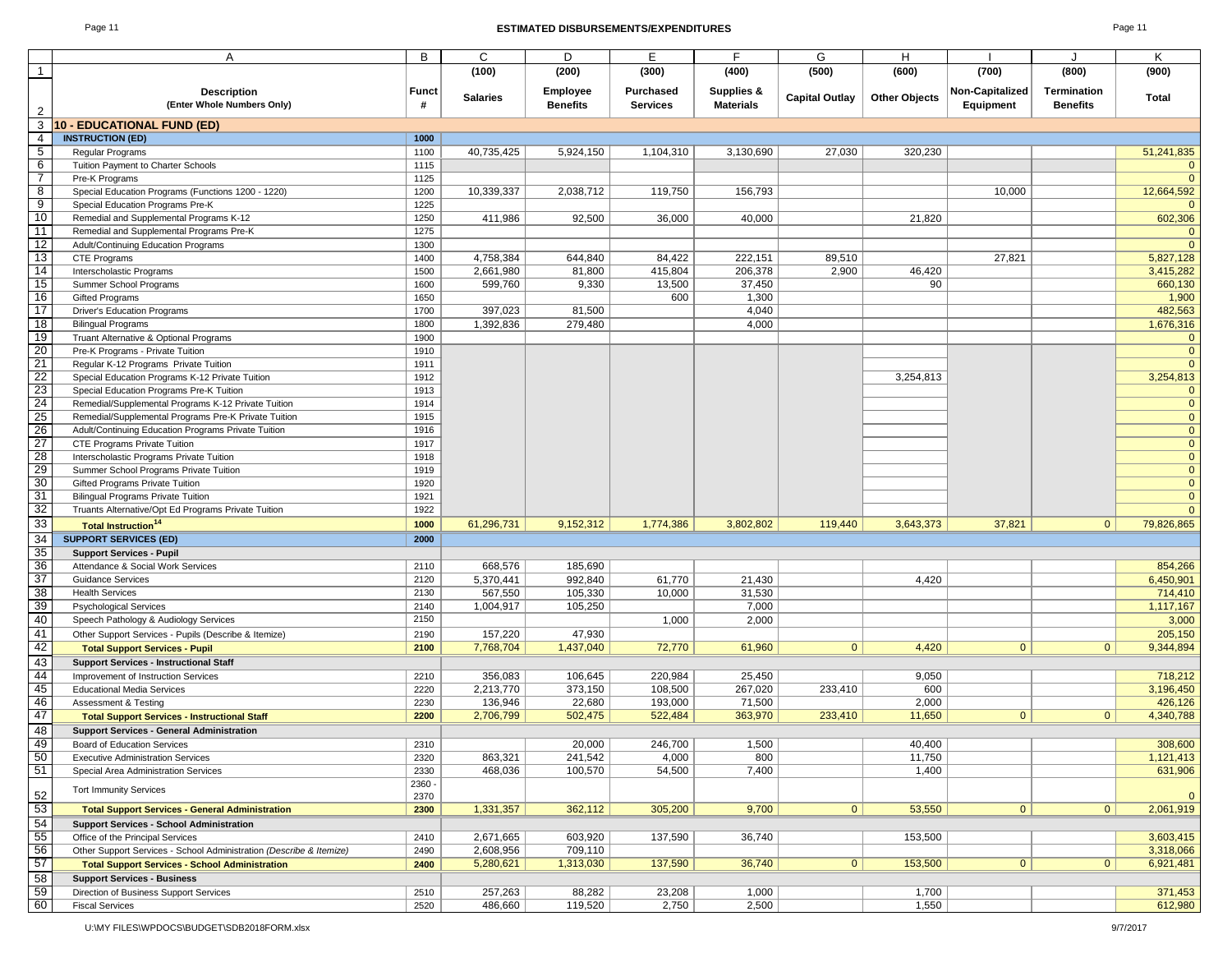#### Page 12 **ESTIMATED DISBURSEMENTS/EXPENDITURES** Page 12

| ane. |  |  |
|------|--|--|
|------|--|--|

|                 | A                                                                                             | B            | C               | D               | Ē                |                  | G                     | н                    |                        |                    | Κ                              |
|-----------------|-----------------------------------------------------------------------------------------------|--------------|-----------------|-----------------|------------------|------------------|-----------------------|----------------------|------------------------|--------------------|--------------------------------|
| $\mathbf{1}$    |                                                                                               |              | (100)           | (200)           | (300)            | (400)            | (500)                 | (600)                | (700)                  | (800)              | (900)                          |
|                 |                                                                                               |              |                 |                 |                  |                  |                       |                      |                        |                    |                                |
|                 | <b>Description</b>                                                                            | Funct        | <b>Salaries</b> | <b>Employee</b> | <b>Purchased</b> | Supplies &       | <b>Capital Outlay</b> | <b>Other Objects</b> | <b>Non-Capitalized</b> | <b>Termination</b> | <b>Total</b>                   |
| 2               | (Enter Whole Numbers Only)                                                                    | #            |                 | <b>Benefits</b> | <b>Services</b>  | <b>Materials</b> |                       |                      | Equipment              | <b>Benefits</b>    |                                |
| 61              | Operation & Maintenance of Plant Services                                                     | 2540         |                 |                 |                  |                  |                       |                      |                        |                    | $\mathbf{0}$                   |
| 62              | <b>Pupil Transportation Services</b>                                                          | 2550         |                 |                 | 7,000            |                  |                       |                      |                        |                    | 7,000                          |
| 63              | <b>Food Services</b>                                                                          | 2560         |                 |                 |                  | 16,500           |                       |                      |                        |                    | 16,500                         |
| 64              | <b>Internal Services</b>                                                                      | 2570         | 214,708         | 88,990          | 40,000           | 826,150          |                       | $\mathbf 0$          |                        |                    | 1,169,848                      |
| 65              | <b>Total Support Services - Business</b>                                                      | 2500         | 958,631         | 296,792         | 72,958           | 846,150          | $\mathbf{0}$          | 3,250                | $\mathbf{0}$           | $\mathbf{0}$       | 2,177,781                      |
| 66              | <b>Support Services - Central</b>                                                             |              |                 |                 |                  |                  |                       |                      |                        |                    |                                |
| 67              | Direction of Central Support Services                                                         | 2610         |                 |                 |                  |                  |                       |                      |                        |                    | $\mathbf{0}$                   |
| 68              | Planning, Research, Development & Evaluation Services                                         | 2620         |                 |                 |                  |                  |                       |                      |                        |                    | $\mathbf 0$                    |
| 69              | <b>Information Services</b>                                                                   | 2630         | 110,444         | 21,700          | 33,700           |                  |                       | 1,200                |                        |                    | 167,044                        |
| 70              | <b>Staff Services</b>                                                                         | 2640         | 169,271         | 36,450          | 39,250           | 3,300            |                       | 8,200                |                        |                    | 256,471                        |
| 71              | <b>Data Processing Services</b>                                                               | 2660         |                 |                 |                  | 10,000           |                       |                      |                        |                    | 10,000                         |
| 72              | <b>Total Support Services - Central</b>                                                       | 2600         | 279,715         | 58,150          | 72,950           | 13,300           | $\mathbf{0}$          | 9,400                | $\mathbf{0}$           | $\mathbf{0}$       | 433,515                        |
| 73              | Other Support Services (Describe & Itemize)                                                   | 2900         |                 |                 |                  | 5,000            |                       |                      |                        |                    | 5,000                          |
| 74              | <b>Total Support Services</b>                                                                 | 2000         | 18,325,827      | 3,969,599       | 1,183,952        | 1,336,820        | 233,410               | 235,770              | $\mathbf{0}$           | $\overline{0}$     | 25,285,378                     |
| 75              | <b>COMMUNITY SERVICES (ED)</b>                                                                | 3000         | 8,000           |                 | 430,036          | 46,000           |                       | 200                  |                        |                    | 484,236                        |
| 76              | PAYMENTS TO OTHER DIST & GOVT UNITS (ED)                                                      | 4000         |                 |                 |                  |                  |                       |                      |                        |                    |                                |
| 77              | Payments to Other Dist & Govt Units (In-State)                                                |              |                 |                 |                  |                  |                       |                      |                        |                    |                                |
| $\overline{78}$ | Payments for Regular Programs                                                                 | 4110         |                 |                 |                  |                  |                       | 172,000              |                        |                    | 172,000                        |
| 79              | Payments for Special Education Programs                                                       | 4120         |                 |                 |                  |                  |                       |                      |                        |                    | $\mathbf{0}$                   |
| 80              | Payments for Adult/Continuing Education Programs                                              | 4130         |                 |                 |                  |                  |                       |                      |                        |                    | $\mathbf{0}$                   |
| 81              | Payments for CTE Programs                                                                     | 4140         |                 |                 |                  |                  |                       |                      |                        |                    | $\mathbf{0}$                   |
| 82              | Payments for Community College Programs                                                       | 4170         |                 |                 |                  |                  |                       |                      |                        |                    | $\mathbf{0}$                   |
| 83              | Other Payments to In-State Govt Units (Describe & Itemize)                                    | 4190         |                 |                 |                  |                  |                       |                      |                        |                    | $\mathbf{0}$                   |
| 84              | Total Payments to Other Dist & Govt Units (In-State)                                          | 4100         |                 |                 | $\mathbf{0}$     |                  |                       | 172,000              |                        |                    | 172,000                        |
| 85              | Payments for Regular Programs - Tuition                                                       | 4210         |                 |                 |                  |                  |                       | 6,500                |                        |                    | 6,500                          |
| 86              | Payments for Special Education Programs - Tuition                                             | 4220         |                 |                 |                  |                  |                       | 1,837,192            |                        |                    | 1,837,192                      |
| 87              | Payments for Adult/Continuing Education Programs - Tuition                                    | 4230         |                 |                 |                  |                  |                       |                      |                        |                    | $\mathbf{0}$                   |
| 88              | Payments for CTE Programs - Tuition                                                           | 4240         |                 |                 |                  |                  |                       |                      |                        |                    | $\mathbf{0}$                   |
| 89              | Payments for Community College Programs - Tuition                                             | 4270         |                 |                 |                  |                  |                       |                      |                        |                    | $\mathbf{0}$                   |
| 90              | Payments for Other Programs - Tuition                                                         | 4280         |                 |                 |                  |                  |                       |                      |                        |                    | $\mathbf{0}$                   |
| 91              | Other Payments to In-State Govt Units (Describe & Itemize)                                    | 4290         |                 |                 |                  |                  |                       |                      |                        |                    | $\overline{0}$                 |
| 92              | Total Payments to Other Dist & Govt Units - Tuition (In State)                                | 4200         |                 |                 |                  |                  |                       | 1,843,692            |                        |                    | 1,843,692                      |
| 93              | Payments for Regular Programs - Transfers                                                     | 4310         |                 |                 |                  |                  |                       |                      |                        |                    | $\mathbf{0}$                   |
| 94              | Payments for Special Education Programs - Transfers                                           | 4320         |                 |                 |                  |                  |                       |                      |                        |                    | $\overline{0}$                 |
| 95              | Payments for Adult/Continuing Ed Programs - Transfers                                         | 4330         |                 |                 |                  |                  |                       |                      |                        |                    | $\mathbf{0}$                   |
| 96              | Payments for CTE Programs - Transfers                                                         | 4340         |                 |                 |                  |                  |                       |                      |                        |                    | $\mathbf{0}$                   |
| 97              | Payments for Community College Program - Transfers                                            | 4370         |                 |                 |                  |                  |                       |                      |                        |                    | $\overline{0}$                 |
| 98              | Payments for Other Programs - Transfers                                                       | 4380         |                 |                 |                  |                  |                       |                      |                        |                    | $\mathbf{0}$                   |
| 99<br>100       | Other Payments to In-State Govt Units - Transfers (Describe & Itemize)                        | 4390         |                 |                 | $\mathbf{0}$     |                  |                       | $\mathbf{0}$         |                        |                    | $\mathbf{0}$<br>$\mathbf{0}$   |
|                 | Total Payments to Other Dist & Govt Units-Transfers (In State)                                | 4300         |                 |                 |                  |                  |                       |                      |                        |                    |                                |
| 101             | Payments to Other Dist & Govt Units (Out of State)                                            | 4400         |                 |                 |                  |                  |                       |                      |                        |                    | $\mathbf{0}$                   |
| 102             | <b>Total Payments to Other Dist &amp; Govt Units</b>                                          | 4000         |                 |                 | $\mathbf{0}$     |                  |                       | 2,015,692            |                        |                    | 2,015,692                      |
| 103             | <b>DEBT SERVICE (ED)</b>                                                                      | 5000         |                 |                 |                  |                  |                       |                      |                        |                    |                                |
| 104             | Debt Service - Interest on Short-Term Debt                                                    |              |                 |                 |                  |                  |                       |                      |                        |                    |                                |
| 105<br>106      | <b>Tax Anticipation Warrants</b>                                                              | 5110<br>5120 |                 |                 |                  |                  |                       |                      |                        |                    | $\mathbf{0}$<br>$\mathbf{0}$   |
|                 | <b>Tax Anticipation Notes</b>                                                                 |              |                 |                 |                  |                  |                       |                      |                        |                    |                                |
| 107<br>108      | Corporate Personal Property Repl Tax Anticipated Notes<br>State Aid Anticipation Certificates | 5130<br>5140 |                 |                 |                  |                  |                       |                      |                        |                    | $\overline{0}$<br>$\mathbf{0}$ |
| 109             | Other Interest on Short-Term Debt (Describe & Itemize)                                        | 5150         |                 |                 |                  |                  |                       |                      |                        |                    | $\mathbf{0}$                   |
| 110             | <b>Total Debt Service - Interest on Short-Term Debt</b>                                       | 5100         |                 |                 |                  |                  |                       | $\mathbf{0}$         |                        |                    | $\overline{0}$                 |
| 111             | Debt Service - Interest on Long-Term Debt                                                     | 5200         |                 |                 |                  |                  |                       |                      |                        |                    | $\overline{0}$                 |
| 112             | <b>Total Debt Service</b>                                                                     | 5000         |                 |                 |                  |                  |                       | $\overline{0}$       |                        |                    | $\overline{0}$                 |
| 113             | <b>PROVISION FOR CONTINGENCIES (ED)</b>                                                       | 6000         |                 |                 |                  |                  |                       | 500,000              |                        |                    | 500,000                        |
|                 |                                                                                               |              |                 |                 |                  |                  |                       |                      |                        |                    |                                |
| 114             | <b>Total Direct Disbursements/Expenditures</b>                                                |              | 79,630,558      | 13,121,911      | 3,388,374        | 5,185,622        | 352,850               | 6,395,035            | 37,821                 | $\mathbf{0}$       | 108,112,171                    |
| 115             | Excess (Deficiency) of Receipts/Revenues Over Disbursements/Expenditures                      |              |                 |                 |                  |                  |                       |                      |                        |                    | (1,883,695)                    |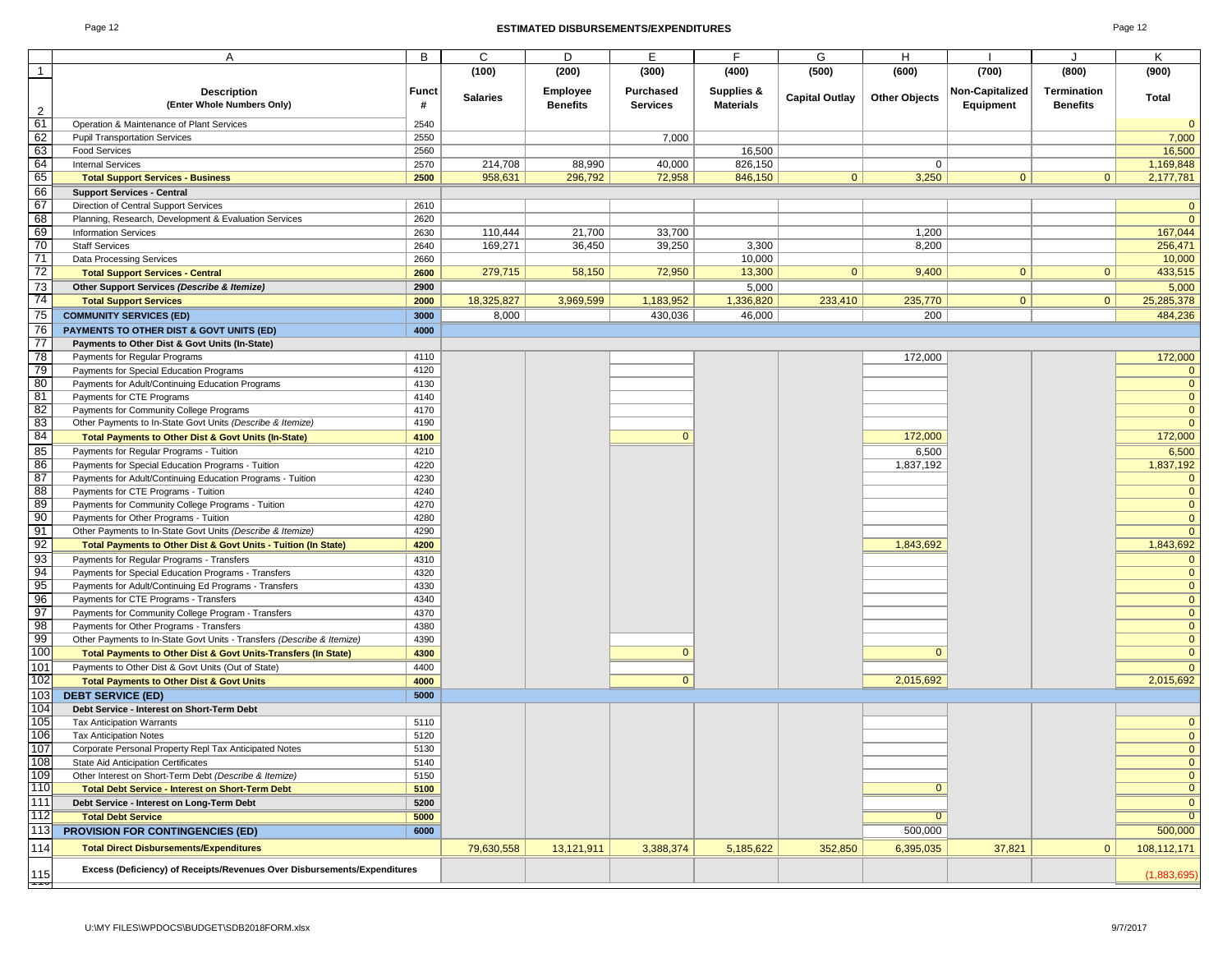#### Page 13 **ESTIMATED DISBURSEMENTS/EXPENDITURES** Page 13

|                | A                                                                                    | В            | C               | D                                  | Е                            | F                              | G                     | H                    |                              |                                       | K            |
|----------------|--------------------------------------------------------------------------------------|--------------|-----------------|------------------------------------|------------------------------|--------------------------------|-----------------------|----------------------|------------------------------|---------------------------------------|--------------|
| $\overline{1}$ |                                                                                      |              | (100)           | (200)                              | (300)                        | (400)                          | (500)                 | (600)                | (700)                        | (800)                                 | (900)        |
| $\overline{2}$ | <b>Description</b><br>(Enter Whole Numbers Only)                                     | Funct<br>#   | <b>Salaries</b> | <b>Employee</b><br><b>Benefits</b> | Purchased<br><b>Services</b> | Supplies &<br><b>Materials</b> | <b>Capital Outlay</b> | <b>Other Objects</b> | Non-Capitalized<br>Equipment | <b>Termination</b><br><b>Benefits</b> | Total        |
|                | 11720 - OPERATIONS AND MAINTENANCE FUND (O&M)                                        |              |                 |                                    |                              |                                |                       |                      |                              |                                       |              |
| 118            | <b>SUPPORT SERVICES (O&amp;M)</b>                                                    | 2000         |                 |                                    |                              |                                |                       |                      |                              |                                       |              |
| 119            | <b>Support Services - Pupil</b>                                                      |              |                 |                                    |                              |                                |                       |                      |                              |                                       |              |
| 120            | Other Support Services - Pupils (Describe & Itemize)                                 | 2190         |                 |                                    |                              |                                |                       |                      |                              |                                       |              |
| 121            | <b>Support Services - Business</b>                                                   |              |                 |                                    |                              |                                |                       |                      |                              |                                       |              |
| 122            | Direction of Business Support Services                                               | 2510         |                 |                                    |                              |                                |                       |                      |                              |                                       |              |
| 123            | Facilities Acquisition & Construction Services                                       | 2530         |                 |                                    |                              |                                |                       |                      |                              |                                       |              |
| 124            | Operation & Maintenance of Plant Services                                            | 2540         | 6.824.199       | 1.770.440                          | 3,241,500                    | 2,694,500                      | 3.138.950             | 18.000               |                              |                                       | 17,687,589   |
| 125            | <b>Pupil Transportation Services</b>                                                 | 2550         |                 |                                    |                              |                                |                       |                      |                              |                                       | $\Omega$     |
| 126            | Food Services                                                                        | 2560         |                 |                                    |                              |                                |                       |                      |                              |                                       | $\mathbf{0}$ |
| 127            | <b>Total Support Services - Business</b>                                             | 2500         | 6,824,199       | 1,770,440                          | 3,241,500                    | 2,694,500                      | 3,138,950             | 18,000               | $\overline{0}$               | 0 <sup>1</sup>                        | 17,687,589   |
| 128            | Other Support Services (Describe & Itemize)                                          | 2900         |                 |                                    |                              |                                |                       |                      |                              |                                       |              |
| 129            | <b>Total Support Services</b>                                                        | 2000         | 6,824,199       | 1,770,440                          | 3,241,500                    | 2,694,500                      | 3,138,950             | 18,000               | $\mathbf{0}$                 | $\mathbf{0}$                          | 17,687,589   |
| 130            | <b>COMMUNITY SERVICES (O&amp;M)</b>                                                  | 3000         |                 |                                    |                              |                                |                       |                      |                              |                                       |              |
| 131            | PAYMENTS TO OTHER DIST & GOVT UNITS (O&M)                                            | 4000         |                 |                                    |                              |                                |                       |                      |                              |                                       |              |
| 132            | Payments to Other Dist & Govt Units (In-State)                                       |              |                 |                                    |                              |                                |                       |                      |                              |                                       |              |
| 133            | Payments for Regular Programs                                                        | 4110         |                 |                                    |                              |                                |                       |                      |                              |                                       |              |
| 134            | Payments for Special Education Programs                                              | 4120         |                 |                                    |                              |                                |                       |                      |                              |                                       |              |
| 135            | Payments for CTE Program                                                             | 4140         |                 |                                    |                              |                                |                       |                      |                              |                                       |              |
| 136            | Other Payments to In-State Govt Units (Describe & Itemize)                           | 4190         |                 |                                    |                              |                                |                       |                      |                              |                                       |              |
| 137            | Total Payments to Other Dist & Govt Units (In-State)                                 | 4100         |                 |                                    | $\mathbf{0}$                 |                                |                       | $\mathbf{0}$         |                              |                                       | $\Omega$     |
| 138            | Payments to Other Dist & Govt Units (Out of State) <sup>14</sup>                     | 4400         |                 |                                    |                              |                                |                       |                      |                              |                                       | $\Omega$     |
| 139            | <b>Total Payments to Other Dist &amp; Govt Unit</b>                                  | 4000         |                 |                                    | $\overline{0}$               |                                |                       | $\overline{0}$       |                              |                                       |              |
| 140            | <b>DEBT SERVICE (O&amp;M)</b>                                                        | 5000         |                 |                                    |                              |                                |                       |                      |                              |                                       |              |
| 141            | Debt Service - Interest on Short-Term Debt                                           |              |                 |                                    |                              |                                |                       |                      |                              |                                       |              |
| 142            | <b>Tax Anticipation Warrants</b>                                                     | 5110         |                 |                                    |                              |                                |                       |                      |                              |                                       |              |
| 143            | <b>Tax Anticipation Notes</b>                                                        | 5120         |                 |                                    |                              |                                |                       |                      |                              |                                       | $\mathbf{0}$ |
| 144            | Corporate Personal Prop Repl Tax Anticipated Notes                                   | 5130         |                 |                                    |                              |                                |                       |                      |                              |                                       | $\Omega$     |
| 145            | <b>State Aid Anticipation Certificates</b>                                           | 5140         |                 |                                    |                              |                                |                       |                      |                              |                                       |              |
| 146            | Other Interest on Short-Term Debt (Describe & Itemize)                               | 5150         |                 |                                    |                              |                                |                       |                      |                              |                                       |              |
| 147            | <b>Total Debt Service - Interest on Short-Term Debt</b>                              | 5100         |                 |                                    |                              |                                |                       | $\overline{0}$       |                              |                                       |              |
| 148            | Debt Service - Interest on Long-Term Debt                                            | 5200         |                 |                                    |                              |                                |                       |                      |                              |                                       | -0           |
| 149            | <b>Total Debt Service</b>                                                            | 5000         |                 |                                    |                              |                                |                       | $\overline{0}$       |                              |                                       |              |
| 150            | <b>PROVISION FOR CONTINGENCIES (O&amp;M)</b>                                         | 6000         |                 |                                    |                              |                                |                       | 50,000               |                              |                                       | 50,000       |
| 151            | <b>Total Direct Disbursements/Expenditures</b>                                       |              | 6,824,199       | 1,770,440                          | 3,241,500                    | 2,694,500                      | 3,138,950             | 68,000               | $\overline{0}$               | $\mathbf{0}$                          | 17,737,589   |
|                | Excess (Deficiency) of Receipts/Revenues Over                                        |              |                 |                                    |                              |                                |                       |                      |                              |                                       |              |
| 152            | Disbursements/Expenditures                                                           |              |                 |                                    |                              |                                |                       |                      |                              |                                       | 26,581       |
| ၢဘ             |                                                                                      |              |                 |                                    |                              |                                |                       |                      |                              |                                       |              |
|                | 154 30 - DEBT SERVICE FUND (DS)                                                      |              |                 |                                    |                              |                                |                       |                      |                              |                                       |              |
| 155            | PAYMENTS TO OTHER DIST & GOVT UNITS (DS)                                             | 4000         |                 |                                    |                              |                                |                       |                      |                              |                                       |              |
| 156            | Payments to Other Dist & Govt Units (In-State)                                       |              |                 |                                    |                              |                                |                       |                      |                              |                                       |              |
| 157            | <b>Payments for Regular Programs</b>                                                 | 4110         |                 |                                    |                              |                                |                       |                      |                              |                                       |              |
| 158            | <b>Payments for Special Education Programs</b>                                       | 4120         |                 |                                    |                              |                                |                       |                      |                              |                                       |              |
| 159<br>160     | Other Payments to In-State Govt Units (Describe & Itemize)                           | 4190         |                 |                                    |                              |                                |                       | $\mathbf{0}$         |                              |                                       | $\Omega$     |
|                | <b>Total Payments to Other Dist &amp; Govt Units (In-State)</b>                      | 4000         |                 |                                    |                              |                                |                       |                      |                              |                                       |              |
| 161            | <b>DEBT SERVICE (DS)</b>                                                             | 5000         |                 |                                    |                              |                                |                       |                      |                              |                                       |              |
| 162<br>163     | Debt Service - Interest on Short-Term Debt                                           |              |                 |                                    |                              |                                |                       |                      |                              |                                       |              |
| 164            | <b>Tax Anticipation Warrants</b>                                                     | 5110         |                 |                                    |                              |                                |                       |                      |                              |                                       |              |
| 165            | <b>Tax Anticipation Notes</b><br>Corporate Personal Prop Repl Tax Anticipation Notes | 5120<br>5130 |                 |                                    |                              |                                |                       |                      |                              |                                       |              |
| 166            | <b>State Aid Anticipation Certificates</b>                                           | 5140         |                 |                                    |                              |                                |                       |                      |                              |                                       |              |
| 167            | Other Interest on Short-Term Debt (Describe & Itemize)                               | 5150         |                 |                                    |                              |                                |                       |                      |                              |                                       |              |
| 168            | <b>Total Debt Service - Interest On Short-Term Debt</b>                              | 5100         |                 |                                    |                              |                                |                       | $\overline{0}$       |                              |                                       |              |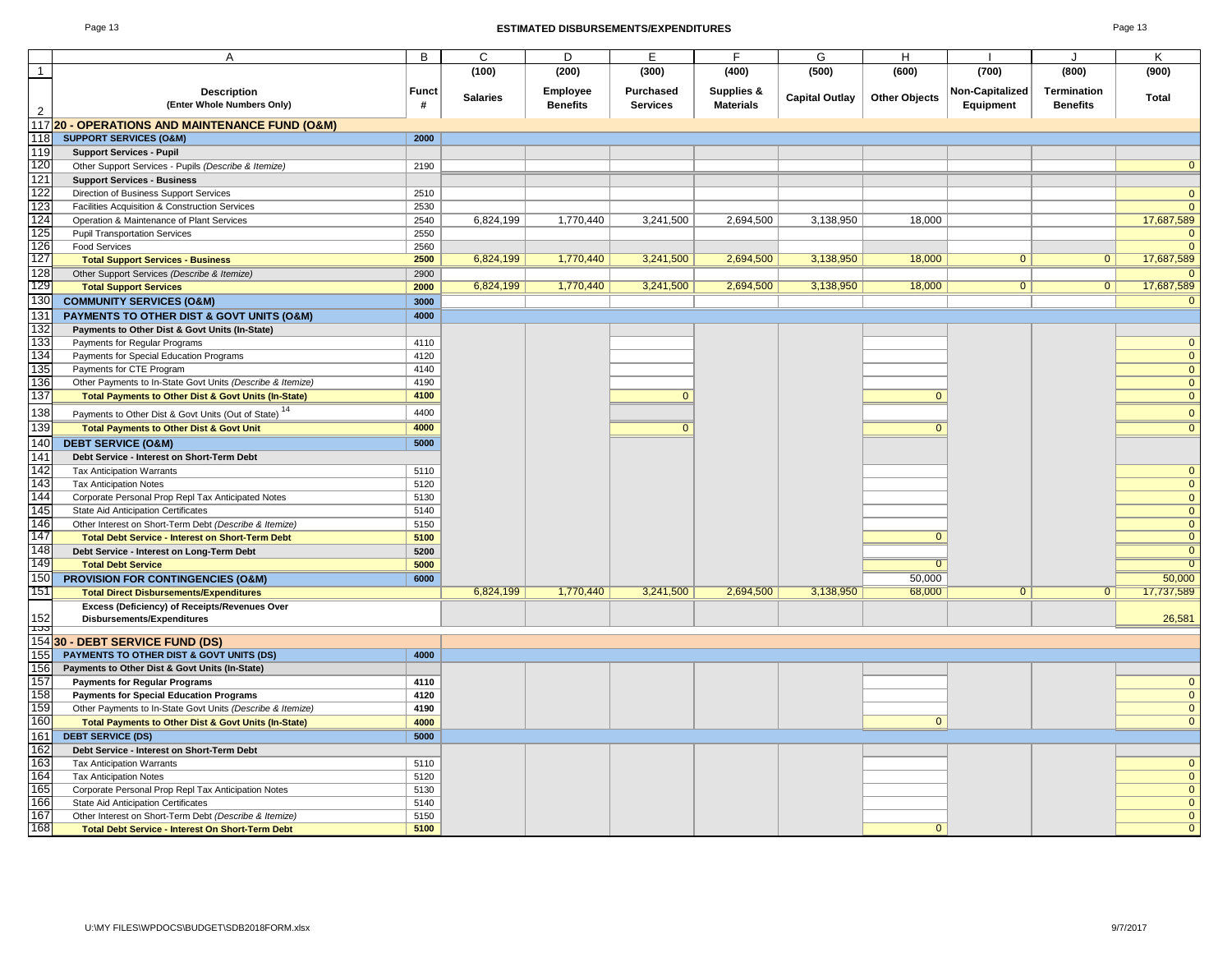#### Page 14 **ESTIMATED DISBURSEMENTS/EXPENDITURES** Page 14

|                                                                    | A                                                          | В          | C               | D               | Е                | F                                         | G                     | н                    |                 |                 | Κ              |
|--------------------------------------------------------------------|------------------------------------------------------------|------------|-----------------|-----------------|------------------|-------------------------------------------|-----------------------|----------------------|-----------------|-----------------|----------------|
| $\mathbf{1}$                                                       |                                                            |            | (100)           | (200)           | (300)            | (400)                                     | (500)                 | (600)                | (700)           | (800)           | (900)          |
|                                                                    |                                                            |            |                 | <b>Employee</b> | <b>Purchased</b> |                                           |                       |                      | Non-Capitalized | Termination     |                |
|                                                                    | <b>Description</b><br>(Enter Whole Numbers Only)           | Funct<br># | <b>Salaries</b> | <b>Benefits</b> |                  | <b>Supplies &amp;</b><br><b>Materials</b> | <b>Capital Outlay</b> | <b>Other Objects</b> |                 |                 | Total          |
| $\overline{2}$                                                     |                                                            |            |                 |                 | <b>Services</b>  |                                           |                       |                      | Equipment       | <b>Benefits</b> |                |
| 169                                                                | Debt Service - Interest on Long-Term Debt                  | 5200       |                 |                 |                  |                                           |                       | 498,113              |                 |                 | 498,113        |
|                                                                    | Debt Service - Payments of Principal on Long-Term Debt 15  |            |                 |                 |                  |                                           |                       |                      |                 |                 |                |
| 170                                                                | (Lease/Purchase Principal Retired)                         | 5300       |                 |                 |                  |                                           |                       | 1,060,000            |                 |                 | 1,060,000      |
| 171                                                                | Debt Service Other (Describe & Itemize)                    | 5400       |                 |                 | 5,000            |                                           |                       |                      |                 |                 | 5,000          |
| 172                                                                | <b>Total Debt Service</b>                                  | 5000       |                 |                 | 5,000            |                                           |                       | 1,558,113            |                 |                 | 1,563,113      |
| 173                                                                |                                                            |            |                 |                 |                  |                                           |                       |                      |                 |                 | $\Omega$       |
| 174                                                                | <b>PROVISION FOR CONTINGENCIES (DS)</b>                    | 6000       |                 |                 |                  |                                           |                       |                      |                 |                 |                |
|                                                                    | <b>Total Direct Disbursements/Expenditures</b>             |            |                 |                 | 5,000            |                                           |                       | 1,558,113            |                 |                 | 1,563,113      |
| 175                                                                | Excess (Deficiency) of Receipts/Revenues Over              |            |                 |                 |                  |                                           |                       |                      |                 |                 | 12,827         |
|                                                                    | Disbursements/Expenditures                                 |            |                 |                 |                  |                                           |                       |                      |                 |                 |                |
|                                                                    | 176<br>177 40 - TRANSPORTATION FUND (TR)                   |            |                 |                 |                  |                                           |                       |                      |                 |                 |                |
| 178                                                                | <b>SUPPORT SERVICES (TR)</b>                               | 2000       |                 |                 |                  |                                           |                       |                      |                 |                 |                |
| 179                                                                |                                                            |            |                 |                 |                  |                                           |                       |                      |                 |                 |                |
|                                                                    | <b>Support Services - Pupils</b>                           |            |                 |                 |                  |                                           |                       |                      |                 |                 |                |
| 180                                                                | Other Support Services - Pupils (Describe & Itemize)       | 2190       |                 |                 |                  |                                           |                       |                      |                 |                 | $\mathbf 0$    |
| 181                                                                | <b>Support Services - Business</b>                         |            |                 |                 |                  |                                           |                       |                      |                 |                 |                |
| 182                                                                | <b>Pupil Transportation Services</b>                       | 2550       |                 |                 | 2,392,150        | 25,500                                    |                       |                      |                 |                 | 2,417,650      |
| 183                                                                | Other Support Services (Describe & Itemize)                | 2900       |                 |                 |                  |                                           |                       |                      |                 |                 | $\Omega$       |
| 184                                                                | <b>Total Support Services</b>                              | 2000       | $\mathbf{0}$    | $\mathbf{0}$    | 2,392,150        | 25,500                                    | $\mathbf 0$           | $\mathbf{0}$         | $\mathbf{0}$    | $\mathbf{0}$    | 2,417,650      |
| 185                                                                | <b>COMMUNITY SERVICES (TR)</b>                             | 3000       |                 |                 |                  |                                           |                       |                      |                 |                 | $\mathbf{0}$   |
| 186                                                                | <b>PAYMENTS TO OTHER DIST &amp; GOVT UNITS (TR)</b>        | 4000       |                 |                 |                  |                                           |                       |                      |                 |                 |                |
| 187                                                                | Payments to Other Dist & Govt Units (In-State)             |            |                 |                 |                  |                                           |                       |                      |                 |                 |                |
| 188                                                                | Payments for Regular Program                               | 4110       |                 |                 |                  |                                           |                       |                      |                 |                 | $\mathbf 0$    |
| 189                                                                | Payments for Special Education Programs                    | 4120       |                 |                 |                  |                                           |                       |                      |                 |                 | $\bf{0}$       |
| 190                                                                | Payments for Adult/Continuing Education Programs           | 4130       |                 |                 |                  |                                           |                       |                      |                 |                 | $\bf{0}$       |
| 191                                                                | Payments for CTE Programs                                  | 4140       |                 |                 |                  |                                           |                       |                      |                 |                 | $\bf{0}$       |
| 192                                                                | Payments for Community College Programs                    | 4170       |                 |                 |                  |                                           |                       |                      |                 |                 | $\bf{0}$       |
| 193                                                                | Other Payments to In-State Govt Units (Describe & Itemize) | 4190       |                 |                 |                  |                                           |                       |                      |                 |                 | $\mathbf 0$    |
| 194                                                                | Total Payments to Other Dist & Govt Units (In-State)       | 4100       |                 |                 | $\Omega$         |                                           |                       | $\Omega$             |                 |                 | $\overline{0}$ |
|                                                                    | Payments to Other Dist & Govt Units (Out-of-State)         |            |                 |                 |                  |                                           |                       |                      |                 |                 |                |
| 195                                                                | (Describe & Itemize)                                       | 4400       |                 |                 |                  |                                           |                       |                      |                 |                 | $\mathbf 0$    |
| 196                                                                | <b>Total Payments to Other Dist &amp; Govt Units</b>       | 4000       |                 |                 | $\mathbf{0}$     |                                           |                       | $\mathbf{0}$         |                 |                 | $\overline{0}$ |
| 197                                                                | <b>DEBT SERVICE (TR)</b>                                   | 5000       |                 |                 |                  |                                           |                       |                      |                 |                 |                |
| 198                                                                | Debt Service - Interest on Short-Term Debt                 |            |                 |                 |                  |                                           |                       |                      |                 |                 |                |
| 199                                                                | <b>Tax Anticipation Warrants</b>                           | 5110       |                 |                 |                  |                                           |                       |                      |                 |                 | $\mathbf 0$    |
|                                                                    |                                                            |            |                 |                 |                  |                                           |                       |                      |                 |                 | $\bf{0}$       |
| 200<br>201                                                         | <b>Tax Anticipation Notes</b>                              | 5120       |                 |                 |                  |                                           |                       |                      |                 |                 |                |
|                                                                    | Corporate Personal Prop Repl Tax Anticipation Notes        | 5130       |                 |                 |                  |                                           |                       |                      |                 |                 | $\overline{0}$ |
|                                                                    | State Aid Anticipation Certificates                        | 5140       |                 |                 |                  |                                           |                       |                      |                 |                 | $\mathbf 0$    |
| 202<br>203<br>204                                                  | Other Interest on Short-Term Debt (Describe and Itemize)   | 5150       |                 |                 |                  |                                           |                       |                      |                 |                 | $\bf{0}$       |
|                                                                    | <b>Total Debt Service - Interest On Short-Term Debt</b>    | 5100       |                 |                 |                  |                                           |                       | $\Omega$             |                 |                 | $\overline{0}$ |
| 205                                                                | Debt Service - Interest on Long-Term Debt                  | 5200       |                 |                 |                  |                                           |                       |                      |                 |                 | $\mathbf 0$    |
|                                                                    | Debt Service - Payments of Principal on Long-Term Debt 15  | 5300       |                 |                 |                  |                                           |                       |                      |                 |                 |                |
| 206                                                                | (Lease/Purchase Principal Retired)                         |            |                 |                 |                  |                                           |                       |                      |                 |                 | $\mathbf 0$    |
| 207                                                                | Debt Service - Other (Describe and Itemize)                | 5400       |                 |                 |                  |                                           |                       |                      |                 |                 | $\mathbf 0$    |
| 208                                                                | <b>Total Debt Service</b>                                  | 5000       |                 |                 |                  |                                           |                       | $\overline{0}$       |                 |                 | $\overline{0}$ |
| 209                                                                | <b>PROVISION FOR CONTINGENCIES (TR)</b>                    | 6000       |                 |                 |                  |                                           |                       | 10,000               |                 |                 | 10,000         |
| 210                                                                | <b>Total Direct Disbursements/Expenditures</b>             |            | $\mathbf{0}$    | $\overline{0}$  | 2,392,150        | 25,500                                    | $\mathbf 0$           | 10,000               | $\overline{0}$  | $\mathbf{0}$    | 2,427,650      |
|                                                                    | Excess (Deficiency) of Receipts/Revenues Over              |            |                 |                 |                  |                                           |                       |                      |                 |                 |                |
| 211                                                                | Disbursements/Expenditures                                 |            |                 |                 |                  |                                           |                       |                      |                 |                 | (517, 680)     |
|                                                                    |                                                            |            |                 |                 |                  |                                           |                       |                      |                 |                 |                |
|                                                                    | 50 - MUNICIPAL RETIREMENT/SOC SEC FUND (MR/SS)             |            |                 |                 |                  |                                           |                       |                      |                 |                 |                |
| 213<br>214<br>215<br>216<br>217<br>218<br>219<br>220<br>220<br>221 | <b>INSTRUCTION (MR/SS)</b>                                 | 1000       |                 |                 |                  |                                           |                       |                      |                 |                 |                |
|                                                                    | Regular Program                                            | 1100       |                 | 863,140         |                  |                                           |                       |                      |                 |                 | 863,140        |
|                                                                    | Pre-K Programs                                             | 1125       |                 |                 |                  |                                           |                       |                      |                 |                 | $\Omega$       |
|                                                                    | Special Education Programs (Functions 1200-1220)           | 1200       |                 | 539,395         |                  |                                           |                       |                      |                 |                 | 539,395        |
|                                                                    | Special Education Programs Pre-K                           | 1225       |                 |                 |                  |                                           |                       |                      |                 |                 | $\mathbf{0}$   |
|                                                                    | Remedial and Supplemental Programs K-12                    | 1250       |                 | 42,020          |                  |                                           |                       |                      |                 |                 | 42,020         |
|                                                                    | Remedial and Supplemental Programs Pre-K                   | 1275       |                 |                 |                  |                                           |                       |                      |                 |                 | $\mathbf 0$    |
|                                                                    | Adult/Continuing Education Programs                        | 1300       |                 |                 |                  |                                           |                       |                      |                 |                 | $\mathbf{0}$   |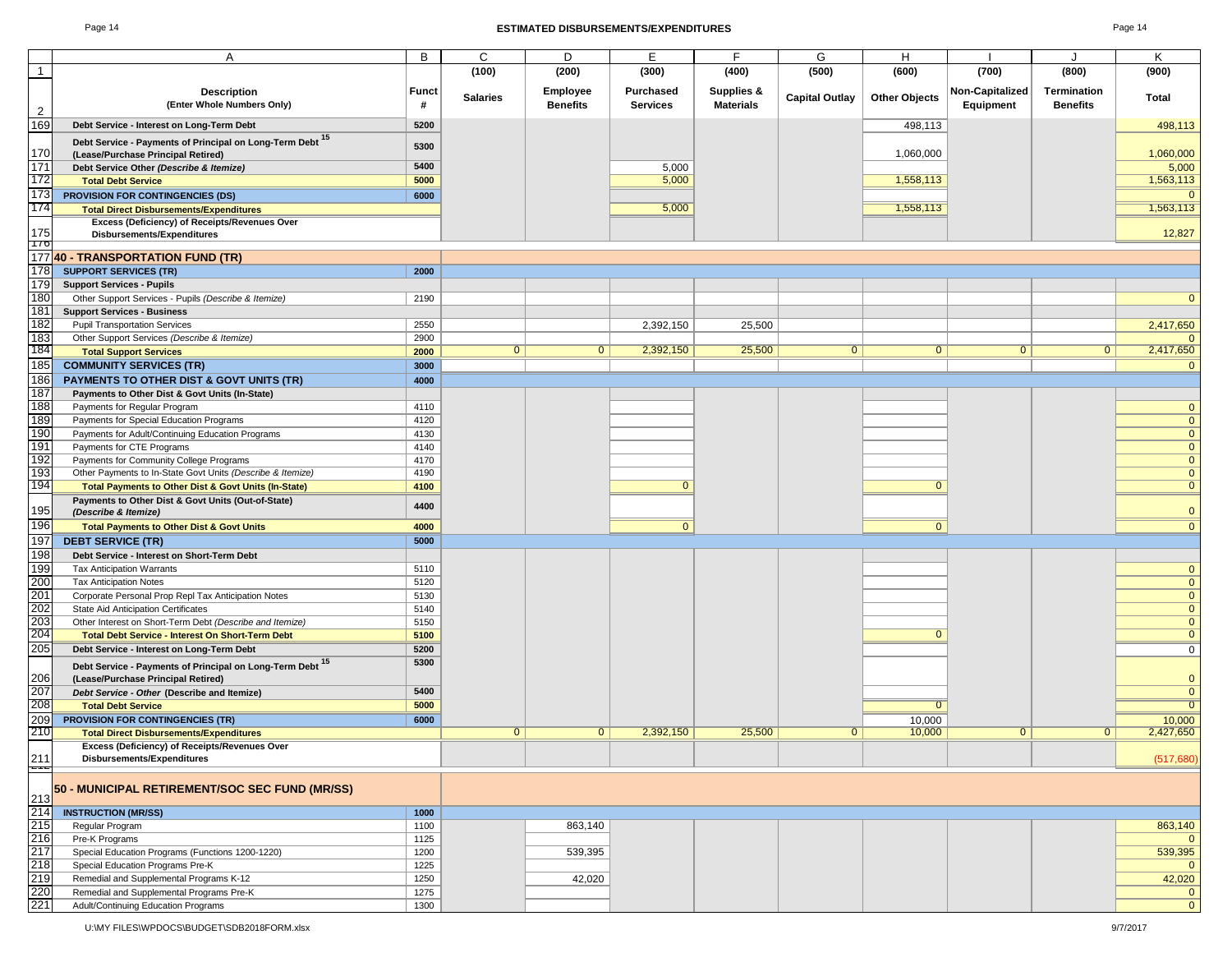#### Page 15 **ESTIMATED DISBURSEMENTS/EXPENDITURES** Page 15

|                | Α                                                                             | В     | C               | D               | Е               | F.               | G                     | Н                    |                 |                 | Κ              |
|----------------|-------------------------------------------------------------------------------|-------|-----------------|-----------------|-----------------|------------------|-----------------------|----------------------|-----------------|-----------------|----------------|
| $\overline{1}$ |                                                                               |       | (100)           | (200)           | (300)           | (400)            | (500)                 | (600)                | (700)           | (800)           | (900)          |
|                |                                                                               |       |                 |                 |                 |                  |                       |                      |                 |                 |                |
|                | <b>Description</b>                                                            | Funct | <b>Salaries</b> | <b>Employee</b> | Purchased       | Supplies &       | <b>Capital Outlay</b> | <b>Other Objects</b> | Non-Capitalized | Termination     | Total          |
|                | (Enter Whole Numbers Only)                                                    | #     |                 | <b>Benefits</b> | <b>Services</b> | <b>Materials</b> |                       |                      | Equipment       | <b>Benefits</b> |                |
| $\overline{2}$ |                                                                               |       |                 |                 |                 |                  |                       |                      |                 |                 |                |
| 222            | CTE Programs                                                                  | 1400  |                 | 92,790          |                 |                  |                       |                      |                 |                 | 92,790         |
| 223            | Interscholastic Programs                                                      | 1500  |                 | 153,260         |                 |                  |                       |                      |                 |                 | 153,260        |
| 224            | Summer School Programs                                                        | 1600  |                 | 34,340          |                 |                  |                       |                      |                 |                 | 34,340         |
| 225            | <b>Gifted Programs</b>                                                        | 1650  |                 |                 |                 |                  |                       |                      |                 |                 | $\mathbf{0}$   |
| 226            | Driver's Education Programs                                                   | 1700  |                 | 7,980           |                 |                  |                       |                      |                 |                 | 7,980          |
| 227            | <b>Bilingual Programs</b>                                                     | 1800  |                 | 37,290          |                 |                  |                       |                      |                 |                 | 37,290         |
| 228            | Truant Alternative & Optional Programs                                        | 1900  |                 |                 |                 |                  |                       |                      |                 |                 | $\mathbf{0}$   |
| 229            |                                                                               |       |                 |                 |                 |                  |                       |                      |                 |                 |                |
|                | <b>Total Instruction</b>                                                      | 1000  |                 | 1,770,215       |                 |                  |                       |                      |                 |                 | 1,770,215      |
| 230            | <b>SUPPORT SERVICES (MR/SS)</b>                                               | 2000  |                 |                 |                 |                  |                       |                      |                 |                 |                |
| 231            | <b>Support Services - Pupil</b>                                               |       |                 |                 |                 |                  |                       |                      |                 |                 |                |
| 232            | Attendance & Social Work Services                                             | 2110  |                 | 37,290          |                 |                  |                       |                      |                 |                 | 37,290         |
| 233            | <b>Guidance Services</b>                                                      | 2120  |                 | 148,000         |                 |                  |                       |                      |                 |                 | 148,000        |
| 234            | <b>Health Services</b>                                                        | 2130  |                 | 44,490          |                 |                  |                       |                      |                 |                 | 44,490         |
|                |                                                                               |       |                 |                 |                 |                  |                       |                      |                 |                 |                |
| 235            | <b>Psychological Services</b>                                                 | 2140  |                 | 18,280          |                 |                  |                       |                      |                 |                 | 18,280         |
| 236            | Speech Pathology & Audiology Services                                         | 2150  |                 |                 |                 |                  |                       |                      |                 |                 | $\mathbf{0}$   |
| 237            | Other Support Services - Pupils (Describe & Itemize)                          | 2190  |                 | 23,670          |                 |                  |                       |                      |                 |                 | 23,670         |
| 238            | <b>Total Support Services - Pupil</b>                                         | 2100  |                 | 271,730         |                 |                  |                       |                      |                 |                 | 271,730        |
| 239            | <b>Support Services - Instructional Staff</b>                                 |       |                 |                 |                 |                  |                       |                      |                 |                 |                |
| 240            | Improvement of Instruction Services                                           | 2210  |                 | 3,640           |                 |                  |                       |                      |                 |                 | 3,640          |
| 241            |                                                                               |       |                 |                 |                 |                  |                       |                      |                 |                 |                |
|                | <b>Educational Media Services</b>                                             | 2220  |                 | 277,970         |                 |                  |                       |                      |                 |                 | 277,970        |
| 242            | <b>Assessment &amp; Testing</b>                                               | 2230  |                 | 24,650          |                 |                  |                       |                      |                 |                 | 24,650         |
| 243            | <b>Total Support Services - Instructional Staff</b>                           | 2200  |                 | 306,260         |                 |                  |                       |                      |                 |                 | 306,260        |
| 244            | <b>Support Services - General Administration</b>                              |       |                 |                 |                 |                  |                       |                      |                 |                 |                |
| 245            | Board of Education Services                                                   | 2310  |                 |                 |                 |                  |                       |                      |                 |                 | $\mathbf{0}$   |
| 246            | <b>Executive Administration Services</b>                                      | 2320  |                 | 52,560          |                 |                  |                       |                      |                 |                 | 52,560         |
| 247            | Special Area Administrative Services                                          | 2330  |                 | 22,760          |                 |                  |                       |                      |                 |                 | 22,760         |
|                |                                                                               |       |                 |                 |                 |                  |                       |                      |                 |                 |                |
| 248            | Claims Paid from Self Insurance Fund                                          | 2361  |                 |                 |                 |                  |                       |                      |                 |                 | $\mathbf{0}$   |
| 249            | Workers' Compensation or Workers' Occupation Disease Acts Payments            | 2362  |                 |                 |                 |                  |                       |                      |                 |                 | $\mathbf 0$    |
| 250            | Unemployment Insurance Payments                                               | 2363  |                 |                 |                 |                  |                       |                      |                 |                 | $\mathbf{0}$   |
| 251            | Insurance Payments (regular or self-insurance)                                | 2364  |                 |                 |                 |                  |                       |                      |                 |                 | $\mathbf{0}$   |
| 252            | Risk Management and Claims Services Payments                                  | 2365  |                 |                 |                 |                  |                       |                      |                 |                 | $\mathbf{0}$   |
| 253            | Judgment and Settlements                                                      | 2366  |                 |                 |                 |                  |                       |                      |                 |                 | $\mathbf{0}$   |
|                |                                                                               | 2367  |                 |                 |                 |                  |                       |                      |                 |                 |                |
| 254            | Educational, Inspectional, Supervisory Services Related to Loss Prevention or |       |                 |                 |                 |                  |                       |                      |                 |                 | $\mathbf{0}$   |
|                | Reduction                                                                     |       |                 |                 |                 |                  |                       |                      |                 |                 |                |
| 255            | Reciprocal Insurance Payments                                                 | 2368  |                 |                 |                 |                  |                       |                      |                 |                 | $\mathbf{0}$   |
| 256<br>257     | <b>Legal Service</b>                                                          | 2369  |                 |                 |                 |                  |                       |                      |                 |                 | $\Omega$       |
|                | <b>Total Support Services - General Administration</b>                        | 2300  |                 | 75,320          |                 |                  |                       |                      |                 |                 | 75,320         |
| 258            | <b>Support Services - School Administration</b>                               |       |                 |                 |                 |                  |                       |                      |                 |                 |                |
| 259            | Office of the Principal Services                                              | 2410  |                 | 152,770         |                 |                  |                       |                      |                 |                 | 152,770        |
| 260            | Other Support Services - School Administration (Describe & Itemize)           | 2490  |                 | 31,770          |                 |                  |                       |                      |                 |                 | 31,770         |
| 261            | <b>Total Support Services - School Administration</b>                         | 2400  |                 | 184,540         |                 |                  |                       |                      |                 |                 | 184,540        |
|                |                                                                               |       |                 |                 |                 |                  |                       |                      |                 |                 |                |
| 262            | <b>Support Services - Business</b>                                            |       |                 |                 |                 |                  |                       |                      |                 |                 |                |
| 263            | Direction of Business Support Services                                        | 2510  |                 | 14,990          |                 |                  |                       |                      |                 |                 | 14,990         |
| 264            | <b>Fiscal Services</b>                                                        | 2520  |                 | 71,720          |                 |                  |                       |                      |                 |                 | 71,720         |
| 265            | Facilities Acquisition & Construction Services                                | 2530  |                 |                 |                 |                  |                       |                      |                 |                 | $\Omega$       |
| 266            | Operation & Maintenance of Plant Service                                      | 2540  |                 | 1,037,260       |                 |                  |                       |                      |                 |                 | 1,037,260      |
| 267            | <b>Pupil Transportation Services</b>                                          | 2550  |                 |                 |                 |                  |                       |                      |                 |                 | $\mathbf{0}$   |
|                |                                                                               |       |                 |                 |                 |                  |                       |                      |                 |                 | $\overline{0}$ |
| 268            | <b>Food Services</b>                                                          | 2560  |                 |                 |                 |                  |                       |                      |                 |                 |                |
| 269            | <b>Internal Services</b>                                                      | 2570  |                 | 29,430          |                 |                  |                       |                      |                 |                 | 29,430         |
| 270            | <b>Total Support Services - Business</b>                                      | 2500  |                 | 1,153,400       |                 |                  |                       |                      |                 |                 | 1,153,400      |
| 271            | <b>Support Services - Central</b>                                             |       |                 |                 |                 |                  |                       |                      |                 |                 |                |
| 272            | Direction of Central Support Services                                         | 2610  |                 |                 |                 |                  |                       |                      |                 |                 | $\mathbf 0$    |
| 273            | Planning, Research, Development & Evaluation Services                         | 2620  |                 |                 |                 |                  |                       |                      |                 |                 | $\mathbf 0$    |
| 274            | <b>Information Services</b>                                                   | 2630  |                 | 18,060          |                 |                  |                       |                      |                 |                 | 18,060         |
|                |                                                                               |       |                 |                 |                 |                  |                       |                      |                 |                 |                |
| 275            | <b>Staff Services</b>                                                         | 2640  |                 |                 |                 |                  |                       |                      |                 |                 | $\mathbf 0$    |
| 276            | Data Processing Services                                                      | 2660  |                 |                 |                 |                  |                       |                      |                 |                 | $\mathbf{0}$   |
| 277            | <b>Total Support Services - Central</b>                                       | 2600  |                 | 18,060          |                 |                  |                       |                      |                 |                 | 18,060         |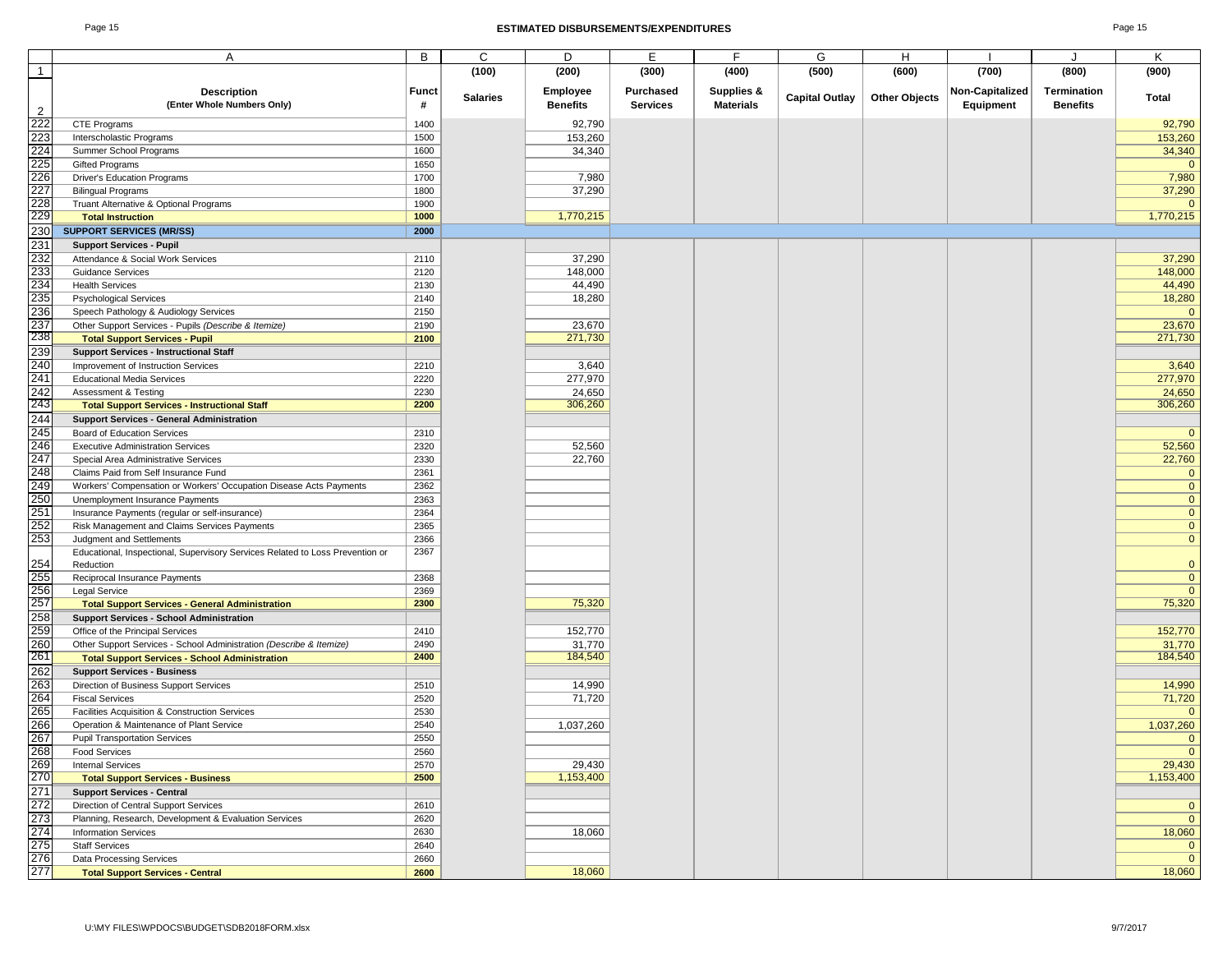#### Page 16 **ESTIMATED DISBURSEMENTS/EXPENDITURES** Page 16

| Page 1 | 16 |  |
|--------|----|--|
|--------|----|--|

|                                                      | A                                                                                                                                                                                                                                                         | В            | C               | D               | Е                | F                     | G                     | H                    |                 | $\cdot$         | Κ                       |
|------------------------------------------------------|-----------------------------------------------------------------------------------------------------------------------------------------------------------------------------------------------------------------------------------------------------------|--------------|-----------------|-----------------|------------------|-----------------------|-----------------------|----------------------|-----------------|-----------------|-------------------------|
| $\overline{1}$                                       |                                                                                                                                                                                                                                                           |              | (100)           | (200)           | (300)            | (400)                 | (500)                 | (600)                | (700)           | (800)           | (900)                   |
|                                                      | <b>Description</b>                                                                                                                                                                                                                                        | <b>Funct</b> |                 | Employee        | <b>Purchased</b> | <b>Supplies &amp;</b> |                       |                      | Non-Capitalized | Termination     |                         |
|                                                      | (Enter Whole Numbers Only)                                                                                                                                                                                                                                | #            | <b>Salaries</b> | <b>Benefits</b> | <b>Services</b>  | <b>Materials</b>      | <b>Capital Outlay</b> | <b>Other Objects</b> | Equipment       | <b>Benefits</b> | <b>Total</b>            |
|                                                      |                                                                                                                                                                                                                                                           |              |                 |                 |                  |                       |                       |                      |                 |                 |                         |
|                                                      | Other Support Services (Describe & Itemize)                                                                                                                                                                                                               | 2900         |                 |                 |                  |                       |                       |                      |                 |                 | $\mathbf{0}$            |
|                                                      | <b>Total Support Services</b>                                                                                                                                                                                                                             | 2000         |                 | 2,009,310       |                  |                       |                       |                      |                 |                 | 2,009,310               |
|                                                      | <b>COMMUNITY SERVICES (MR/SS)</b>                                                                                                                                                                                                                         | 3000         |                 |                 |                  |                       |                       |                      |                 |                 | $\mathbf 0$             |
|                                                      | PAYMENTS TO OTHER DIST & GOVT UNITS (MR/SS)                                                                                                                                                                                                               | 4000         |                 |                 |                  |                       |                       |                      |                 |                 |                         |
|                                                      | Payments for Regular Programs                                                                                                                                                                                                                             | 4110         |                 |                 |                  |                       |                       |                      |                 |                 | $\mathbf{0}$            |
|                                                      | Payments for Special Education Programs                                                                                                                                                                                                                   | 4120         |                 |                 |                  |                       |                       |                      |                 |                 | $\mathbf{0}$            |
|                                                      | Payments for CTE Programs                                                                                                                                                                                                                                 | 4140         |                 |                 |                  |                       |                       |                      |                 |                 | $\overline{0}$          |
|                                                      | <b>Total Payments to Other Dist &amp; Govt Units</b>                                                                                                                                                                                                      | 4000         |                 | $\mathbf{0}$    |                  |                       |                       |                      |                 |                 | $\mathbf{0}$            |
|                                                      | <b>DEBT SERVICE (MR/SS)</b>                                                                                                                                                                                                                               | 5000         |                 |                 |                  |                       |                       |                      |                 |                 |                         |
|                                                      | Debt Service - Interest on Short-Term Debt                                                                                                                                                                                                                |              |                 |                 |                  |                       |                       |                      |                 |                 |                         |
|                                                      | <b>Tax Anticipation Warrants</b>                                                                                                                                                                                                                          | 5110         |                 |                 |                  |                       |                       |                      |                 |                 | $\mathbf{0}$            |
|                                                      | <b>Tax Anticipation Notes</b>                                                                                                                                                                                                                             | 5120         |                 |                 |                  |                       |                       |                      |                 |                 | $\overline{\mathbf{0}}$ |
|                                                      | Corporate Personal Prop Repl Tax Anticipation Notes                                                                                                                                                                                                       | 5130         |                 |                 |                  |                       |                       |                      |                 |                 | $\overline{0}$          |
|                                                      | State Aid Anticipation Certificates                                                                                                                                                                                                                       | 5140         |                 |                 |                  |                       |                       |                      |                 |                 | $\overline{\mathbf{0}}$ |
|                                                      | Other (Describe & Itemize)                                                                                                                                                                                                                                | 5150         |                 |                 |                  |                       |                       |                      |                 |                 | $\mathbf{0}$            |
|                                                      | <b>Total Debt Service</b>                                                                                                                                                                                                                                 | 5000         |                 |                 |                  |                       |                       | $\mathbf{0}$         |                 |                 | $\overline{0}$          |
|                                                      | <b>PROVISION FOR CONTINGENCIES (MR/SS)</b>                                                                                                                                                                                                                | 6000         |                 |                 |                  |                       |                       |                      |                 |                 | $\overline{0}$          |
|                                                      | <b>Total Direct Disbursements/Expenditures</b>                                                                                                                                                                                                            |              |                 | 3,779,525       |                  |                       |                       | $\overline{0}$       |                 |                 | 3,779,525               |
|                                                      | Excess (Deficiency) of Receipts/Revenues Over                                                                                                                                                                                                             |              |                 |                 |                  |                       |                       |                      |                 |                 |                         |
| $\frac{296}{257}$                                    | Disbursements/Expenditures                                                                                                                                                                                                                                |              |                 |                 |                  |                       |                       |                      |                 |                 | 145,265                 |
|                                                      |                                                                                                                                                                                                                                                           |              |                 |                 |                  |                       |                       |                      |                 |                 |                         |
|                                                      | 60 - CAPITAL PROJECTS (CP)                                                                                                                                                                                                                                |              |                 |                 |                  |                       |                       |                      |                 |                 |                         |
|                                                      |                                                                                                                                                                                                                                                           |              |                 |                 |                  |                       |                       |                      |                 |                 |                         |
|                                                      |                                                                                                                                                                                                                                                           | 2000         |                 |                 |                  |                       |                       |                      |                 |                 |                         |
|                                                      |                                                                                                                                                                                                                                                           |              |                 |                 |                  |                       |                       |                      |                 |                 |                         |
|                                                      |                                                                                                                                                                                                                                                           | 2530         |                 |                 |                  |                       |                       | 8,399,000            |                 |                 | 8,399,000               |
|                                                      |                                                                                                                                                                                                                                                           | 2900         |                 |                 |                  |                       |                       |                      |                 |                 | $\mathbf{0}$            |
|                                                      |                                                                                                                                                                                                                                                           | 2000         | $\overline{0}$  | 0               | 0                | 0                     | 0                     | 8,399,000            | $\overline{0}$  |                 | 8,399,000               |
|                                                      |                                                                                                                                                                                                                                                           | 4000         |                 |                 |                  |                       |                       |                      |                 |                 |                         |
|                                                      | <b>60 - CAPITAL PROJECTS (CP)</b><br>298 <b>SUPPORT SERVICES (CP)</b><br>300 <b>Support Services - Business</b><br>301 Fadillies Acquisition & Construction Services<br>302 other Support Services (Describe & Hemize)<br>303 Total Support Services<br>3 |              |                 |                 |                  |                       |                       |                      |                 |                 |                         |
|                                                      |                                                                                                                                                                                                                                                           | 4110         |                 |                 |                  |                       |                       |                      |                 |                 | $\mathbf{0}$            |
|                                                      |                                                                                                                                                                                                                                                           | 4120         |                 |                 |                  |                       |                       |                      |                 |                 | $\overline{0}$          |
|                                                      |                                                                                                                                                                                                                                                           | 4140         |                 |                 |                  |                       |                       |                      |                 |                 | $\mathbf{0}$            |
|                                                      | Payments to Other Govt Units (In-State) (Describe & Itemize)                                                                                                                                                                                              | 4190         |                 |                 |                  |                       |                       |                      |                 |                 | $\mathbf{0}$            |
|                                                      | <b>Total Payments to Other Districts &amp; Govt Units</b>                                                                                                                                                                                                 | 4000         |                 |                 | $\overline{0}$   |                       |                       | $\Omega$             |                 |                 | $\overline{0}$          |
| 311<br>312                                           | <b>PROVISION FOR CONTINGENCIES (CP)</b>                                                                                                                                                                                                                   | 6000         |                 |                 |                  |                       |                       |                      |                 |                 | $\overline{0}$          |
|                                                      | <b>Total Direct Disbursements/Expenditures</b>                                                                                                                                                                                                            |              | $\mathbf{0}$    | $\mathbf{0}$    | $\mathbf{0}$     | $\overline{0}$        | $\mathbf{0}$          | 8,399,000            | $\mathbf{0}$    |                 | 8,399,000               |
|                                                      | Excess (Deficiency) of Receipts/Revenues Over                                                                                                                                                                                                             |              |                 |                 |                  |                       |                       |                      |                 |                 | (8, 199, 000)           |
| $\frac{313}{1}$                                      | Disbursements/Expenditures                                                                                                                                                                                                                                |              |                 |                 |                  |                       |                       |                      |                 |                 |                         |
|                                                      |                                                                                                                                                                                                                                                           |              |                 |                 |                  |                       |                       |                      |                 |                 |                         |
|                                                      | 70 WORKING CASH FUND (WC)                                                                                                                                                                                                                                 |              |                 |                 |                  |                       |                       |                      |                 |                 |                         |
| $\frac{315}{2}$                                      |                                                                                                                                                                                                                                                           |              |                 |                 |                  |                       |                       |                      |                 |                 |                         |
|                                                      | 80 - TORT FUND (TF)                                                                                                                                                                                                                                       |              |                 |                 |                  |                       |                       |                      |                 |                 |                         |
|                                                      |                                                                                                                                                                                                                                                           |              |                 |                 |                  |                       |                       |                      |                 |                 |                         |
|                                                      | SUPPORT SERVICES - GENERAL ADMINISTRATION                                                                                                                                                                                                                 | 2000         |                 |                 |                  |                       |                       |                      |                 |                 |                         |
|                                                      | Claims Paid from Self Insurance Fund                                                                                                                                                                                                                      | 2361         |                 |                 |                  |                       |                       |                      |                 |                 |                         |
|                                                      | Workers' Compensation or Workers' Occupational Disease Act Payments                                                                                                                                                                                       | 2362         | 400,000         |                 |                  |                       |                       |                      |                 |                 | 400,000                 |
|                                                      | Unemployment Insurance Payments                                                                                                                                                                                                                           | 2363         | 36,000          |                 |                  |                       |                       |                      |                 |                 | 36,000                  |
| 317<br>318<br>319<br>320<br>322<br>322<br>323<br>324 | Insurance Payments (regular or self-insurance)                                                                                                                                                                                                            | 2364         |                 |                 | 203,000          |                       |                       |                      |                 |                 | 203,000                 |
|                                                      | Risk Management and Claims Services Payments                                                                                                                                                                                                              | 2365         |                 |                 |                  |                       |                       |                      |                 |                 | $\overline{0}$          |
|                                                      | Judgment and Settlements                                                                                                                                                                                                                                  | 2366         |                 |                 |                  |                       |                       |                      |                 |                 | $\overline{0}$          |
|                                                      | Educational, Inspectional, Supervisory Services Related to Loss Prevention or                                                                                                                                                                             | 2367         |                 |                 |                  |                       |                       |                      |                 |                 |                         |
|                                                      | Reduction                                                                                                                                                                                                                                                 |              |                 |                 |                  |                       |                       |                      |                 |                 | $\mathbf{0}$            |
|                                                      | Reciprocal Insurance Payments                                                                                                                                                                                                                             | 2368         |                 |                 |                  |                       |                       |                      |                 |                 | $\overline{0}$          |
|                                                      | Legal Service                                                                                                                                                                                                                                             | 2369         |                 |                 | 210,000          |                       |                       |                      |                 |                 | 210,000                 |
| 325<br>326<br>327<br>328<br>329<br>330               | Property Insurance (Building & Grounds)                                                                                                                                                                                                                   | 2371         |                 |                 | 320,000          |                       |                       |                      |                 |                 | 320,000                 |
|                                                      | Vehicle Insurance (Transportation)                                                                                                                                                                                                                        | 2372         |                 |                 |                  |                       |                       |                      |                 |                 | $\overline{0}$          |
|                                                      | <b>Total Support Services - General Administration</b>                                                                                                                                                                                                    | 2000         | 436,000         | 0               | 733,000          | 0                     | 0                     | 0                    | $\overline{0}$  |                 | 1,169,000               |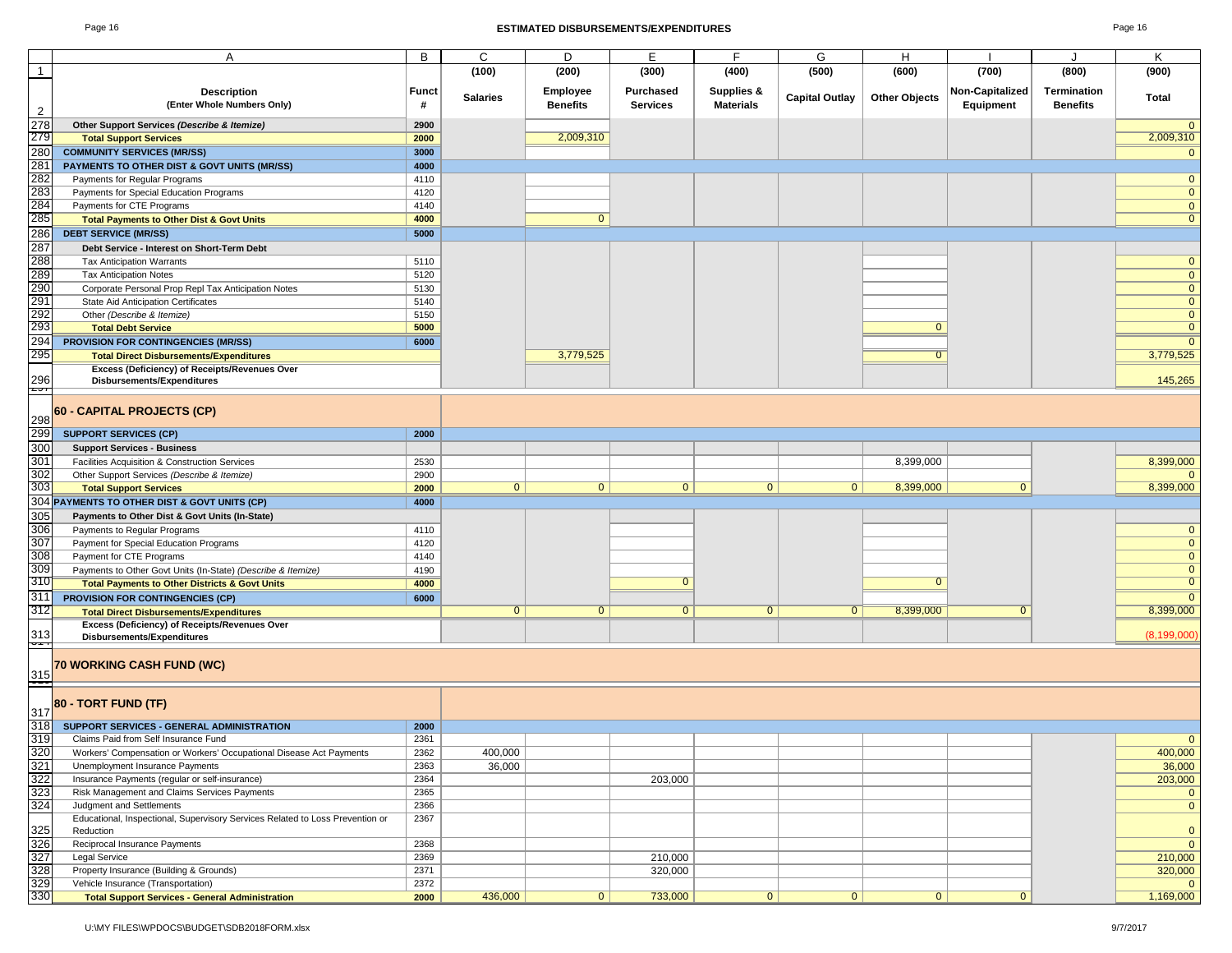#### Page 17 **ESTIMATED DISBURSEMENTS/EXPENDITURES** Page 17

| ь<br>zк |  |
|---------|--|
|---------|--|

|                         | A                                                               | B     | $\mathsf{C}$    | D               | Е                | E                | G                     | H                    |                 |                    | K            |
|-------------------------|-----------------------------------------------------------------|-------|-----------------|-----------------|------------------|------------------|-----------------------|----------------------|-----------------|--------------------|--------------|
| $\overline{\mathbf{1}}$ |                                                                 |       | (100)           | (200)           | (300)            | (400)            | (500)                 | (600)                | (700)           | (800)              | (900)        |
|                         |                                                                 |       |                 |                 |                  |                  |                       |                      |                 |                    |              |
|                         | <b>Description</b>                                              | Funct | <b>Salaries</b> | Employee        | <b>Purchased</b> | Supplies &       | <b>Capital Outlay</b> | <b>Other Objects</b> | Non-Capitalized | <b>Termination</b> | <b>Total</b> |
| $\overline{2}$          | (Enter Whole Numbers Only)                                      | #     |                 | <b>Benefits</b> | <b>Services</b>  | <b>Materials</b> |                       |                      | Equipment       | <b>Benefits</b>    |              |
| 33 <sup>2</sup>         | PAYMENTS TO OTHER DIST & GOVT UNITS (TF)                        | 4000  |                 |                 |                  |                  |                       |                      |                 |                    |              |
| 332                     | Payments for Regular Programs                                   | 4110  |                 |                 |                  |                  |                       |                      |                 |                    |              |
| 333<br>334              | Payments for Special Education Programs                         | 4120  |                 |                 |                  |                  |                       |                      |                 |                    |              |
|                         | <b>Total Payments to Other Dist &amp; Govt Units</b>            | 4000  |                 |                 |                  |                  |                       | $\Omega$             |                 |                    |              |
| 335                     | <b>DEBT SERVICE (TF)</b>                                        | 5000  |                 |                 |                  |                  |                       |                      |                 |                    |              |
| 336                     | Debt Service - Interest on Short-Term Debt                      |       |                 |                 |                  |                  |                       |                      |                 |                    |              |
| 337                     | <b>Tax Anticipation Warrants</b>                                | 5110  |                 |                 |                  |                  |                       |                      |                 |                    |              |
| 338                     | Corporate Personal Property Replacement Tax Anticipation Notes  | 5130  |                 |                 |                  |                  |                       |                      |                 |                    |              |
| 339                     | Other Interest or Short-Term Debt (Describe & Itemize)          | 5150  |                 |                 |                  |                  |                       |                      |                 |                    | $\Omega$     |
| 340                     | <b>Total Debt Service</b>                                       | 5000  |                 |                 |                  |                  |                       | $\Omega$             |                 |                    |              |
| 341                     | <b>PROVISION FOR CONTINGENCIES (TF)</b>                         | 6000  |                 |                 |                  |                  |                       |                      |                 |                    |              |
| 342                     | <b>Total Direct Disbursements/Expenditures</b>                  |       | 436,000         | $\overline{0}$  | 733,000          | $\overline{0}$   | $\mathbf{0}$          | $\mathbf{0}$         |                 |                    | 1,169,000    |
|                         | Excess (Deficiency) of Receipts/Revenues Over                   |       |                 |                 |                  |                  |                       |                      |                 |                    |              |
| 343                     | <b>Disbursements/Expenditures</b>                               |       |                 |                 |                  |                  |                       |                      |                 |                    | (34, 800)    |
|                         |                                                                 |       |                 |                 |                  |                  |                       |                      |                 |                    |              |
| 345                     | 90 - FIRE PREVENTION & SAFETY FUND (FP&S)                       |       |                 |                 |                  |                  |                       |                      |                 |                    |              |
| 346                     | <b>SUPPORT SERVICES (FP&amp;S)</b>                              | 2000  |                 |                 |                  |                  |                       |                      |                 |                    |              |
| 347                     | <b>Support Services - Business</b>                              |       |                 |                 |                  |                  |                       |                      |                 |                    |              |
| 348                     | Facilities Acquisition & Construction Services                  | 2530  |                 |                 |                  |                  |                       |                      |                 |                    |              |
|                         | Operation & Maintenance of Plant Service                        | 2540  |                 |                 |                  |                  |                       | 230,000              |                 |                    | 230,000      |
| 349<br>350              | <b>Total Support Services - Business</b>                        | 2500  | $\overline{0}$  | 0               | $\mathbf{0}$     | 0                | 0 <sup>1</sup>        | 230,000              | $\Omega$        |                    | 230,000      |
| $\frac{351}{352}$       | Other Support Services (Describe & Itemize)                     | 2900  |                 |                 |                  |                  |                       |                      |                 |                    |              |
|                         | <b>Total Support Services</b>                                   | 2000  | $\overline{0}$  | $\overline{0}$  | $\overline{0}$   | $\overline{0}$   | $\overline{0}$        | 230,000              | $\Omega$        |                    | 230,000      |
| 35 <sup>3</sup>         | PAYMENTS TO OTHER DISTRICTS & GOVT UNITS (FP&S)                 | 4000  |                 |                 |                  |                  |                       |                      |                 |                    |              |
| 354                     | Payments to Regular Programs                                    | 4110  |                 |                 |                  |                  |                       |                      |                 |                    |              |
| 355                     | Payments to Special Education Programs                          | 4120  |                 |                 |                  |                  |                       |                      |                 |                    | $\Omega$     |
| 356                     | Other Payments to In-State Govt Units (Describe & Itemize)      | 4190  |                 |                 |                  |                  |                       |                      |                 |                    | $\Omega$     |
| 357                     | <b>Total Payments to Other Districts &amp; Govt Units (FPS)</b> | 4000  |                 |                 |                  |                  |                       | $\overline{0}$       |                 |                    |              |
| 358                     | <b>DEBT SERVICE (FP&amp;S)</b>                                  | 5000  |                 |                 |                  |                  |                       |                      |                 |                    |              |
| 359                     | Debt Service - Interest on Short-Term Debt                      |       |                 |                 |                  |                  |                       |                      |                 |                    |              |
| 360                     | <b>Tax Anticipation Warrants</b>                                | 5110  |                 |                 |                  |                  |                       |                      |                 |                    | $\Omega$     |
| 361                     | Other Interest on Short-Term Debt (Describe & Itemize)          | 5150  |                 |                 |                  |                  |                       |                      |                 |                    | $\Omega$     |
| 362                     | <b>Total Debt Service - Interest on Short-Term Debt</b>         | 5100  |                 |                 |                  |                  |                       | $\Omega$             |                 |                    |              |
| 363                     | Debt Service - Interest on Long-Term Debt                       | 5200  |                 |                 |                  |                  |                       |                      |                 |                    | $\Omega$     |
|                         | Debt Service - Payments of Principal on Long-Term Debt 15       | 5300  |                 |                 |                  |                  |                       |                      |                 |                    |              |
| 364                     | (Lease/Purchase Principal Retired)                              |       |                 |                 |                  |                  |                       |                      |                 |                    | O            |
| 365                     | <b>Total Debt Service</b>                                       | 5000  |                 |                 |                  |                  |                       | $\Omega$             |                 |                    |              |
| 366                     | PROVISIONS FOR CONTINGENCIES (FP&S)                             | 6000  |                 |                 |                  |                  |                       |                      |                 |                    |              |
| 367                     | <b>Total Direct Disbursements/Expenditures</b>                  |       | $\overline{0}$  | $\overline{0}$  | $\Omega$         | $\overline{0}$   | $\mathbf{0}$          | 230,000              |                 |                    | 230,000      |
|                         | Excess (Deficiency) of Receipts/Revenues Over                   |       |                 |                 |                  |                  |                       |                      |                 |                    |              |
| 368                     | <b>Disbursements/Expenditures</b>                               |       |                 |                 |                  |                  |                       |                      |                 |                    | 913,420      |
|                         |                                                                 |       |                 |                 |                  |                  |                       |                      |                 |                    |              |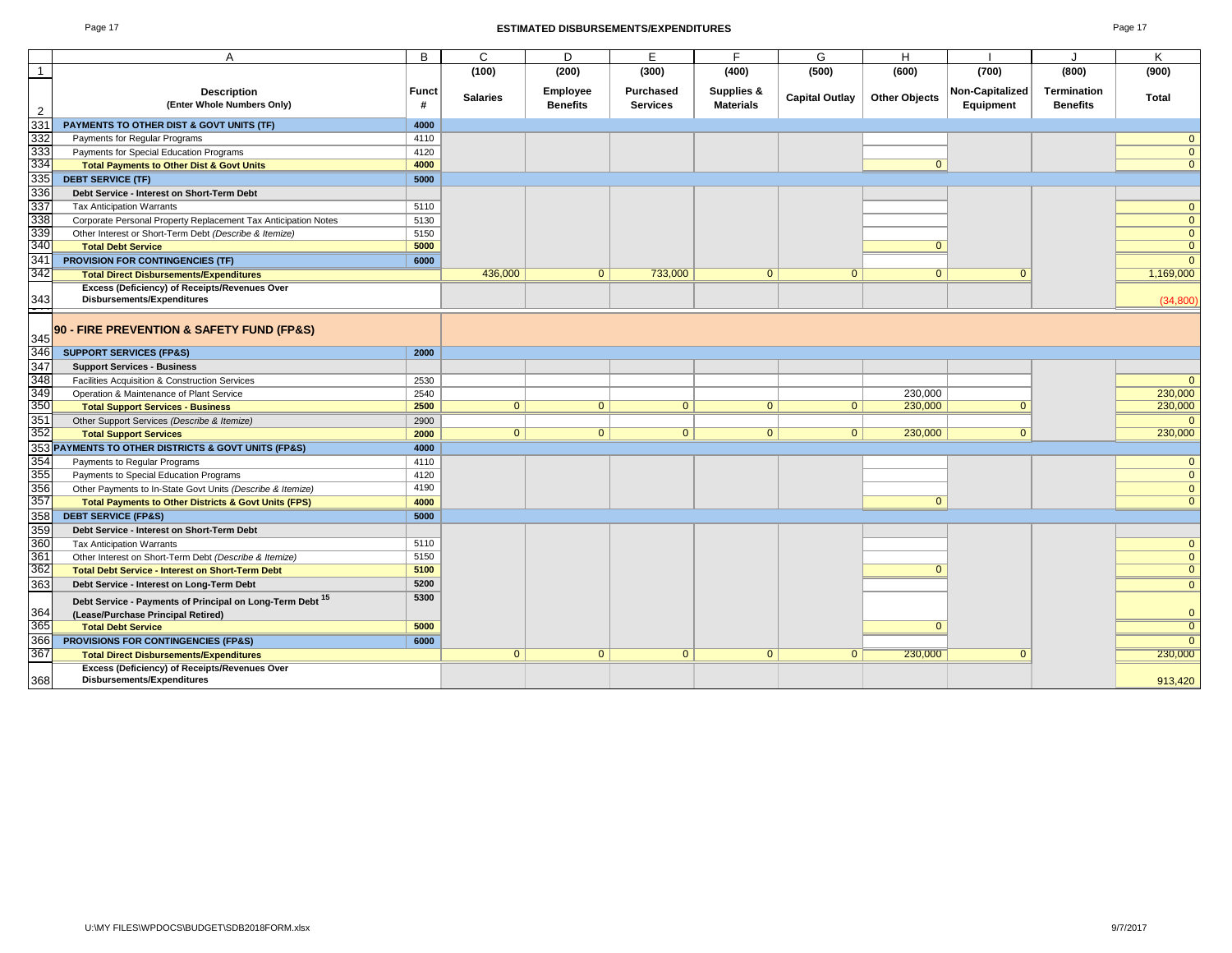## **This page is provided for detailed itemizations as requested within the body of the Report.**

1.

2.

3. 4.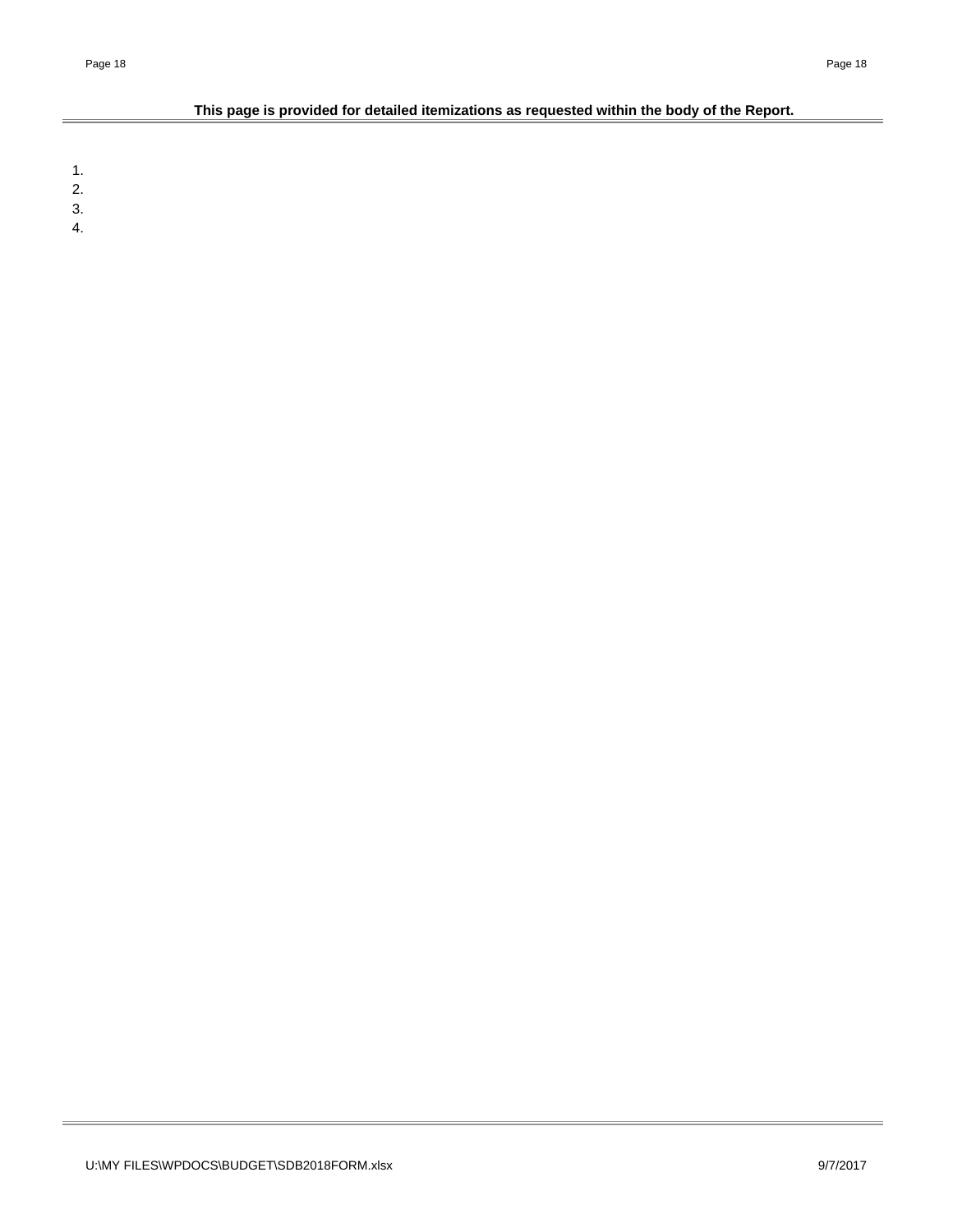|                | A                                                                                                                                                                                                                                                                                                                                                         | B                               | C                                                                | D                                         | E                                                                       | F            |  |  |  |  |  |
|----------------|-----------------------------------------------------------------------------------------------------------------------------------------------------------------------------------------------------------------------------------------------------------------------------------------------------------------------------------------------------------|---------------------------------|------------------------------------------------------------------|-------------------------------------------|-------------------------------------------------------------------------|--------------|--|--|--|--|--|
|                |                                                                                                                                                                                                                                                                                                                                                           |                                 | <b>DEFICIT BUDGET SUMMARY INFORMATION - Operating Funds Only</b> |                                           |                                                                         |              |  |  |  |  |  |
| $\overline{c}$ | <b>Description</b>                                                                                                                                                                                                                                                                                                                                        | <b>EDUCATIONAL FUND</b><br>(10) | <b>OPERATIONS &amp;</b><br><b>MAINTENANCE FUND</b><br>(20)       | <b>TRANSPORTATION</b><br><b>FUND (40)</b> | <b>WORKING CASH FUND</b><br>(70)                                        | <b>TOTAL</b> |  |  |  |  |  |
| 3              | <b>Direct Revenues</b>                                                                                                                                                                                                                                                                                                                                    | 106,228,476                     | 17,764,170                                                       | 1,909,970                                 | 410,000                                                                 | 126,312,616  |  |  |  |  |  |
| 4              | <b>Direct Expenditures</b>                                                                                                                                                                                                                                                                                                                                | 108,112,171                     | 17,737,589                                                       | 2,427,650                                 |                                                                         | 128,277,410  |  |  |  |  |  |
| 5              | <b>Difference</b>                                                                                                                                                                                                                                                                                                                                         | (1,883,695)                     | 26,581                                                           | (517,680)                                 | 410,000                                                                 | (1,964,794)  |  |  |  |  |  |
| 6              | Estimated Fund Balance - June 30, 2018                                                                                                                                                                                                                                                                                                                    | 67,272,121                      | 9,058,682                                                        | 2,327,197                                 | 28,750,348                                                              | 107,408,348  |  |  |  |  |  |
|                |                                                                                                                                                                                                                                                                                                                                                           |                                 | this time.                                                       |                                           | Unbalanced budget, however, a deficit reduction plan is not required at |              |  |  |  |  |  |
| 10<br>┯        | A deficit reduction plan is required if the local board of education adopts (or amends) the 2017-18 school district budget in which the "operating funds"<br>listed above result in direct revenues (line 9) being less than direct expenditures (line 19) by an amount equal to or greater than one-third (1/3) of the<br>ending fund balance (line 81). |                                 |                                                                  |                                           |                                                                         |              |  |  |  |  |  |
| 12<br>⊸        | Note: The balance is determined using only the four funds listed above. That is, if the estimated ending fund balance is less than three times the<br>deficit spending, the district must adopt and file with ISBE a deficit reduction plan to balance the shortfall within three years.                                                                  |                                 |                                                                  |                                           |                                                                         |              |  |  |  |  |  |
| 14             | The School Code, Section 17-1 (105 ILCS 5/17-1) - If the 2016-2017 Annual Financial Report (AFR) reflects a deficit as defined above (page 36), then<br>the school district shall adopt and submit a deficit reduction plan (found here on page 20-24) to ISBE within 30 days after acceptance of the AFR.                                                |                                 |                                                                  |                                           |                                                                         |              |  |  |  |  |  |
| 15             | The deficit reduction plan, if required, is developed using ISBE guidelines and format.                                                                                                                                                                                                                                                                   |                                 |                                                                  |                                           |                                                                         |              |  |  |  |  |  |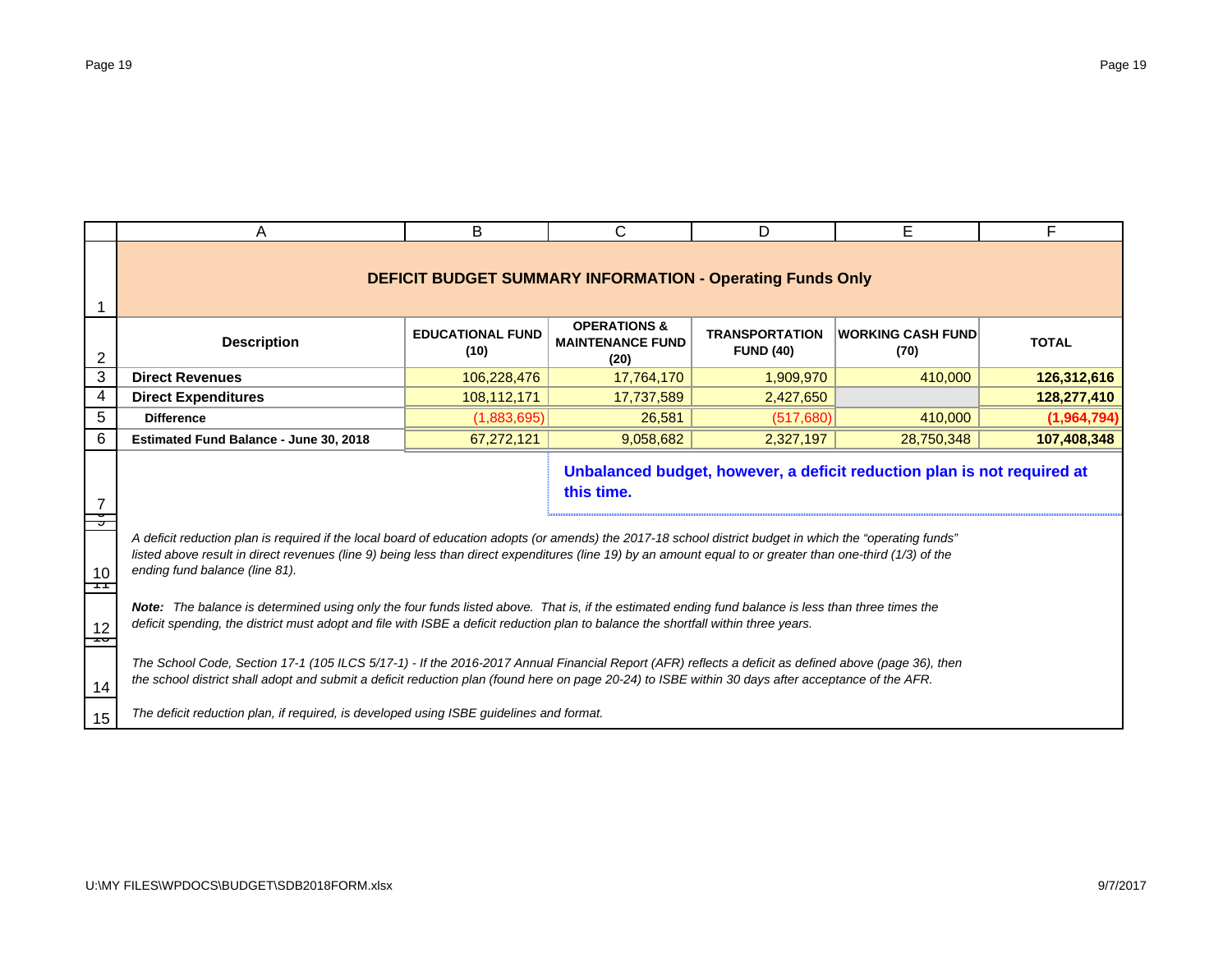## Page 20 **ILLINOIS STATE BOARD OF EDUCATION SCHOOL BUSINESS SERVICES DIVISION**

|                     | A                                                                  | B                       | $\mathsf{C}$                                       | D                                    | E                                  | F            | G           |  |
|---------------------|--------------------------------------------------------------------|-------------------------|----------------------------------------------------|--------------------------------------|------------------------------------|--------------|-------------|--|
|                     |                                                                    |                         | <b>DEFICIT REDUCTION PLAN</b>                      |                                      |                                    |              |             |  |
| 1<br>$\overline{2}$ |                                                                    | <b>ESTIMATED BUDGET</b> |                                                    |                                      |                                    |              |             |  |
| $\mathbf{3}$        | 05-016-2070-17                                                     | FY2017-2018             |                                                    |                                      |                                    |              |             |  |
| 4                   | <b>District Number</b>                                             |                         |                                                    |                                      |                                    |              |             |  |
| 5                   |                                                                    |                         |                                                    |                                      |                                    |              |             |  |
|                     |                                                                    |                         |                                                    |                                      |                                    |              |             |  |
| 6                   |                                                                    | <b>Educational Fund</b> | <b>Operations &amp;</b><br><b>Maintenance Fund</b> | <b>Transportation</b><br><b>Fund</b> | <b>Working Cash</b><br><b>Fund</b> | <b>Total</b> |             |  |
|                     | <b>ESTIMATED BEGINNING FUND BALANCE</b>                            |                         |                                                    |                                      |                                    |              |             |  |
| 7                   | (must equal prior Ending Fund Balance)                             |                         | 69,155,816                                         | 8,622,101                            | 2.844.877                          | 37,150,348   | 117,773,142 |  |
| 8                   | <b>RECEIPTS/REVENUES</b>                                           | Acct #                  |                                                    |                                      |                                    |              |             |  |
| 9                   | <b>LOCAL SOURCES</b>                                               | 1000                    | 96,854,190                                         | 17,764,170                           | 858,270                            | 410,000      | 115,886,630 |  |
|                     | <b>FLOW-THROUGH RECEIPTS/REVENUES FROM ONE</b>                     | 2000                    |                                                    |                                      |                                    |              |             |  |
| 10                  | <b>DISTRICT TO ANOTHER DISTRICT</b>                                |                         | $\Omega$                                           | 0                                    | 0                                  |              |             |  |
| 11                  | <b>STATE SOURCES</b>                                               | 3000                    | 5,529,100                                          | $\overline{0}$                       | 1,051,700                          | $\mathbf{0}$ | 6,580,800   |  |
| $12 \overline{ }$   | <b>FEDERAL SOURCES</b>                                             | 4000                    | 3,845,186                                          | $\Omega$                             | $\Omega$                           | $\Omega$     | 3,845,186   |  |
| 13                  | <b>Total Receipts/Revenues</b>                                     |                         | 106,228,476                                        | 17,764,170                           | 1,909,970                          | 410,000      | 126,312,616 |  |
| 14                  | DISBURSEMENTS/EXPENDITURES                                         | <b>Funct</b><br>#       |                                                    |                                      |                                    |              |             |  |
| 15 <sup>1</sup>     | <b>INSTRUCTION</b>                                                 | 1000                    | 79,826,865                                         |                                      |                                    |              | 79,826,865  |  |
|                     | <b>16 SUPPORT SERVICES</b>                                         | 2000                    | 25,285,378                                         | 17,687,589                           | 2,417,650                          |              | 45,390,617  |  |
| 17                  | <b>COMMUNITY SERVICES</b>                                          | 3000                    | 484,236                                            | $\mathbf{0}$                         | $\mathbf{0}$                       |              | 484,236     |  |
| 18                  | PAYMENTS TO OTHER DISTRICTS & GOVT. UNITS                          | 4000                    | 2,015,692                                          | 0                                    | 0                                  |              | 2,015,692   |  |
| 19                  | <b>DEBT SERVICES</b>                                               | 5000                    | $\Omega$                                           | $\Omega$                             | $\Omega$                           |              |             |  |
| 20                  | <b>PROVISION FOR CONTINGENCIES</b>                                 | 6000                    | 500,000                                            | 50,000                               | 10,000                             |              | 560,000     |  |
| $\overline{21}$     | <b>Total Disbursements/Expenditures</b>                            |                         | 108,112,171                                        | 17,737,589                           | 2,427,650                          |              | 128,277,410 |  |
| 22                  | Excess of Receipts/Revenue Over/(Under) Disbursements/Expenditures |                         | (1,883,695)                                        | 26,581                               | (517,680)                          | 410,000      | (1,964,794) |  |
| 23                  | <b>OTHER SOURCES/USES OF FUNDS</b>                                 |                         |                                                    |                                      |                                    |              |             |  |
| 24                  | <b>OTHER SOURCES OF FUNDS (7000)</b>                               | $\overline{0}$          | 8,810,000                                          | $\overline{0}$                       | $\Omega$                           | 8,810,000    |             |  |
| 25                  | OTHER USES OF FUNDS (8000)                                         |                         | $\overline{0}$                                     | 8,400,000                            | $\overline{0}$                     | 8,810,000    | 17,210,000  |  |
| 26                  | <b>TOTAL OTHER SOURCES/USES OF FUNDS</b>                           |                         | $\overline{0}$                                     | 410,000                              | $\overline{0}$                     | (8,810,000)  | (8,400,000) |  |
| 27                  | <b>ESTIMATED ENDING FUND BALANCE</b>                               | 67,272,121              | 9,058,682                                          | 2,327,197                            | 28,750,348                         | 107,408,348  |             |  |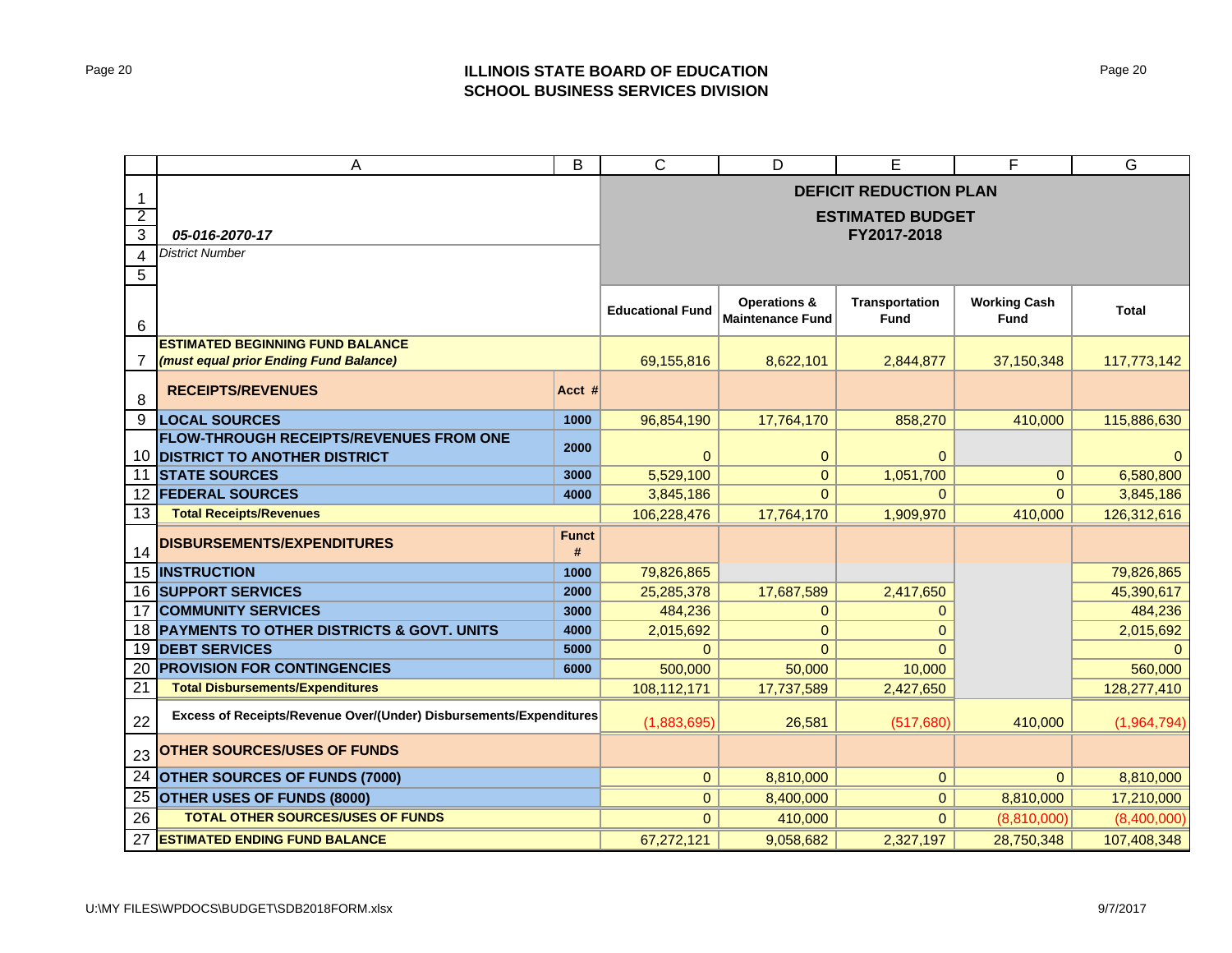## Page 21 **ILLINOIS STATE BOARD OF EDUCATION SCHOOL BUSINESS SERVICES DIVISION**

|                 | A                                                                  | B                       | H                       |                         | J                     | K                   | L                   |
|-----------------|--------------------------------------------------------------------|-------------------------|-------------------------|-------------------------|-----------------------|---------------------|---------------------|
| 1               |                                                                    |                         |                         |                         |                       |                     |                     |
| $\overline{2}$  |                                                                    | <b>ESTIMATED BUDGET</b> |                         |                         |                       |                     |                     |
| 3               | 05-016-2070-17                                                     |                         |                         | FY2018-2019             |                       |                     |                     |
| 4               | <b>District Number</b>                                             |                         |                         |                         |                       |                     |                     |
| 5               |                                                                    |                         |                         |                         |                       |                     |                     |
|                 |                                                                    |                         |                         | <b>Operations &amp;</b> | <b>Transportation</b> | <b>Working Cash</b> |                     |
| 6               |                                                                    | <b>Educational Fund</b> | <b>Maintenance Fund</b> | Fund                    | <b>Fund</b>           | <b>Total</b>        |                     |
|                 | <b>ESTIMATED BEGINNING FUND BALANCE</b>                            |                         |                         |                         |                       |                     |                     |
| $\overline{7}$  | (must equal prior Ending Fund Balance)                             |                         | 67,272,121              | 9,058,682               | 2,327,197             | 28,750,348          | 107,408,348         |
| 8               | <b>RECEIPTS/REVENUES</b>                                           | Acct #                  |                         |                         |                       |                     |                     |
| 9               | <b>LOCAL SOURCES</b>                                               | 1000                    |                         |                         |                       |                     | $\Omega$            |
|                 | FLOW-THROUGH RECEIPTS/REVENUES FROM ONE                            | 2000                    |                         |                         |                       |                     |                     |
|                 | 10 DISTRICT TO ANOTHER DISTRICT                                    |                         |                         |                         |                       |                     | $\mathbf{0}$        |
| 11              | <b>STATE SOURCES</b>                                               | 3000                    |                         |                         |                       |                     | $\mathsf{O}\xspace$ |
|                 | <b>12 FEDERAL SOURCES</b>                                          | 4000                    |                         |                         |                       |                     | $\mathbf{0}$        |
| 13              | <b>Total Receipts/Revenues</b>                                     |                         | $\mathbf{0}$            | $\overline{0}$          | $\mathbf{O}$          | $\mathbf 0$         | $\mathbf{0}$        |
| 14              | DISBURSEMENTS/EXPENDITURES                                         | <b>Funct</b><br>$\#$    |                         |                         |                       |                     |                     |
|                 | <b>15 INSTRUCTION</b>                                              | 1000                    |                         |                         |                       |                     | $\pmb{0}$           |
|                 | <b>16 SUPPORT SERVICES</b>                                         | 2000                    |                         |                         |                       |                     | $\mathbf{0}$        |
| 17              | <b>COMMUNITY SERVICES</b>                                          | 3000                    |                         |                         |                       |                     | $\pmb{0}$           |
| 18 I            | PAYMENTS TO OTHER DISTRICTS & GOVT. UNITS                          | 4000                    |                         |                         |                       |                     | $\pmb{0}$           |
| 19              | <b>DEBT SERVICES</b>                                               | 5000                    |                         |                         |                       |                     | $\mathbf{0}$        |
| 20              | <b>PROVISION FOR CONTINGENCIES</b>                                 | 6000                    |                         |                         |                       |                     | $\mathbf{0}$        |
| $\overline{21}$ | <b>Total Disbursements/Expenditures</b>                            |                         | $\overline{0}$          | $\overline{0}$          | $\mathbf{O}$          |                     | $\mathbf 0$         |
| 22              | Excess of Receipts/Revenue Over/(Under) Disbursements/Expenditures |                         | $\mathbf{0}$            | $\mathbf 0$             | $\mathbf{0}$          | $\overline{0}$      | $\mathbf{0}$        |
| 23              | <b>OTHER SOURCES/USES OF FUNDS</b>                                 |                         |                         |                         |                       |                     |                     |
| 24              | OTHER SOURCES OF FUNDS (7000)                                      |                         |                         |                         |                       | $\mathbf{0}$        |                     |
| 25              | OTHER USES OF FUNDS (8000)                                         |                         |                         |                         |                       |                     | $\mathbf{0}$        |
| 26              | TOTAL OTHER SOURCES/USES OF FUNDS                                  |                         | $\Omega$                | $\overline{0}$          | $\Omega$              | $\Omega$            | $\Omega$            |
| 27              | <b>ESTIMATED ENDING FUND BALANCE</b>                               |                         | 67,272,121              | 9,058,682               | 2,327,197             | 28,750,348          | 107,408,348         |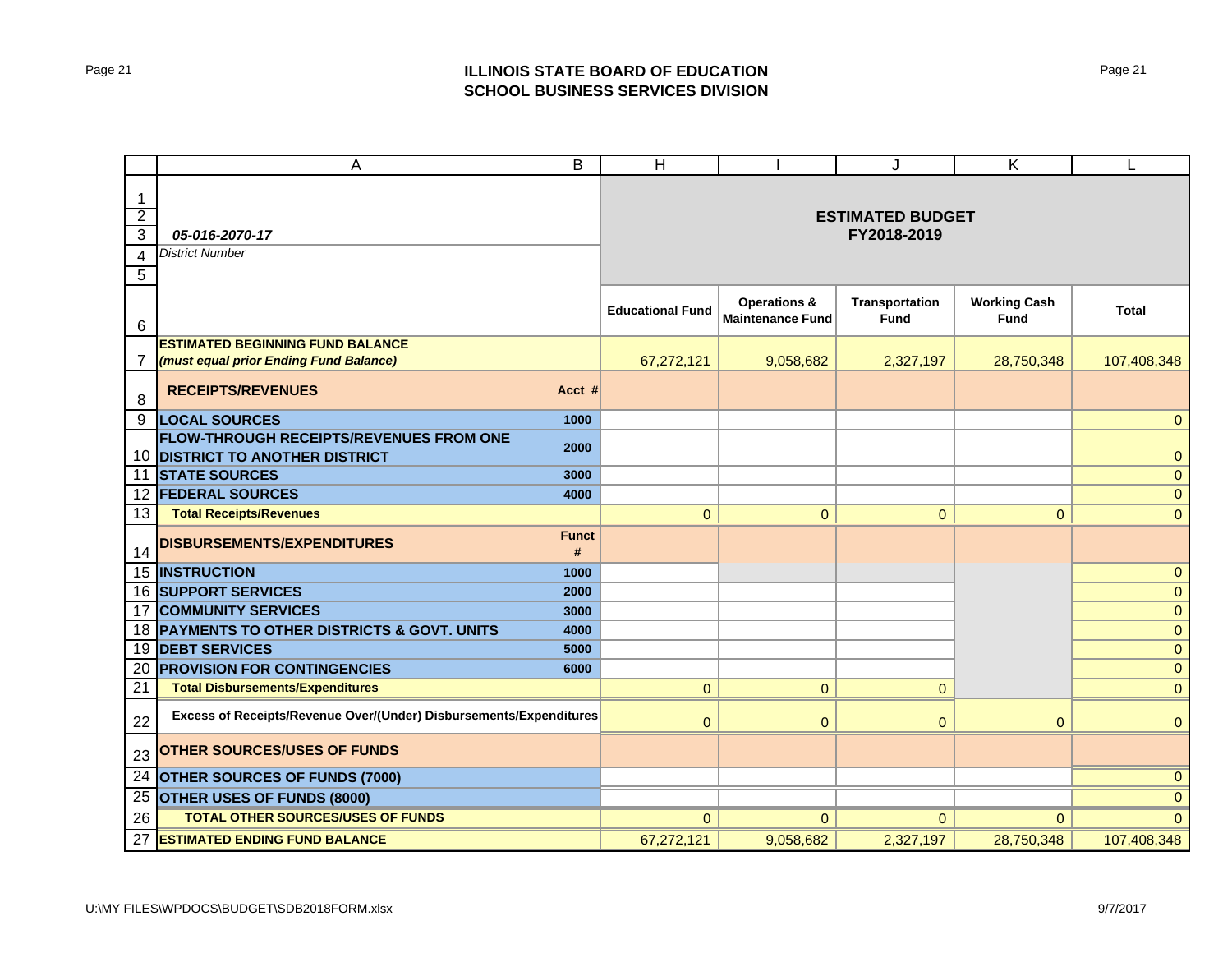## Page 22 **ILLINOIS STATE BOARD OF EDUCATION SCHOOL BUSINESS SERVICES DIVISION**

|                | A                                                                  | B                       | $\overline{M}$                                     | N                                    | $\circ$                     | P              | Q            |
|----------------|--------------------------------------------------------------------|-------------------------|----------------------------------------------------|--------------------------------------|-----------------------------|----------------|--------------|
| 1              |                                                                    |                         |                                                    |                                      |                             |                |              |
| $\overline{2}$ |                                                                    |                         |                                                    |                                      | <b>ESTIMATED BUDGET</b>     |                |              |
| 3              | 05-016-2070-17                                                     |                         |                                                    | FY2019-2020                          |                             |                |              |
| 4              | <b>District Number</b>                                             |                         |                                                    |                                      |                             |                |              |
| 5              |                                                                    |                         |                                                    |                                      |                             |                |              |
| 6              |                                                                    | <b>Educational Fund</b> | <b>Operations &amp;</b><br><b>Maintenance Fund</b> | <b>Transportation</b><br><b>Fund</b> | <b>Working Cash</b><br>Fund | <b>Total</b>   |              |
|                | <b>ESTIMATED BEGINNING FUND BALANCE</b>                            |                         |                                                    |                                      |                             |                |              |
| 7              | (must equal prior Ending Fund Balance)                             |                         | 67,272,121                                         | 9,058,682                            | 2,327,197                   | 28,750,348     | 107,408,348  |
| 8              | <b>RECEIPTS/REVENUES</b>                                           | Acct #                  |                                                    |                                      |                             |                |              |
| 9              | <b>LOCAL SOURCES</b>                                               | 1000                    |                                                    |                                      |                             |                | $\Omega$     |
|                | <b>FLOW-THROUGH RECEIPTS/REVENUES FROM ONE</b>                     | 2000                    |                                                    |                                      |                             |                |              |
|                | 10 DISTRICT TO ANOTHER DISTRICT                                    |                         |                                                    |                                      |                             |                | 0            |
| 11             | <b>STATE SOURCES</b>                                               | 3000                    |                                                    |                                      |                             |                | $\mathbf{O}$ |
|                | <b>12 FEDERAL SOURCES</b>                                          | 4000                    |                                                    |                                      |                             |                | $\mathbf{O}$ |
| 13             | <b>Total Receipts/Revenues</b>                                     |                         | $\overline{0}$                                     | $\overline{0}$                       | $\mathbf 0$                 | $\overline{0}$ | $\mathbf{0}$ |
| 14             | DISBURSEMENTS/EXPENDITURES                                         | <b>Funct</b><br>#       |                                                    |                                      |                             |                |              |
|                | 15 INSTRUCTION                                                     | 1000                    |                                                    |                                      |                             |                | $\mathbf{O}$ |
|                | 16 SUPPORT SERVICES                                                | 2000                    |                                                    |                                      |                             |                | $\mathbf{0}$ |
| 17             | <b>COMMUNITY SERVICES</b>                                          | 3000                    |                                                    |                                      |                             |                | $\mathbf{0}$ |
| 18 I           | PAYMENTS TO OTHER DISTRICTS & GOVT. UNITS                          | 4000                    |                                                    |                                      |                             |                | $\mathbf{0}$ |
| 19             | <b>DEBT SERVICES</b>                                               | 5000                    |                                                    |                                      |                             |                | $\mathbf{0}$ |
| 20             | <b>PROVISION FOR CONTINGENCIES</b>                                 | 6000                    |                                                    |                                      |                             |                | $\mathbf{0}$ |
| 21             | <b>Total Disbursements/Expenditures</b>                            |                         | $\overline{0}$                                     | 0                                    | $\mathbf{0}$                |                | $\mathbf{0}$ |
| 22             | Excess of Receipts/Revenue Over/(Under) Disbursements/Expenditures |                         | $\overline{0}$                                     | $\overline{0}$                       | $\overline{0}$              | $\overline{0}$ | $\mathbf{0}$ |
| 23             | <b>OTHER SOURCES/USES OF FUNDS</b>                                 |                         |                                                    |                                      |                             |                |              |
| 24             | <b>OTHER SOURCES OF FUNDS (7000)</b>                               |                         |                                                    |                                      |                             |                | $\mathbf{0}$ |
| 25             | OTHER USES OF FUNDS (8000)                                         |                         |                                                    |                                      |                             |                | $\mathbf{0}$ |
| 26             | TOTAL OTHER SOURCES/USES OF FUNDS                                  |                         | $\Omega$                                           | $\Omega$                             | $\Omega$                    | $\Omega$       | $\Omega$     |
| 27             | <b>ESTIMATED ENDING FUND BALANCE</b>                               |                         | 67,272,121                                         | 9,058,682                            | 2,327,197                   | 28,750,348     | 107,408,348  |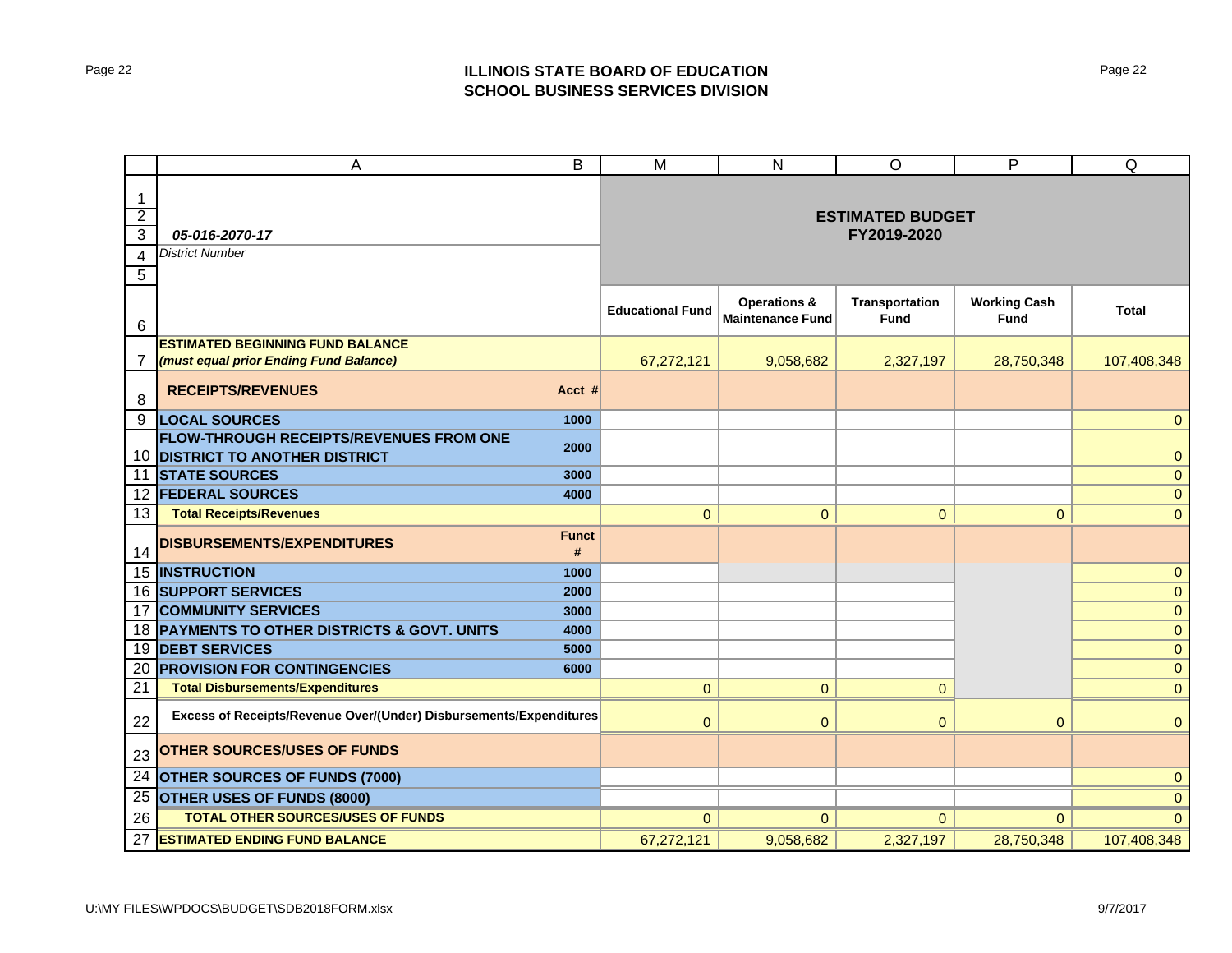## Page 23 **ILLINOIS STATE BOARD OF EDUCATION SCHOOL BUSINESS SERVICES DIVISION**

|                | Α                                                                          | B                                 | $\mathsf{R}$                                       | $\overline{s}$                       | T                           | U              | $\overline{\vee}$ |
|----------------|----------------------------------------------------------------------------|-----------------------------------|----------------------------------------------------|--------------------------------------|-----------------------------|----------------|-------------------|
| 1              |                                                                            |                                   |                                                    |                                      |                             |                |                   |
| $\overline{2}$ |                                                                            | <b>ESTIMATED BUDGET</b>           |                                                    |                                      |                             |                |                   |
| $\overline{3}$ | 05-016-2070-17                                                             |                                   |                                                    | FY2020-2021                          |                             |                |                   |
| 4              | <b>District Number</b>                                                     |                                   |                                                    |                                      |                             |                |                   |
| 5              |                                                                            |                                   |                                                    |                                      |                             |                |                   |
| $\,6$          |                                                                            | <b>Educational Fund</b>           | <b>Operations &amp;</b><br><b>Maintenance Fund</b> | <b>Transportation</b><br><b>Fund</b> | <b>Working Cash</b><br>Fund | <b>Total</b>   |                   |
|                | <b>ESTIMATED BEGINNING FUND BALANCE</b>                                    |                                   |                                                    |                                      |                             |                |                   |
| 7              | (must equal prior Ending Fund Balance)                                     |                                   | 67,272,121                                         | 9,058,682                            | 2,327,197                   | 28,750,348     | 107,408,348       |
| 8              | <b>RECEIPTS/REVENUES</b>                                                   | Acct #                            |                                                    |                                      |                             |                |                   |
| 9              | <b>LOCAL SOURCES</b>                                                       | 1000                              |                                                    |                                      |                             |                | $\Omega$          |
|                | FLOW-THROUGH RECEIPTS/REVENUES FROM ONE<br>10 DISTRICT TO ANOTHER DISTRICT | 2000                              |                                                    |                                      |                             |                | $\mathbf{0}$      |
| 11             | <b>STATE SOURCES</b>                                                       | 3000                              |                                                    |                                      |                             |                | $\mathbf{O}$      |
|                | <b>12 FEDERAL SOURCES</b>                                                  | 4000                              |                                                    |                                      |                             |                | $\mathbf{0}$      |
| 13             | <b>Total Receipts/Revenues</b>                                             |                                   | $\Omega$                                           | $\overline{0}$                       | $\mathbf{O}$                | $\mathbf 0$    | $\mathbf{0}$      |
| 14             | DISBURSEMENTS/EXPENDITURES                                                 | <b>Funct</b><br>$\boldsymbol{\#}$ |                                                    |                                      |                             |                |                   |
|                | 15 INSTRUCTION                                                             | 1000                              |                                                    |                                      |                             |                | $\pmb{0}$         |
|                | <b>16 SUPPORT SERVICES</b>                                                 | 2000                              |                                                    |                                      |                             |                | $\mathbf{0}$      |
| 17             | <b>COMMUNITY SERVICES</b>                                                  | 3000                              |                                                    |                                      |                             |                | $\mathbf{0}$      |
| 18 I           | PAYMENTS TO OTHER DISTRICTS & GOVT. UNITS                                  | 4000                              |                                                    |                                      |                             |                | $\pmb{0}$         |
| 19             | <b>DEBT SERVICES</b>                                                       | 5000                              |                                                    |                                      |                             |                | $\pmb{0}$         |
| 20             | <b>PROVISION FOR CONTINGENCIES</b>                                         | 6000                              |                                                    |                                      |                             |                | $\mathbf{0}$      |
| 21             | <b>Total Disbursements/Expenditures</b>                                    |                                   | $\overline{0}$                                     | 0                                    | $\overline{0}$              |                | $\overline{0}$    |
| 22             | Excess of Receipts/Revenue Over/(Under) Disbursements/Expenditures         |                                   | $\mathbf{0}$                                       | 0                                    | $\overline{0}$              | $\overline{0}$ | $\mathbf{0}$      |
| 23             | <b>OTHER SOURCES/USES OF FUNDS</b>                                         |                                   |                                                    |                                      |                             |                |                   |
| 24             | <b>OTHER SOURCES OF FUNDS (7000)</b>                                       |                                   |                                                    |                                      |                             |                | $\mathbf{0}$      |
| 25             | OTHER USES OF FUNDS (8000)                                                 |                                   |                                                    |                                      |                             |                | $\mathbf{0}$      |
| 26             | TOTAL OTHER SOURCES/USES OF FUNDS                                          |                                   | $\mathbf{0}$                                       | $\overline{0}$                       | $\overline{0}$              | $\overline{0}$ | $\Omega$          |
| 27             | <b>ESTIMATED ENDING FUND BALANCE</b>                                       |                                   | 67,272,121                                         | 9,058,682                            | 2,327,197                   | 28,750,348     | 107,408,348       |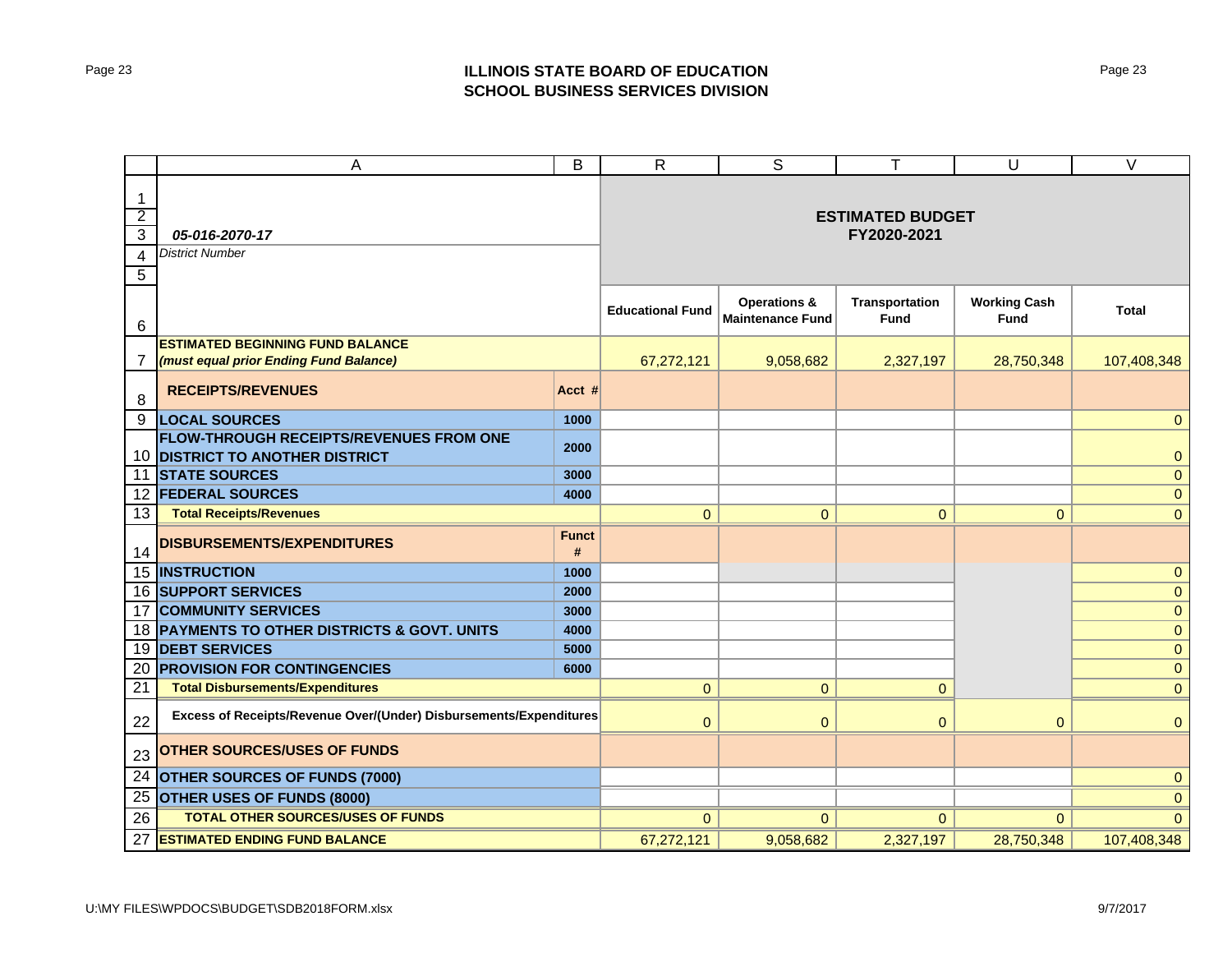## Page 24 **ILLINOIS STATE BOARD OF EDUCATION SCHOOL BUSINESS SERVICES DIVISION**

|                     | A<br>B                                                             |                                                 | W                       | X                   | Υ              | Z              |  |  |
|---------------------|--------------------------------------------------------------------|-------------------------------------------------|-------------------------|---------------------|----------------|----------------|--|--|
|                     |                                                                    | <b>SUMMARY</b>                                  |                         |                     |                |                |  |  |
| 1<br>$\overline{2}$ |                                                                    | <b>BUDGET ADDENDUM - DEFICIT REDUCTION PLAN</b> |                         |                     |                |                |  |  |
| 3                   | 05-016-2070-17                                                     |                                                 | <b>ESTIMATED BUDGET</b> |                     |                |                |  |  |
| 4                   | <b>District Number</b>                                             |                                                 | Date of Adoption:       |                     |                |                |  |  |
| 5                   |                                                                    |                                                 |                         | (Enter as MM/DD/YY) |                |                |  |  |
|                     |                                                                    |                                                 |                         |                     |                |                |  |  |
|                     |                                                                    | FY2017-2018                                     | FY2018-2019             | FY2019-2020         | FY2020-2021    |                |  |  |
| 6                   | <b>ESTIMATED BEGINNING FUND BALANCE</b>                            |                                                 |                         |                     |                |                |  |  |
| $\overline{7}$      | (must equal prior Ending Fund Balance)                             |                                                 | 117,773,142             | 107,408,348         | 107,408,348    | 107,408,348    |  |  |
|                     |                                                                    |                                                 |                         |                     |                |                |  |  |
| 8                   | <b>RECEIPTS/REVENUES</b>                                           | Acct #                                          |                         |                     |                |                |  |  |
| 9                   | <b>LOCAL SOURCES</b>                                               | 1000                                            | 115,886,630             | $\mathbf{0}$        | $\overline{0}$ | $\overline{0}$ |  |  |
|                     | <b>FLOW-THROUGH RECEIPTS/REVENUES FROM ONE</b>                     | 2000                                            |                         |                     |                |                |  |  |
| 10                  | <b>DISTRICT TO ANOTHER DISTRICT</b>                                |                                                 | $\Omega$                | $\mathbf 0$         | $\mathbf{0}$   | $\mathbf{0}$   |  |  |
| 11                  | <b>STATE SOURCES</b>                                               | 3000<br>4000                                    | 6,580,800               | $\mathbf 0$         | $\mathbf{0}$   | $\pmb{0}$      |  |  |
| 12                  | <b>FEDERAL SOURCES</b>                                             | 3,845,186                                       | $\mathbf{O}$            | $\mathbf{0}$        | $\pmb{0}$      |                |  |  |
| 13                  | <b>Total Receipts/Revenues</b>                                     |                                                 | 126,312,616             | $\overline{0}$      | $\mathbf{0}$   | $\mathbf{0}$   |  |  |
| 14                  | DISBURSEMENTS/EXPENDITURES                                         | <b>Funct</b><br>#                               |                         |                     |                |                |  |  |
| 15                  | <b>INSTRUCTION</b>                                                 | 1000                                            | 79,826,865              | $\pmb{0}$           | $\mathbf{0}$   | $\mathbf{0}$   |  |  |
| 16                  | <b>SUPPORT SERVICES</b>                                            | 2000                                            | 45,390,617              | $\mathbf{O}$        | $\mathbf{0}$   | $\mathbf{0}$   |  |  |
| 17                  | <b>COMMUNITY SERVICES</b>                                          | 3000                                            | 484,236                 | $\pmb{0}$           | $\mathbf{0}$   | $\mathbf{0}$   |  |  |
| 18                  | <b>PAYMENTS TO OTHER DISTRICTS &amp; GOVT. UNITS</b>               | 4000                                            | 2,015,692               | $\pmb{0}$           | $\mathbf{0}$   | $\mathbf{0}$   |  |  |
| 19                  | <b>DEBT SERVICES</b>                                               | 5000                                            | $\Omega$                | $\mathbf{0}$        | $\mathbf{0}$   | $\mathbf{0}$   |  |  |
| 20                  | <b>PROVISION FOR CONTINGENCIES</b>                                 | 6000                                            | 560,000                 | $\mathbf{0}$        | $\mathbf{0}$   | $\mathbf{0}$   |  |  |
| 21                  | <b>Total Disbursements/Expenditures</b>                            |                                                 | 128,277,410             | $\overline{0}$      | $\mathbf{0}$   | $\mathbf{0}$   |  |  |
| 22                  | Excess of Receipts/Revenue Over/(Under) Disbursements/Expenditures |                                                 | (1,964,794)             | $\overline{0}$      | $\bf 0$        | $\mathbf{0}$   |  |  |
| 23                  | <b>OTHER SOURCES/USES OF FUNDS</b>                                 |                                                 |                         |                     |                |                |  |  |
| 24                  | <b>OTHER SOURCES OF FUNDS (7000)</b>                               | 8,810,000                                       | $\overline{0}$          | $\mathbf{0}$        | $\mathbf{0}$   |                |  |  |
| 25                  | OTHER USES OF FUNDS (8000)                                         |                                                 | 17,210,000              | $\overline{0}$      | $\mathbf{0}$   | $\mathbf{0}$   |  |  |
| 26                  | <b>TOTAL OTHER SOURCES/USES OF FUNDS</b>                           |                                                 | (8,400,000)             | $\Omega$            | $\Omega$       | $\Omega$       |  |  |
| 27                  | <b>ESTIMATED ENDING FUND BALANCE</b>                               |                                                 | 107,408,348             | 107,408,348         | 107,408,348    | 107,408,348    |  |  |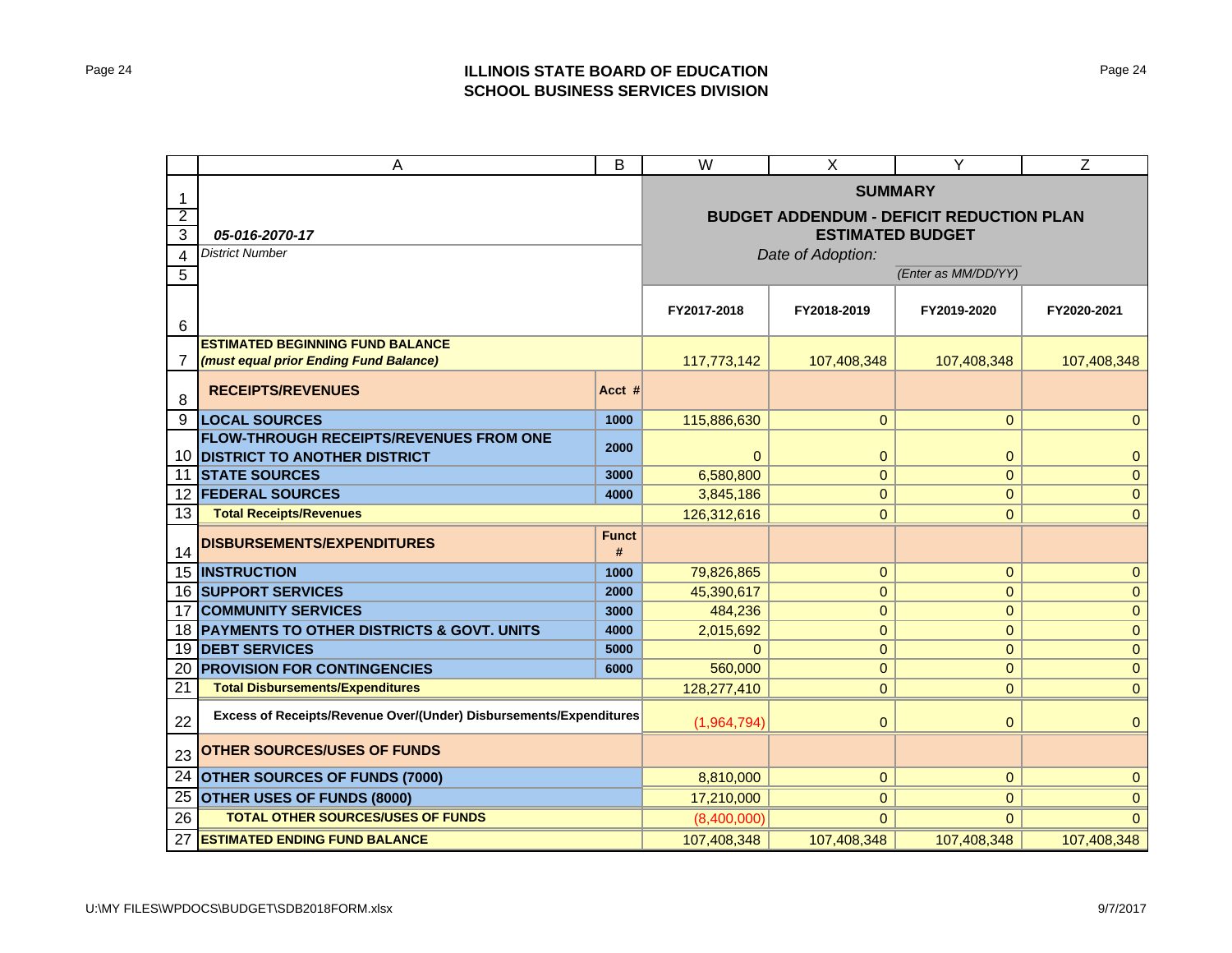# *Deficit Reduction Plan-Background/Assumptions Fiscal Year 2017-2018 through Fiscal Year 2020-2021*

*Maine Township High School District 207 05-016-2070-17*

Please complete the following schedule and include a brief description to identify any areas of the budget that will be impacted from one year to the *next. If the deficit reduction plan relies upon new local revenues, identify contingencies for further budget reductions which will be enacted in the event those new revenues are not available.* 

**1. Background and Narrative of Budget Reductions:**

**2. Assumptions Used in the Deficit Reduction Plan:**

**- Foundation Levels for General State Aid:**

**- Equal Assessed Valuation and Tax Rates:**

**- Employee Salaries and Benefits:**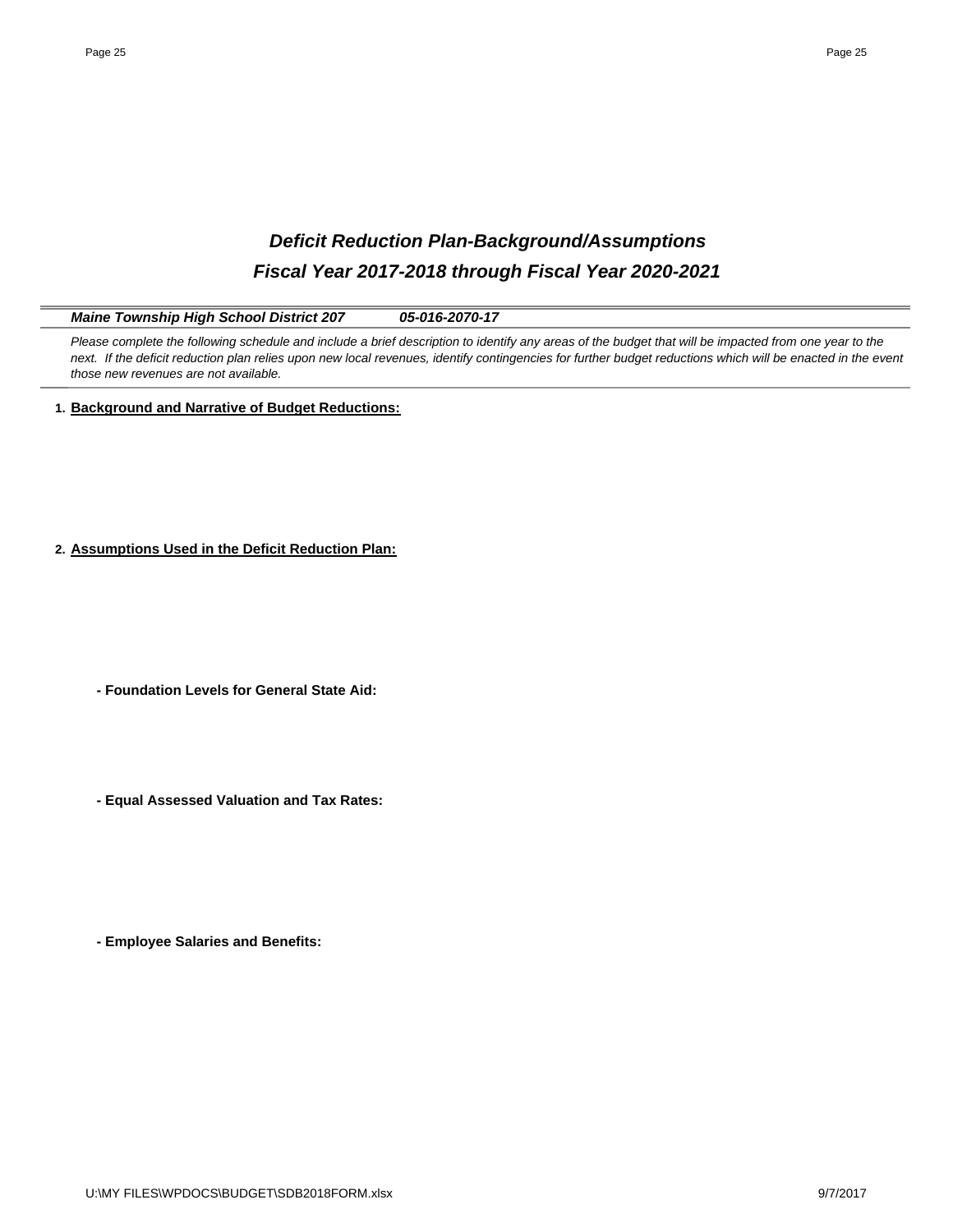**- Short and Long Term Borrowing:**

**- Educational Impact:**

**- Other Assumptions:**

**- Has the district considered shared services or outsourcing (Ex: Transportation, Insurance) If yes please explain:**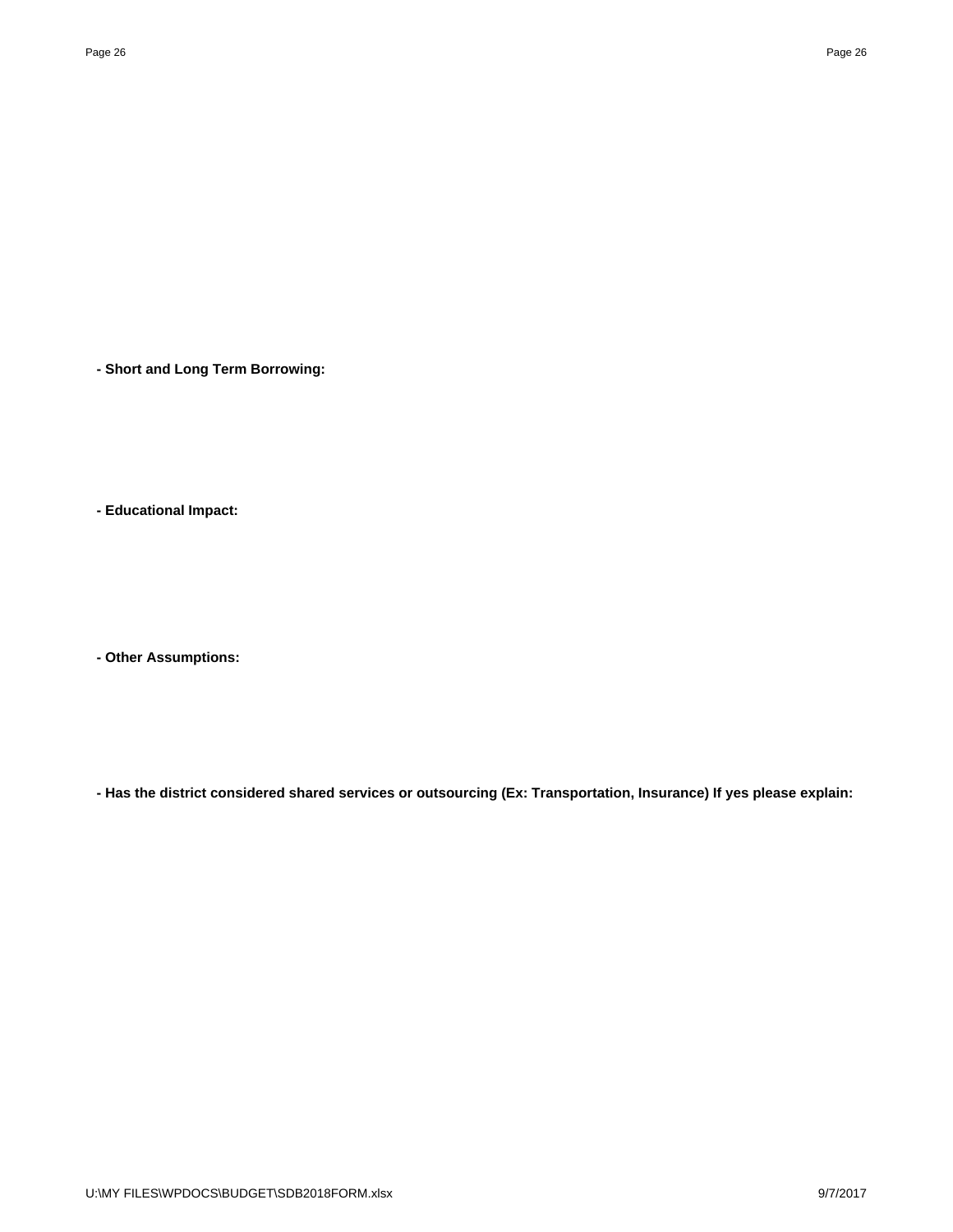# **ESTIMATED LIMITATION OF ADMINISTRATIVE COSTS**

*(For Local Use Only)*

#### *This is an estimated Limitation of Administrative Costs Worksheet only and will not be accepted for Official Submission of the Limitation of Administrative Costs Worksheet .*

*The worksheet is intended for use during the budgeting process to estimate the district's percent increase of FY2018 budgeted expenditures over FY2017 actual expenditures. Budget information is copied to this page. Insert the prior year estimated actual expenditures to compute the estimated percentage increase (decrease).*

*The official Limitation of Administrative Costs Worksheet is attached to the end of the Annual An official Limitation of Administrative Costs Worksheet canFinancial Report (ISBE Form 50-35) and may be submitted in conjunction with that report. also be found on the ISBE website at:*

Limitation of Administrative Costs

| <b>ESTIMATED LIMITATION OF ADMINISTRATIVE COSTS</b>                                                  |                   |                                   | School District Name:<br><b>Maine Township High School District 207</b> |           |                                   |                                                              |              |
|------------------------------------------------------------------------------------------------------|-------------------|-----------------------------------|-------------------------------------------------------------------------|-----------|-----------------------------------|--------------------------------------------------------------|--------------|
| <b>WORKSHEET</b>                                                                                     |                   |                                   | <b>RCDT Number:</b><br>05-016-2070-17                                   |           |                                   |                                                              |              |
| (Section 17-1.5 of the School Code)                                                                  |                   |                                   |                                                                         |           |                                   |                                                              |              |
|                                                                                                      |                   |                                   | <b>Estimated Actual Expenditures,</b>                                   |           | <b>Budgeted Expenditures,</b>     |                                                              |              |
|                                                                                                      |                   |                                   | <b>Fiscal Year 2017</b>                                                 |           | <b>Fiscal Year 2018</b>           |                                                              |              |
|                                                                                                      |                   | (10)                              | (20)                                                                    |           | (10)                              | (20)                                                         |              |
| <b>Description</b><br>(Enter Whole Numbers Only)                                                     | <b>Funct</b><br># | <b>Educational</b><br><b>Fund</b> | <b>Operations &amp;</b><br><b>Maintenance</b><br><b>Fund</b>            | Total     | <b>Educational</b><br><b>Fund</b> | <b>Operations &amp;</b><br><b>Maintenance</b><br><b>Fund</b> | <b>Total</b> |
| 1. Executive Administration Services                                                                 | 2320              | 1,133,610                         |                                                                         | 1,133,610 | 1,121,413                         |                                                              | 1,121,413    |
| 2. Special Area Administration Services                                                              | 2330              | 505,889                           |                                                                         | 505,889   | 631,906                           |                                                              | 631,906      |
| 3.<br>Other Support Services - School Administration                                                 | 2490              | 3,111,264                         |                                                                         | 3,111,264 | 3,318,066                         |                                                              | 3,318,066    |
| 4. Direction of Business Support Services                                                            | 2510              | 369,927                           |                                                                         | 369,927   | 371,453                           | $\Omega$                                                     | 371,453      |
| 5. Internal Services                                                                                 | 2570              | 1,077,247                         |                                                                         | 1,077,247 | 1,169,848                         |                                                              | 1,169,848    |
| 6. Direction of Central Support Services                                                             | 2610              |                                   |                                                                         | $\Omega$  | $\Omega$                          |                                                              |              |
| 7. Deduct - Early Retirement or other pension obligations<br>required by state law and include above |                   |                                   | 0                                                                       |           |                                   | $\Omega$                                                     |              |
| 6,197,937<br><b>Totals</b><br>8.                                                                     |                   | $\mathbf{0}$                      | 6,197,937                                                               | 6,612,686 | $\mathbf{0}$                      | 6,612,686                                                    |              |
| 9. Estimated Percent Increase (Decrease) for FY2018<br>(Budgeted) over FY2017 (Actual)               |                   |                                   |                                                                         |           |                                   |                                                              | 7%           |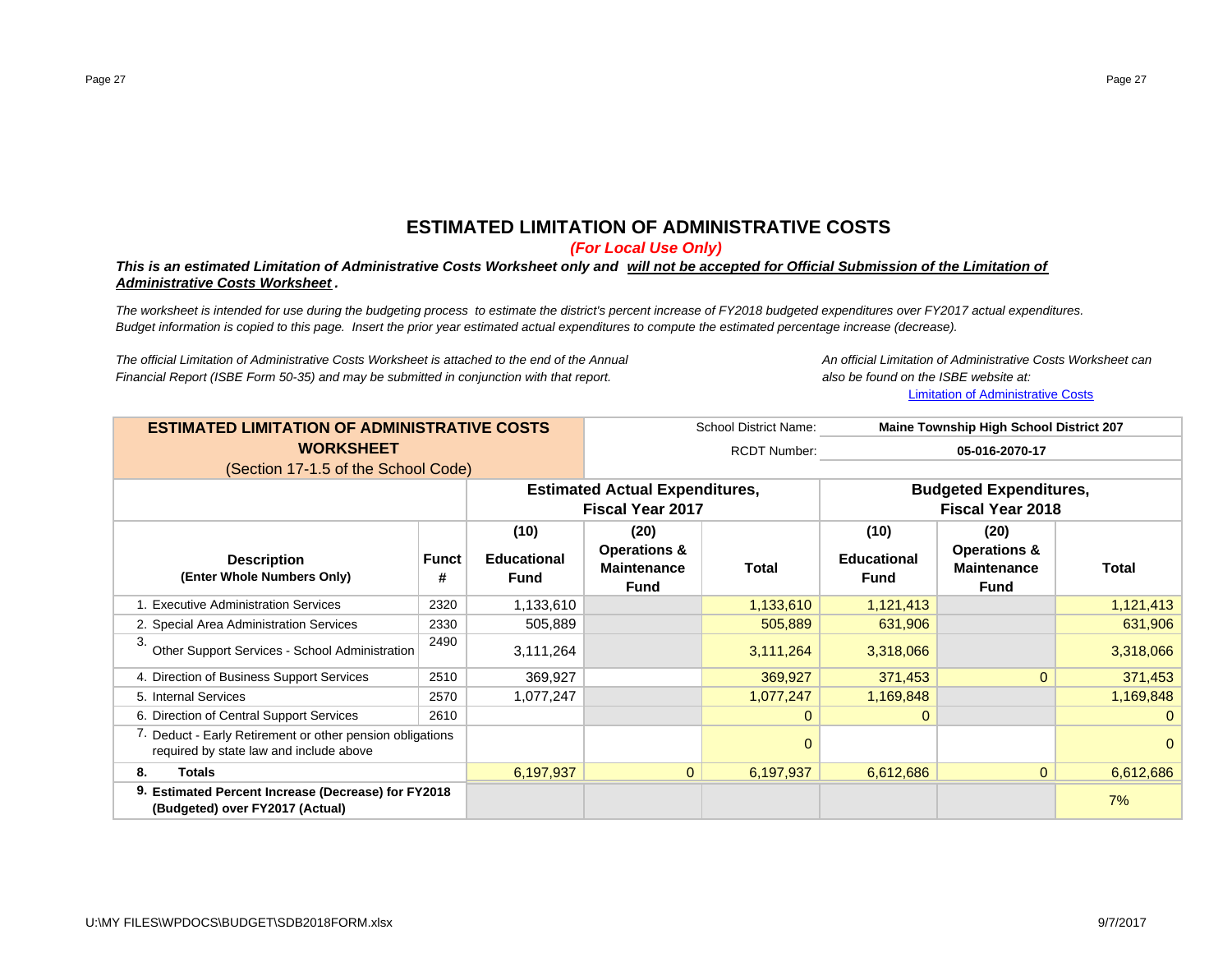# **REPORTING OF PUBLIC VENDOR CONTRACTS OF \$1,000 OR MORE**

In accordance with the School Code, Section 10-20.21, all **school districts** are required to file a report listing 'vendor contracts' as an attachment to their *budget. In this context, the term "vendor contracts" refers to "all contracts and agreements that pertain to goods and services that were intended to generate additional revenue and other remunerations for the school district in excess of \$1,000, including without limitation vending machine contracts, sports and other attire, class rings, and photographic services. The report is to list information regarding such contracts for the fiscal year immediately preceding the fiscal year of the budget. All such contracts executed on or after July 1, 2007 must be approved by the school board.*

 *See: School Code, Section 10-20.21 - Contracts*

*(Sheet is unprotected and can be re-formatted as needed, but must be used for submission)*

| Name of<br>Vendor   | <b>Product or Service</b><br><b>Provided</b> | <b>Net</b><br><b>Revenue</b> | <b>Non-Monetary</b><br>Remuneration | <b>Purpose of</b><br><b>Proceeds</b>          | <b>Distribution Method and</b><br><b>Recipient of Non-Monetary</b><br><b>Remunerations Distributed</b>                                                      |
|---------------------|----------------------------------------------|------------------------------|-------------------------------------|-----------------------------------------------|-------------------------------------------------------------------------------------------------------------------------------------------------------------|
| <b>Grad Flowers</b> | <b>Graduation Flowers and</b><br>Gifts       | 2,000                        |                                     | Commission                                    | Deposited into student activities to be<br>used for student related expenses                                                                                |
| HR Imaging          | <b>Student Pictures</b>                      | 22,500                       | 29,400                              | Commisoions,<br>pictures and ID<br>equipement | Commisions deposited into each school<br>Yearbook student activities accounts,<br>pictures used through the schools and<br>ID equipment used to produce IDs |
|                     |                                              |                              |                                     |                                               |                                                                                                                                                             |
|                     |                                              |                              |                                     |                                               |                                                                                                                                                             |
|                     |                                              |                              |                                     |                                               |                                                                                                                                                             |
|                     |                                              |                              |                                     |                                               |                                                                                                                                                             |
|                     |                                              |                              |                                     |                                               |                                                                                                                                                             |
|                     |                                              |                              |                                     |                                               |                                                                                                                                                             |
|                     |                                              |                              |                                     |                                               |                                                                                                                                                             |
|                     |                                              |                              |                                     |                                               |                                                                                                                                                             |
|                     |                                              |                              |                                     |                                               |                                                                                                                                                             |
|                     |                                              |                              |                                     |                                               |                                                                                                                                                             |
|                     |                                              |                              |                                     |                                               |                                                                                                                                                             |
|                     |                                              |                              |                                     |                                               |                                                                                                                                                             |
|                     |                                              |                              |                                     |                                               |                                                                                                                                                             |
|                     |                                              |                              |                                     |                                               |                                                                                                                                                             |
|                     |                                              |                              |                                     |                                               |                                                                                                                                                             |
|                     |                                              |                              |                                     |                                               |                                                                                                                                                             |
|                     |                                              |                              |                                     |                                               |                                                                                                                                                             |
|                     |                                              |                              |                                     |                                               |                                                                                                                                                             |
|                     |                                              |                              |                                     |                                               |                                                                                                                                                             |
|                     |                                              |                              |                                     |                                               |                                                                                                                                                             |
|                     |                                              |                              |                                     |                                               |                                                                                                                                                             |
|                     |                                              |                              |                                     |                                               |                                                                                                                                                             |
|                     |                                              |                              |                                     |                                               |                                                                                                                                                             |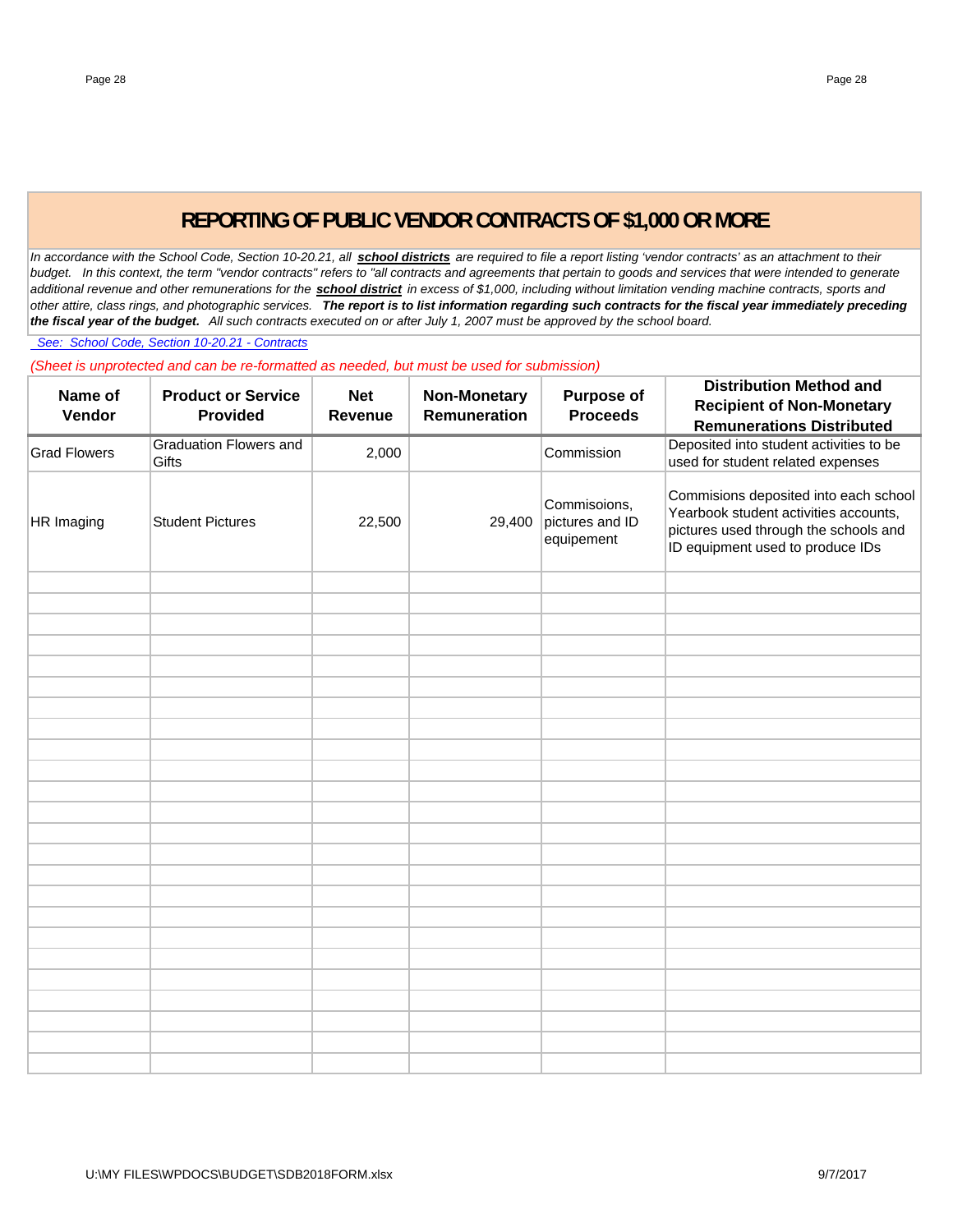#### Page 29 **REFERENCE PAGE 20** REFERENCE PAGE 29

#### **Reference Description**

- 1 Each fund balance should correspond to the fund balance reflected on the books as of June 30th Balance Sheet Accounts #720 and #730 (audit figures, if available).
- 2 Accounting and Financial Reporting for Certain Grants and Other Financial Assistance. The "On-Behalf" Payments should only be reflected on this page (Budget Summary, Lines 10 and 20).
- 3 Requires the secretary of the school board to notify the county clerk (within 30 days of the transfer approval) to abate an equal amount of taxes to be next extended. See Sec. 10-22.14 & 17-2.11.
- 3a Requires notification to the county clerk to abate an equal amount from taxes next extended. See section 10-22.14

#### <sup>4</sup> Principal on Bonds Sold:

- (1) Funding Bonds are to be entered in the fund or funds in which the liability occurs.
- (2) Refunding Bonds can be entered in the Debt Services Fund only.
- (3) Building Bonds can be entered in the Capital Projects Fund only.
- (4) Fire Prevention and Safety Bonds can be entered in the Fire Prevention & Safety Fund only.
- <sup>5</sup> The proceeds from the sale of school sites, buildings, or other real estate shall be used first to pay the principal and interest on any outstanding bonds on the property being sold, and after all such bonds have been retired, the remaining proceeds from the sale next shall be used by the school board to meet any urgent district needs as determined under Sections 2-3.12 and 17-2.11 of the School Code. Once these issues have been addressed, any remaining proceeds may be used for any other authorized purpose and for deposit into any district fund.
- 6 The School Code, Section 10-22.44 prohibits the transfer of interest earned on the investment of "any funds for purposes of Illinois Municipal Retirement under the Pension Code." This prohibition does not include funds for Social Security and Medicare-only purposes. For additional requirements on interest earnings, see 23 Illinois Administrative Code, Part 100, Section 100.50.
- **<sup>7</sup>** Cash plus investments must be greater than or equal to zero.
- **8** For cash basis budgets, this total will equal the Budget Summary Total Direct Receipts/Revenues (Line 9) plus Total Other Sources of Funds (Line 46).
- **9** For cash basis budgets, this total will equal the Budget Summary Total Direct Disbursements/Expenditures (Line 19) plus Total Other Uses of Funds (Line 79).

 $10$  Working Cash Fund loans may be made to any district fund for which taxes are levied (Section 20-5 of the School Code).

<sup>11</sup> Include revenue accounts 1110 through 1115, 1117,1118 & 1120.

- 12 The School Code Section 17-2.2c. Tax for leasing educational facilities or computer technology or both, and for temporary relocation expense purposes.
- <sup>13</sup> Corporate personal property replacement tax revenue must be first applied to the Municipal Retirement/Social Security Fund to replace tax revenue lost due to the abolition of the corporate personal property tax (30 ILCS 115/12). This provision does not apply to taxes levied for Medicare-Only purposes.
- 14

Only tuition payments made to private facilities. See Functions 4200 or 4400 for estimated public facility disbursements/expenditures.

- 15 Payment towards the retirement of lease/purchase agreements or bonded/other indebtedness (principal only) otherwise reported within the fund - e.g.: alternate revenue bonds. (Describe & Itemize)
- 16 Only abolishment of Working Cash Fund must transfer its funds directly to the Educational Fund upon adoption of a resolution and at the close of the current school Year (see 105 ILCS 5/20-8 for further explanation) Only abatement of working cash fund can transfer its funds to any fund in most need of money (see 105 ILCS 5/20-10 for further explanation)